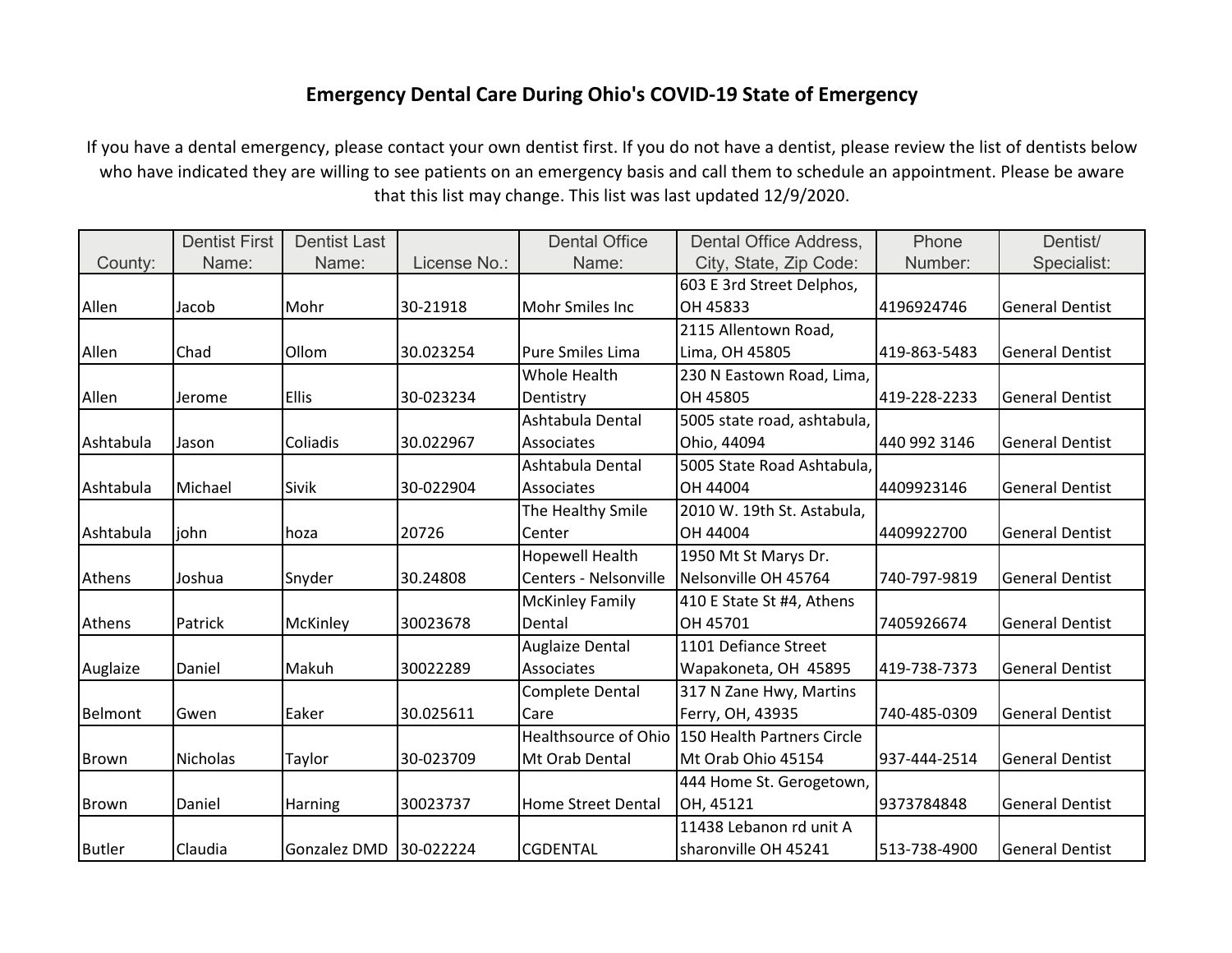|               |           |            |              |                                        | 9144 Cincinnati Columbus                       |                |                        |
|---------------|-----------|------------|--------------|----------------------------------------|------------------------------------------------|----------------|------------------------|
|               |           |            |              |                                        | Road, West Chester OH                          |                |                        |
| <b>Butler</b> | Martha    | Dever      | 30022401     | Dever Dental                           | 45069                                          | 15137776444    | <b>General Dentist</b> |
|               |           |            |              |                                        | 2428 pleasant ave                              |                |                        |
| <b>Butler</b> | Frederick | Hogan      | 30.017933    | Frederick Hogan, DDS Hamilton Oh 45015 |                                                | 5136756149     | <b>General Dentist</b> |
|               |           |            |              |                                        | 3991 Hamilton Middletown                       |                |                        |
|               |           |            |              |                                        | Rd. Suite M, Hamilton Ohio                     |                |                        |
| <b>Butler</b> | Manju     | Kejriwal   | 19324        | Indian Springs dental                  | 45011                                          | 513-893-8600   | <b>General Dentist</b> |
| <b>Butler</b> | Scott     | Everhart   | OH 30.020908 | Dentistry                              | Franklin, OH 45005                             | 513-424-1834   | <b>General Dentist</b> |
|               |           |            |              | K and E Advanced                       | 3420 Atrium Blvd. #100                         |                |                        |
| <b>Butler</b> | Mamta     | Kori       | OH21541      | Dentistry                              | Franklin OH 45005                              | 5134241834     | <b>General Dentist</b> |
|               |           |            |              |                                        | 6962 Tylersville Road, West                    |                |                        |
| <b>Butler</b> | Steven    | Moore      | 30.023057    | Lakota Dental                          | Chester, OH 45069                              | (513) 779-9800 | <b>General Dentist</b> |
|               |           |            |              |                                        | 7570 Bales street suite 370                    |                |                        |
|               |           |            |              |                                        | Liberty Center Dental   West Chester Township, |                |                        |
| <b>Butler</b> | Erik      | Snell      | 30.023947    | Care                                   | OH 45069                                       | 5137597635     | <b>General Dentist</b> |
|               |           |            |              |                                        | 5279 Morning Sun Road,                         |                |                        |
| <b>Butler</b> | Larry     | Martin     | 15182        | <b>Martin Periodontics</b>             | Oxford, Ohio 45056                             | 513-523-5064   | Periodontist           |
|               |           |            |              |                                        |                                                |                |                        |
|               |           |            |              |                                        | 132 N. Breiel Blvd.,                           |                |                        |
| <b>Butler</b> | Larry     | Martin     | 15182        | <b>Martin Periodontics</b>             | Middletown, Ohio 45042                         | 513-424-4978   | Periodontist           |
|               |           |            |              |                                        | 1211 Nilles Road, Fairfield                    |                |                        |
| <b>Butler</b> | Larry     | Martin     | 15182        | <b>Martin Periodontics</b>             | OH 45014                                       | 513-829-8999   | Periodontist           |
|               |           |            |              |                                        | 249 East Ave Monroe OH                         |                |                        |
| <b>Butler</b> | john      | tranovich  | 18051        | monroe dentistry                       | 45050                                          | 513-539-9997   | <b>General Dentist</b> |
|               |           |            |              | Primary Health                         | 1036 Verity Pkwy,                              |                | <b>Public Health</b>   |
| <b>Butler</b> | Myanh     | Cong       | 22422        | Solutions                              | Middletown, OH 45044                           | 513 454 1111   | Dentist                |
|               |           |            |              | Primary Health                         | 1036 Verity Pkwy,                              |                | <b>Public Health</b>   |
| <b>Butler</b> | Kim       | Oberlander | 30.024018    | Solutions - FQHC                       | Middletown OH 45044                            | 513-454-1111   | Dentist                |
|               |           |            |              | <b>Primary Health</b>                  | 210 South Second St.,                          |                | <b>Public Health</b>   |
| <b>Butler</b> | Michael   | Emming     | 16131        | Solutions (FQHC)                       | Hamilton, Ohio 45011                           | 513 454 1111   | Dentist                |
|               |           |            |              | Primary Health                         | 210 South 2nd Street                           |                | <b>Public Health</b>   |
| <b>Butler</b> | Michael   | Emming     | 16131        | Solutions (FQHC)                       | Hamilton OH 45011                              | 513 454 1111   | Dentist                |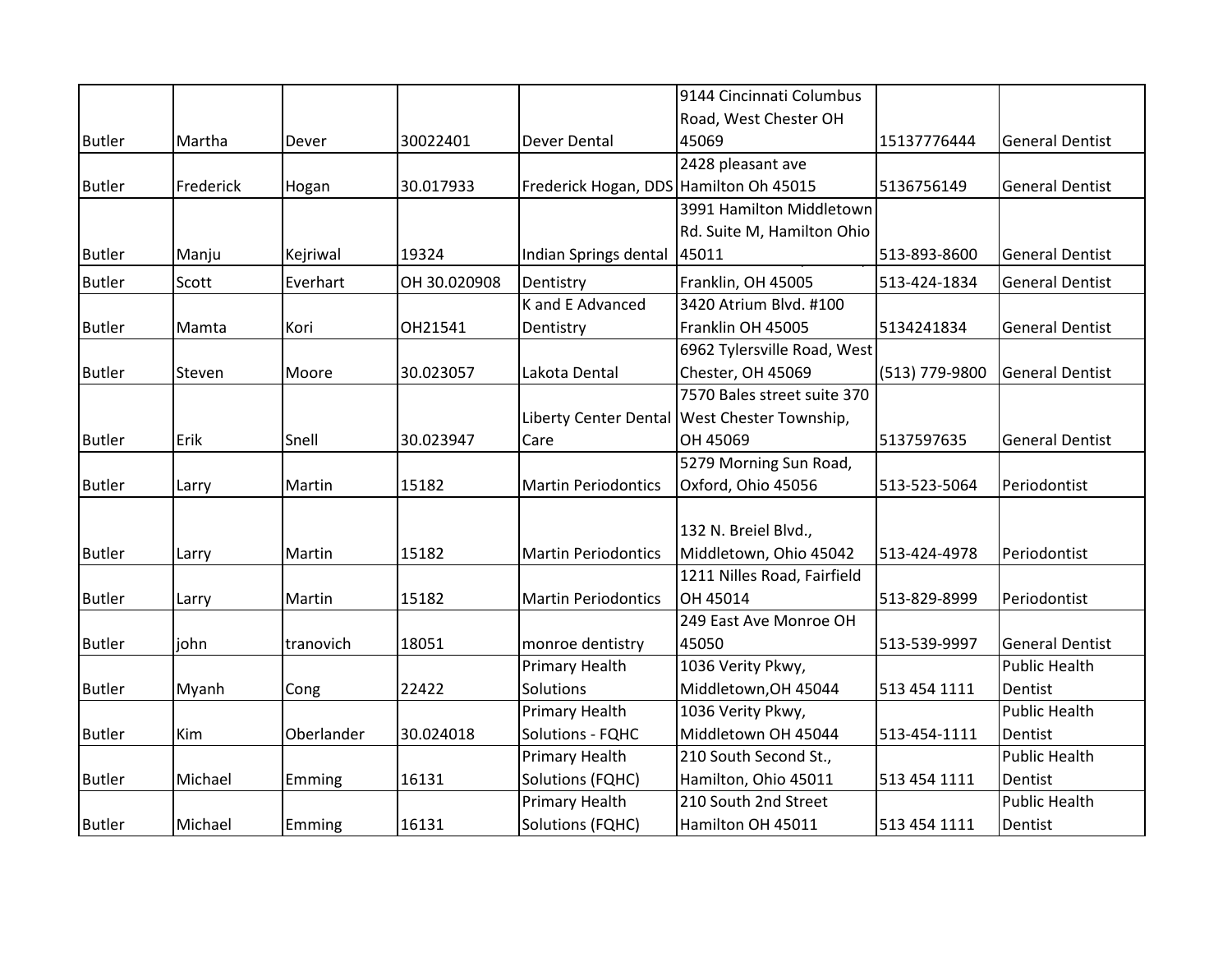|               |                |                 |           | Primary Health                        | 210 South Second St.,       |                | <b>Public Health</b>     |
|---------------|----------------|-----------------|-----------|---------------------------------------|-----------------------------|----------------|--------------------------|
| <b>Butler</b> | Catherine      | Phillips        | 15500     | <b>Solutions FQHA</b>                 | Hamilton, Ohio 45011        | 513-454-1111   | Dentist                  |
|               |                |                 |           | Family Dentistry of                   | 1866 E US Hwy 36, Urbana,   |                |                          |
| Champaign     | Joseph         | Yong            | 30023956  | Urbana                                | Ohio 43078                  | 937-484-5775   | <b>General Dentist</b>   |
|               |                |                 |           |                                       |                             |                | Oral and                 |
|               |                |                 |           | DG Pettit, Oral and                   | 2225 N Limestone,           |                | Maxillofacial            |
| Clark         | Dennis         | Pettit          | 1861      | Maxillofacial Surgery                 | Springfield, Oh, 45503      | 937-399-0164   | Surgeon                  |
| Clark         | Aklilu         | Ameha           | 30.024972 | London/Springfield                    | Vienna, OH, 45369           | (937) 568-3302 | <b>General Dentist</b>   |
|               |                |                 |           | Amelia East Family                    | 2200 State Route 125.       |                |                          |
| Clermont      | James          | Pierce          | 19820     | Dentistry                             | Amelia, OH. 45102           | 513-734-6614   | <b>General Dentist</b>   |
|               |                |                 |           |                                       |                             |                |                          |
|               |                |                 |           | Healthsource of Ohio 4627 Aicholtz Rd |                             |                |                          |
| Clermont      | German         | Bazan           | 30.025483 | <b>Eastgate Dental</b>                | Cincinnati, OH 45244        | 513-753-2821   | <b>General Dentist</b>   |
|               |                |                 |           | Adel M. Tawadros                      | 179 N. South St.            |                |                          |
| Clinton       | Adel           | <b>Tawadros</b> | 30017085  | <b>DDS MPH</b>                        | Wilmington, OH 45177        | (937) 382-5437 | <b>Pediatric Dentist</b> |
|               |                |                 |           |                                       | 110 East Locust Street      |                |                          |
| Clinton       | Manny          | Chopra          | 30.020148 | Manny Chopra                          | Wilmington, OH 45177        | 9373823008x    | Prosthodontist           |
| Columbiana    | Marybeth       | Shaffer         | 17171     | <b>Community Action</b>               | 7880 Lincole PI Lisbon OH   | 330-424-4192   | <b>General Dentist</b>   |
|               |                |                 |           |                                       | 225 East State Route 14,    |                |                          |
|               |                |                 |           | Frank B Wanat DDS                     | suite 205 Columbiana, Ohio  |                |                          |
| Columbiana    | Frank          | Wanat           | 17436     | inc                                   | 44408                       | 3308920173     | <b>General Dentist</b>   |
|               |                |                 |           | P Michael Moore,                      | 2232 St Clair Ave., East    |                |                          |
| Columbiana    | P Michael      | Moore           | 20029OH   | <b>DDS</b>                            | Liverpool, Ohio 43920       | 3303850717     | <b>General Dentist</b>   |
|               |                |                 |           | Muskingum Valley                      | 406 S 15th, Coshocton, OH   |                |                          |
| Coshocton     | <b>Beatriz</b> | Guerra          | 30.025531 | <b>Health Center</b>                  | 43812                       | 7408919000     | <b>General Dentist</b>   |
|               |                |                 |           | Schaeferle and                        |                             |                |                          |
|               |                |                 |           | Schaeferle Dental                     | 234 Cambridge Rd.           |                |                          |
| Crawford      | Tammi          | Schaeferle      | OH-21007  | Care                                  | Coshocton OH 43812          | 4196871135     | <b>General Dentist</b>   |
|               |                |                 |           |                                       | 1245 State Route 598,       |                |                          |
| Crawford      | Tonya          | Phillips        | 30.022276 | Tonya L Phillips DDS                  | Suite B Galion OH 44833     | 419.617.8440   | <b>General Dentist</b>   |
|               |                |                 |           | <b>Advanced Dental</b>                | 4780 Clague Rd., North      |                |                          |
| Cuyahoga      | Steven         | Walters         | 18947     | Care & Aesthetics                     | Olmsted, OH 44070           | 440-607-4308   | <b>General Dentist</b>   |
|               |                |                 |           |                                       | 2904 Euclid Ave, Cleveland, |                |                          |
| Cuyahoga      | Muhanad        | Kassim          | 30.025246 | Angel Dental Care                     | OH, 44115                   | 2165393950     | <b>General Dentist</b>   |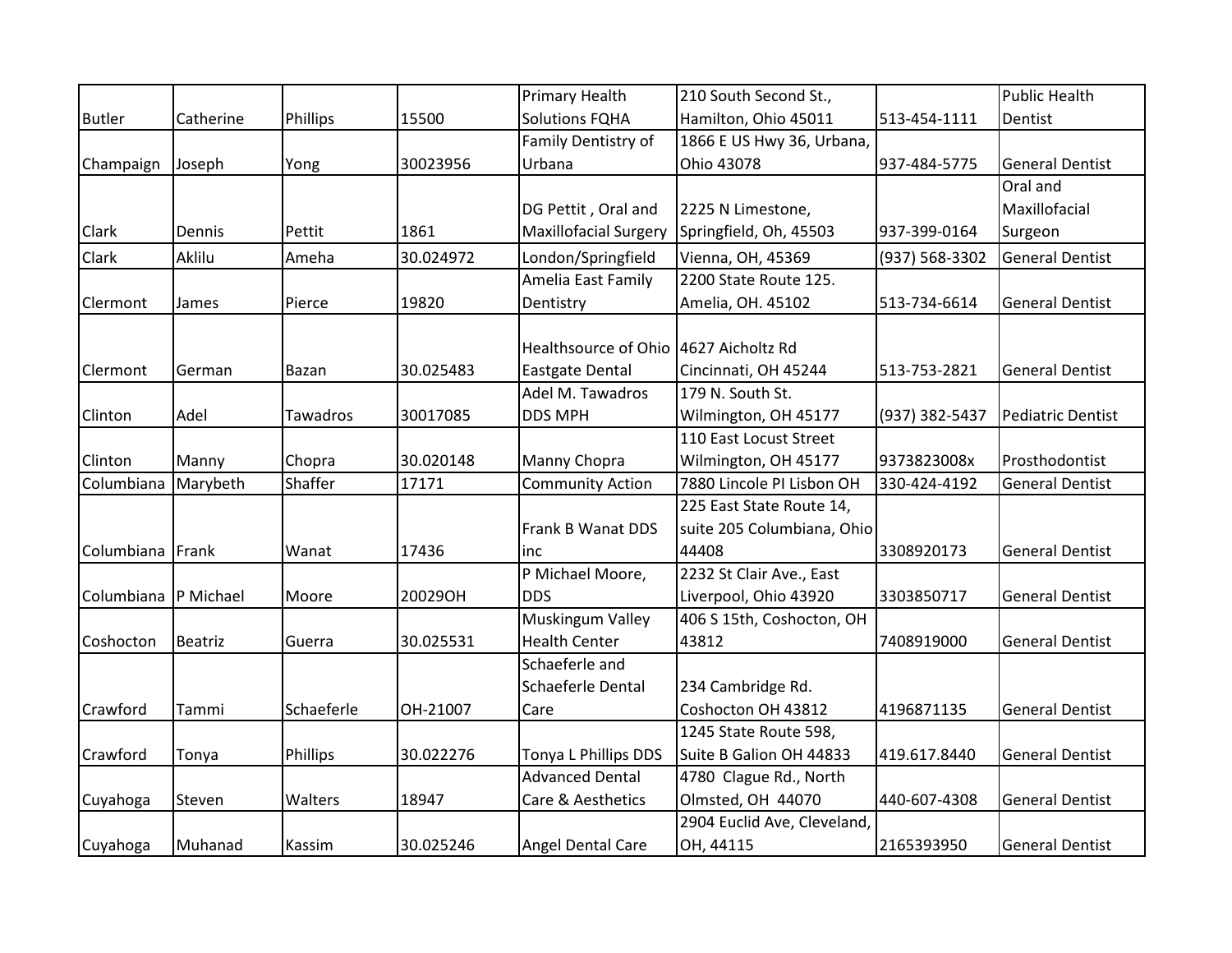|          |           |                      |            |                                 | 6701 Rockside Rd, Suite                   |              | Oral and               |
|----------|-----------|----------------------|------------|---------------------------------|-------------------------------------------|--------------|------------------------|
|          |           |                      |            | Ashoo Khanuja DDS,              | 209, Independence, OH                     |              | Maxillofacial          |
| Cuyahoga | Ashoo     | Khanuja              | 21566      | <b>MD</b>                       | 44131                                     | 216-328-1234 | Surgeon                |
|          |           |                      |            |                                 | 8200 Avery Road                           |              |                        |
|          |           |                      |            |                                 | Broadview Heights, OH                     |              |                        |
| Cuyahoga | Thomas    | <b>Steffas</b>       | 30-022348  | <b>Avery Dental Group</b>       | 441447                                    | 4405264866   | <b>General Dentist</b> |
|          |           |                      |            |                                 | 8200 Avery Road Dublin                    |              |                        |
| Cuyahoga | Kathryn   | Apotsos              | 20125      | <b>Avery Dental Group</b>       | OH 43017                                  | 4405264866   | <b>General Dentist</b> |
|          |           |                      |            | Beachwood                       | 3690 Orange Place, Suite                  |              |                        |
|          |           |                      |            | Endodontic                      | 455, Beachwood, OH                        |              |                        |
| Cuyahoga | Tera      | Bonar                | 30.024616  | Specialists                     | 44122                                     | 216-360-0090 | Endodontist            |
|          |           |                      |            | Care Alliance Health            | 2916 Central Avenue                       |              |                        |
| Cuyahoga | Suparna   | Mahalaha             | 30-0122    | Center                          | Celveland OH 44115                        | 216-535-9100 | <b>General Dentist</b> |
| Cuyahoga | Faisal    | Quereshy             | 30-02-1003 | Case Western Oral &             | 9601 Chester Avenue                       | 216-368-3102 | Oral and               |
| Cuyahoga | Allen     | Herpy                | 30-01-8513 | Chagrin Valley Oral             | 6770 Mayfield Rd Suite420, (440) 460-2820 |              | Oral and               |
|          |           |                      |            |                                 | 12201 Euclid ave Cleveland                |              |                        |
| Cuyahoga | Regina    | Savage               | 20415      | Circle Health Services OH 44106 |                                           | 216-707-3419 | <b>General Dentist</b> |
|          |           |                      |            | Comfort dental                  | 17500 Madison Avenue                      |              |                        |
| Cuyahoga | David     | Wise                 | 30022814   | Lakewood                        | Lakewood, OH 44107                        | 2163022401   | <b>General Dentist</b> |
|          |           |                      |            | Comprehensive                   | 8523 Ridge Road, North                    |              |                        |
| Cuyahoga | Ramya     | Jagannathan          | 30.023296  | family dentistry                | Royalton, OH, USA                         | 2162584285   | <b>General Dentist</b> |
|          |           |                      |            | Daily dental &                  | 305 S Hamilton Rd,                        |              |                        |
| Cuyahoga | Elizabeth | Rosenthal            | 30.025105  | bracesbar                       | Gahanna, OH 43230                         | 6144784500   | <b>General Dentist</b> |
|          |           |                      |            | David R. Beckman                | 6363 York road #201                       |              |                        |
| Cuyahoga | David     | Beckman              | 30-01-8940 | D.D.S. Inc                      | Parma Hts, Ohio 44130                     | 440-886-4030 | <b>General Dentist</b> |
|          |           |                      |            |                                 |                                           |              |                        |
|          |           |                      |            | Dental Care of Solon,           | 33001 Solon Rd #201 Solon                 |              |                        |
| Cuyahoga | David     | Patton               | 19442      | David R Patton, DDS             | OH 4413944139                             | 4402482035   | <b>General Dentist</b> |
|          |           |                      |            | DiGiannantonio                  | 27970 Chagrin Blvd suite                  |              |                        |
|          |           |                      |            | <b>Aesthetic Dentistry</b>      | 211, Woodmere Village,                    |              |                        |
| Cuyahoga | Gino      | DiGiannantonio 20444 |            | <b>LLC</b>                      | Ohio 44122                                | 216-468-5358 | <b>General Dentist</b> |
|          |           |                      |            | Dr Cynthia J Mikula,            | 572 Dover Center Road,                    |              |                        |
| Cuyahoga | Cynthia   | Mikula               | 18706      | D.D.S., Inc.                    | Bay Village, OH 44140                     | 4408717170   | <b>General Dentist</b> |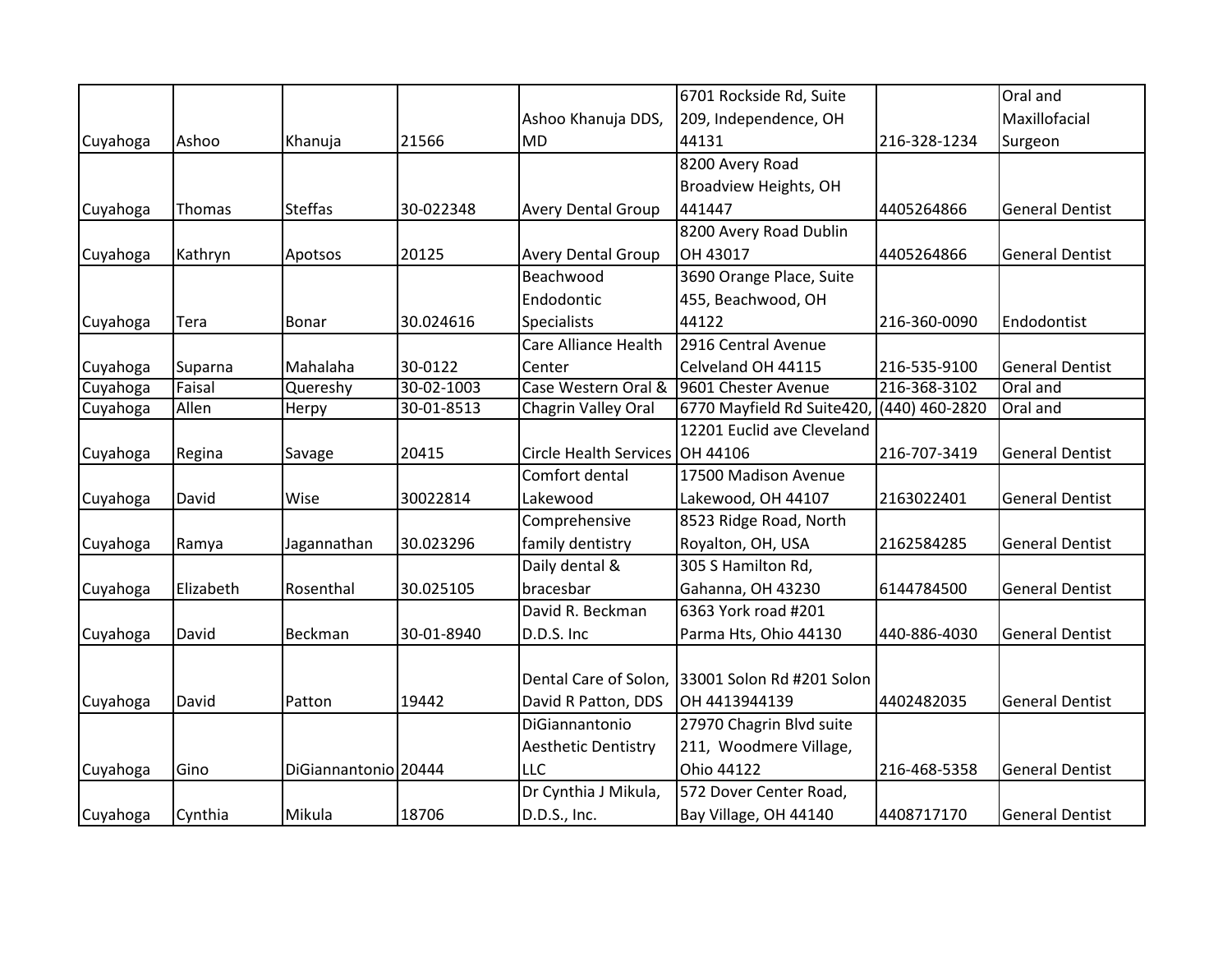|          |             |            |           | Dr Michael W             | 6887 Ridge Road Cleveland  |                |                        |
|----------|-------------|------------|-----------|--------------------------|----------------------------|----------------|------------------------|
| Cuyahoga | Michael     | Dagostino  | 17778     | Dagostino DDS Inc        | OH 44129                   | 4408320712     | <b>General Dentist</b> |
|          |             |            |           | Dr. Michael W            | 6887 Ridge Road Cleveland  |                |                        |
| Cuyahoga | Michael     | Dagostino  | 17778     | Dagostino DDS inc.       | OH 44129                   | 440-842-2171   | <b>General Dentist</b> |
|          |             |            |           |                          |                            |                |                        |
|          |             |            |           | Drs Richard and          | 34501 AURORA Road, Suite   |                |                        |
| Cuyahoga | Kelsey      | Gross      | 30-024180 | <b>Kelsey Gross DDS</b>  | 303, Solon, Ohio 44139     | 4402484100     | <b>General Dentist</b> |
|          |             |            |           | Drs. Obermeier,          |                            |                |                        |
|          |             |            |           | Adelstein &              | 3609 Park East Dr., Suite  |                |                        |
| Cuyahoga | <b>Rick</b> | Adelsteiin | 31-19921  | Associates.              | 404 Beachwood OH 44122     | 2165911161     | <b>General Dentist</b> |
|          |             |            |           |                          |                            |                |                        |
|          |             |            |           | <b>High Point</b>        | 20925 Lorain Road Fairview |                |                        |
| Cuyahoga | Everett     | Wu         | 30022836  | Periodontics             | Park Ohio 44126            | 4403316116     | Periodontist           |
|          |             |            |           |                          | 3447 W. 117th Street,      |                |                        |
| Cuyahoga | Morris      | Edelstein  | 30.024271 | <b>Hylan Dental Care</b> | Cleveland, Ohio, 44111     | (216) 251-8812 | <b>General Dentist</b> |
|          |             |            |           | Lakewood                 | 14050 Madison Ave.         |                |                        |
| Cuyahoga | Clifford    | Thomas     | 19720     | Periodontics             | Lakewood, OH 44107         | 2162335826     | Periodontist           |
|          |             |            |           |                          |                            |                |                        |
|          |             |            |           | Marie A Calabrese        | 5825 Landerbrook Dr #123,  |                |                        |
| Cuyahoga | Marie       | Calabrese  | 30020776  | DMD, Inc                 | Mayfield Hts, OH 44124     | 4406460477     | <b>General Dentist</b> |
|          |             |            |           |                          | 865 SOM Center Rd.         |                |                        |
|          |             |            |           |                          | Mayfield Village, Ohio     |                |                        |
| Cuyahoga | Megan       | Ursick     | 30-023462 | Megan Ursick             | 44143                      | 440-442-4100   | <b>General Dentist</b> |
|          |             |            |           | Merit dental             | 19712 W 130th St,          |                |                        |
| Cuyahoga | Hamid       | Ghorbani   | 30.025942 | Strongsville             | Strongsville, OH 44136     | 4408784444     | <b>General Dentist</b> |
|          |             |            |           |                          | 15424 Bagley Rd            |                |                        |
|          |             |            |           |                          | Middleburg Heights, OH     |                |                        |
| Cuyahoga | Neal        | Postel     | 18859     | Neal J. Postel, D.D.S.   | 44130                      | 4402121527     | <b>General Dentist</b> |
|          |             |            |           |                          |                            |                | Oral and               |
|          |             |            |           | North coast jaw and      | 4350 crocker road suite    |                | Maxillofacial          |
| Cuyahoga | Gregory     | Plona      | 30.023221 | implant center           | 100 ?Westkaje OH 44145     | 4408713131     | Surgeon                |
|          |             |            |           |                          |                            |                | Oral and               |
|          |             |            |           | North Coast Jaw and      | 4350 Crocker Road #100     |                | Maxillofacial          |
| Cuyahoga | Raymond     | Plona      | 30-022433 | Implant Center           | Westlake, OH 44145         | (440) 871-3131 | Surgeon                |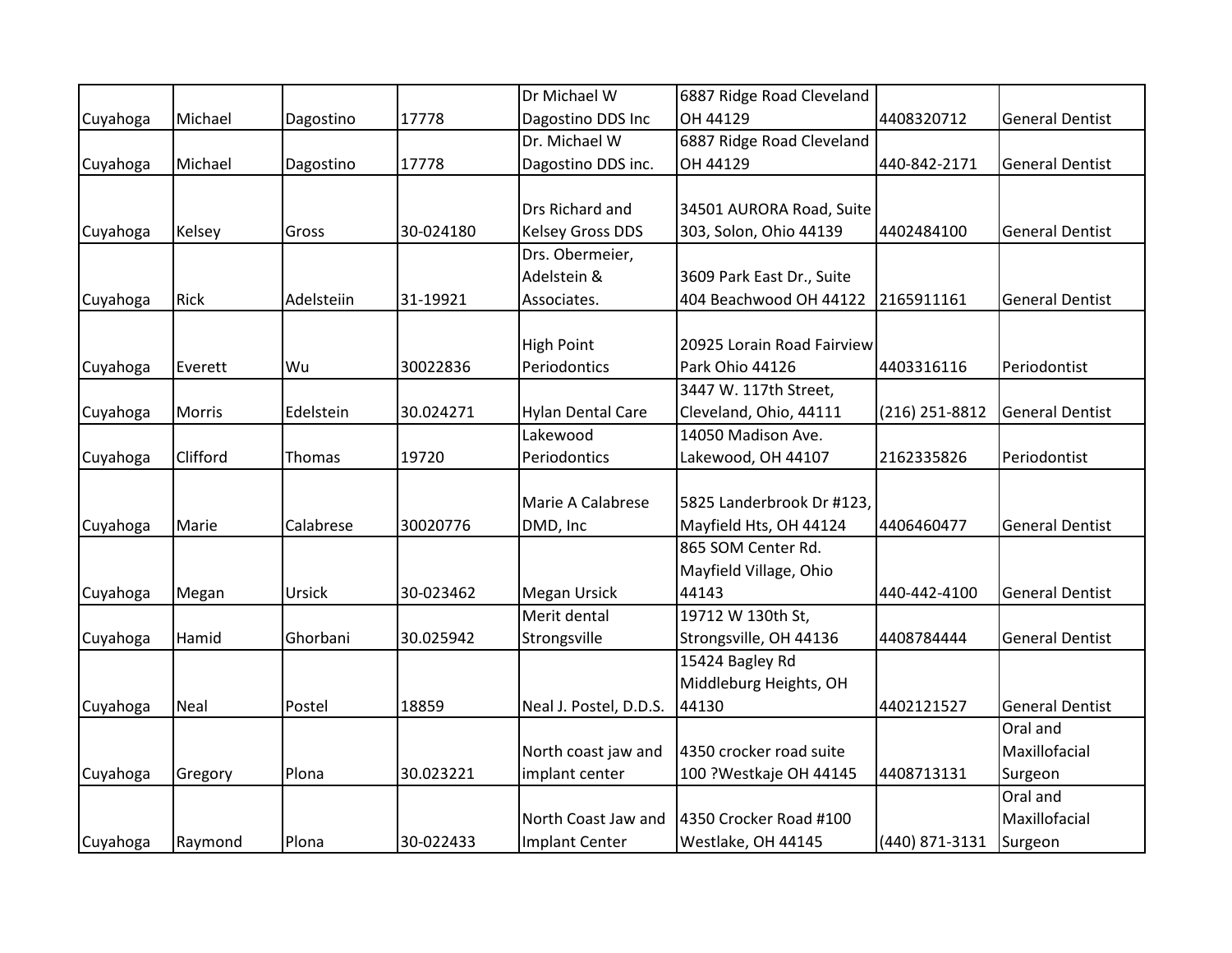|          |              |             |           | <b>Panther Pediatric</b> | 26250 Euclid Ave. Suite 203        |                |                          |
|----------|--------------|-------------|-----------|--------------------------|------------------------------------|----------------|--------------------------|
| Cuyahoga | Kari         | Cunningham  | 30023203  | Dentistry                | Euclid, OH 44132                   | 2169388501     | <b>Pediatric Dentist</b> |
|          |              |             |           | Parma Ridge Family       | 6789 ridge road suite 306          |                |                          |
| Cuyahoga | Rebecca      | Gecovich    | 21967     | Dental                   | Parma Ohio 44129                   | 440-845-6420   | <b>General Dentist</b>   |
|          |              |             |           | PERIODONTAL              | 29001 CEDAR RD., 450               |                |                          |
| Cuyahoga | <b>ROGER</b> | <b>HESS</b> | 30-18232  | <b>ASSOCIATES</b>        | LYNDHURST OH 44124                 | 2164039449     | Periodontist             |
|          |              |             |           | Periodontal              | 29001 cedar rd st 450              |                |                          |
| Cuyahoga | Miguel       | Defina      | 30022088  | associates inc.          | lyndhurst Ohio 44060               | 4404613400     | Periodontist             |
|          |              |             |           | Refresh Dental           |                                    |                |                          |
| Cuyahoga | Hisham       | Bazin       | 003796RS  | <b>Shaker Hts</b>        | Shaker Heights, OH 44120           | 216-921-8888   | <b>General Dentist</b>   |
|          |              |             |           |                          |                                    |                |                          |
|          |              |             |           | Refresh Dental,          | 16651 Chagrin Boulevard,           |                |                          |
| Cuyahoga | Hisham       | Bazin       | 30.025936 | <b>Shaker Heights</b>    | Shaker Heights, OH, 44120          | (216) 921-8888 | <b>General Dentist</b>   |
|          |              |             |           |                          | 21851 Center Ridge Rd.             |                |                          |
|          |              |             |           |                          | #506 Rocky River, Ohio             |                |                          |
| Cuyahoga | William      | Farr        | 19541     | Rocky River Dental       | 44116                              | 4403362020     | <b>General Dentist</b>   |
|          |              |             |           |                          |                                    |                |                          |
|          |              |             |           | Ronald P. Kolodziej,     | 1495 Warren Road, Suite            |                |                          |
| Cuyahoga | Ronald       | Kolodziej   | 21255     | D.M.D., M.S., L.L.C.     | 101 Lakewood, OH 44107             | 216-529-8422   | Orthodontist             |
|          |              |             |           |                          |                                    |                |                          |
|          |              |             |           | Stephen D Cooke          | 25117 Detroit Rd Suite 230         |                |                          |
| Cuyahoga | Stephen      | Cooke       | 15067     | DDS Inc                  | Westlake Ohio 44145                | 4408924600     | <b>General Dentist</b>   |
|          |              |             |           |                          |                                    |                |                          |
|          |              |             |           | Thomas G Coreno,         | 35 South Main Street               |                |                          |
| Cuyahoga | Thomas       | Coreno      | 30-019072 | <b>DDS</b>               | Chagrin Falls, Ohio 44022          | 4402896706     | <b>General Dentist</b>   |
|          |              |             |           | Wehbe DMD &              | 5998 State Rd, Parma, OH,          |                |                          |
| Cuyahoga | Haitham      | Wehbe       | 30.024516 | Associated, Inc          | 44134                              | 2164102805     | <b>General Dentist</b>   |
|          |              |             |           |                          |                                    |                |                          |
|          |              |             |           | Western Reserve          | 3609 Park East Dr. Suite           |                |                          |
| Cuyahoga | Sasha        | Ross        | 30.023456 | Periodontics             | 411 Beachwood, OH 44122 2164648985 |                | Periodontist             |
|          |              |             |           |                          | 3609 Park East Drive Suite         |                |                          |
|          |              |             |           | <b>Western Reserve</b>   | 411 Beachwood, OH.                 |                |                          |
| Cuyahoga | Charlene     | Krejci      | 30 017745 | Periodontics, Inc.       | 44122                              | 216-464-8985   | Periodontist             |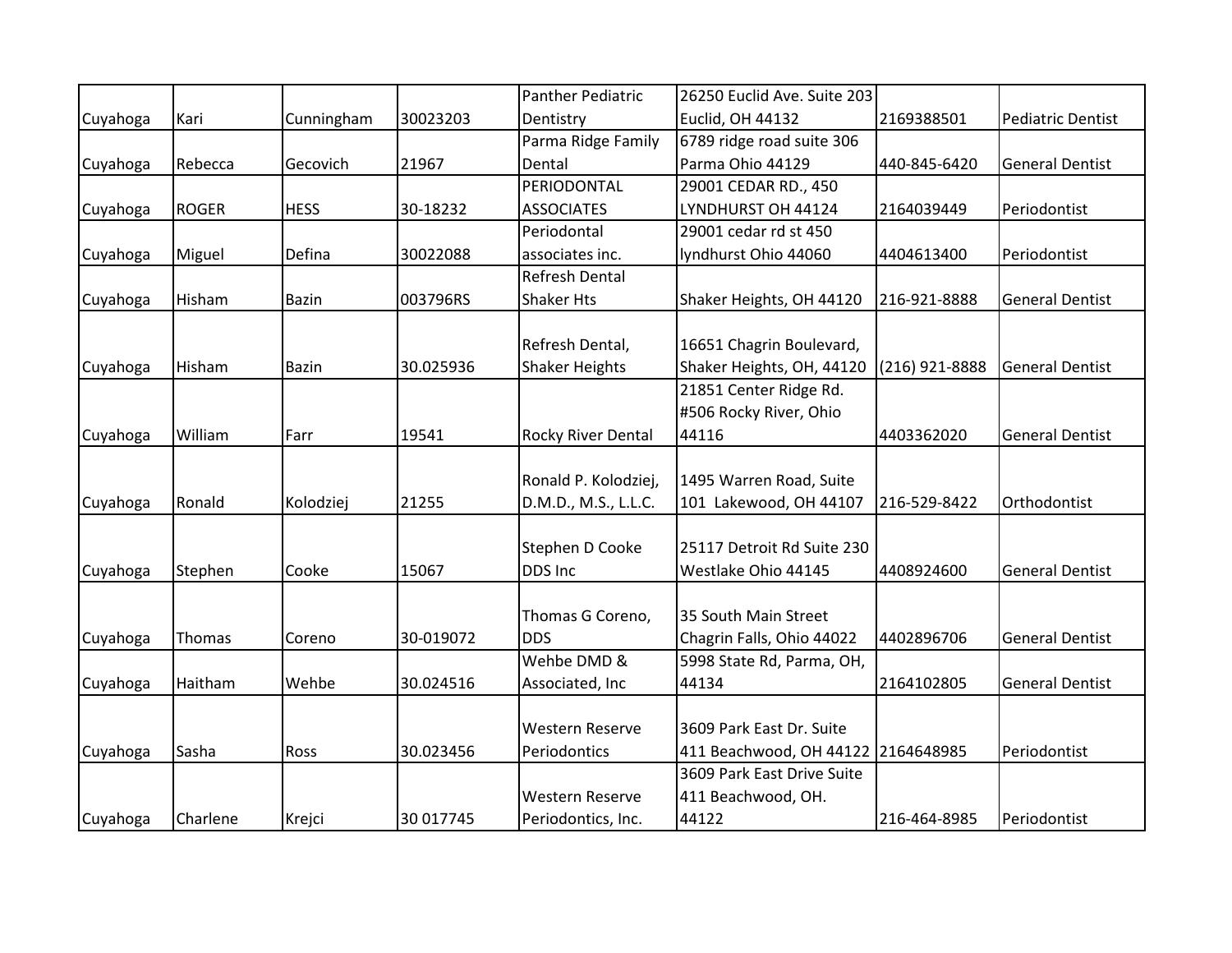|          |              |                  |           | Westlake                               | 26032 Detroit Rd #8                           |              |                          |
|----------|--------------|------------------|-----------|----------------------------------------|-----------------------------------------------|--------------|--------------------------|
| Cuyahoga | Scott        | Sazima           | D179367   | Periodontics                           | Westlake OH 44145                             | 2162331809   | Periodontist             |
|          |              |                  |           |                                        |                                               |              | Oral and                 |
|          |              |                  |           | William W. Francis,                    | 27500 Detroit Road, Suite                     |              | Maxillofacial            |
| Cuyahoga | William      | Francis          | 30.017025 | <b>DDS</b>                             | 104 Westlake, OH 44145                        | 440-892-8655 | Surgeon                  |
|          |              |                  |           | <b>Family Health</b>                   | 5735 Meeker Rd.                               |              |                          |
| Darke    | Eeman        | Dajani           | 30-022466 | Services                               | Greenville OH 45331                           | 9375472326   | <b>Pediatric Dentist</b> |
|          |              |                  |           | Central Ohio                           | 110 Polaris Parkway,                          |              |                          |
| Delaware | Ryan         | Pasiewicz        | 30.025345 | Endodontics                            | Westerville, OH                               | 6148851191   | Endodontist              |
|          |              |                  |           |                                        |                                               |              |                          |
|          |              |                  |           | Delaware Smile                         | 1012 state route 521 suite                    |              |                          |
| Delaware | Joseph       | Papp             | 30.023409 | Center                                 | 202 Delaware OH 43015                         | 7404179565   | <b>General Dentist</b>   |
|          |              |                  |           |                                        |                                               |              |                          |
|          |              |                  |           |                                        | 460 W. Central Ave. Ste. F,                   |              |                          |
| Delaware | Eric         | <b>Batterton</b> | 20501     | Eric Batterton, DDS                    | Delaware, OH 43015                            | 7403639741   | <b>General Dentist</b>   |
|          |              |                  |           | Lechner Dental                         | 1860 Castleton Way /                          |              |                          |
| Delaware | Daryl        | Lechner          | 18391     | Group                                  | Delaware, OH 43342                            | 7403638240   | <b>General Dentist</b>   |
|          |              |                  |           | Little Smiles of                       | 1949A State Route 37 W,                       |              |                          |
| Delaware | Benjamin     | Kwok             | 30.024724 | Delaware                               | Delaware, OH, 43015                           | 740-209-2400 | <b>Pediatric Dentist</b> |
|          |              |                  |           |                                        |                                               |              | Oral and                 |
|          |              |                  |           |                                        | Oral and Maxillofacial 40 Hidden Ravines Dr., |              | Maxillofacial            |
| Delaware | <b>Brian</b> | Stern            | 30.022067 | <b>Surgery Centers</b>                 | Powell, OH 43065                              | 745-549-0501 | Surgeon                  |
|          |              |                  |           |                                        | 120 N. Miller Dr, Ste A,                      |              |                          |
| Delaware | Katelyn      | Miller           | 30.023751 | <b>Shine Dental</b>                    | Sunbury, OH 43074                             | 740-936-3083 | <b>General Dentist</b>   |
|          |              |                  |           |                                        |                                               |              |                          |
|          |              |                  |           | <b>Westerville Dental</b>              | 627 Office Parkway Suite A                    |              |                          |
| Delaware | Sue          | Choi             | 30-023725 | Associates                             | Westerville OH 43082                          | 614-882-1135 | <b>General Dentist</b>   |
|          |              |                  |           |                                        | 1313 W Bogart Rd Suite D,                     |              |                          |
| Erie     | Hossam       | Asaad            | 30.025989 | <b>Bright Now Dental</b>               | Sandusky, OH 44870                            | 419-627-1255 | <b>General Dentist</b>   |
|          |              |                  |           | Erie County Health                     | 420 Superior Street,                          |              |                          |
| Erie     | Kartheek     | Dobbala          | 30.025593 | Department                             | Sandusky, Ohio, 44870                         | 419-626-5623 | <b>General Dentist</b>   |
|          |              |                  |           |                                        | 3307 Cleveland Road W,                        |              |                          |
| Erie     | Justin       | Long             | 30023747  | Light Touch Dentistry Huron, OH, 44839 |                                               | 5676239321   | <b>General Dentist</b>   |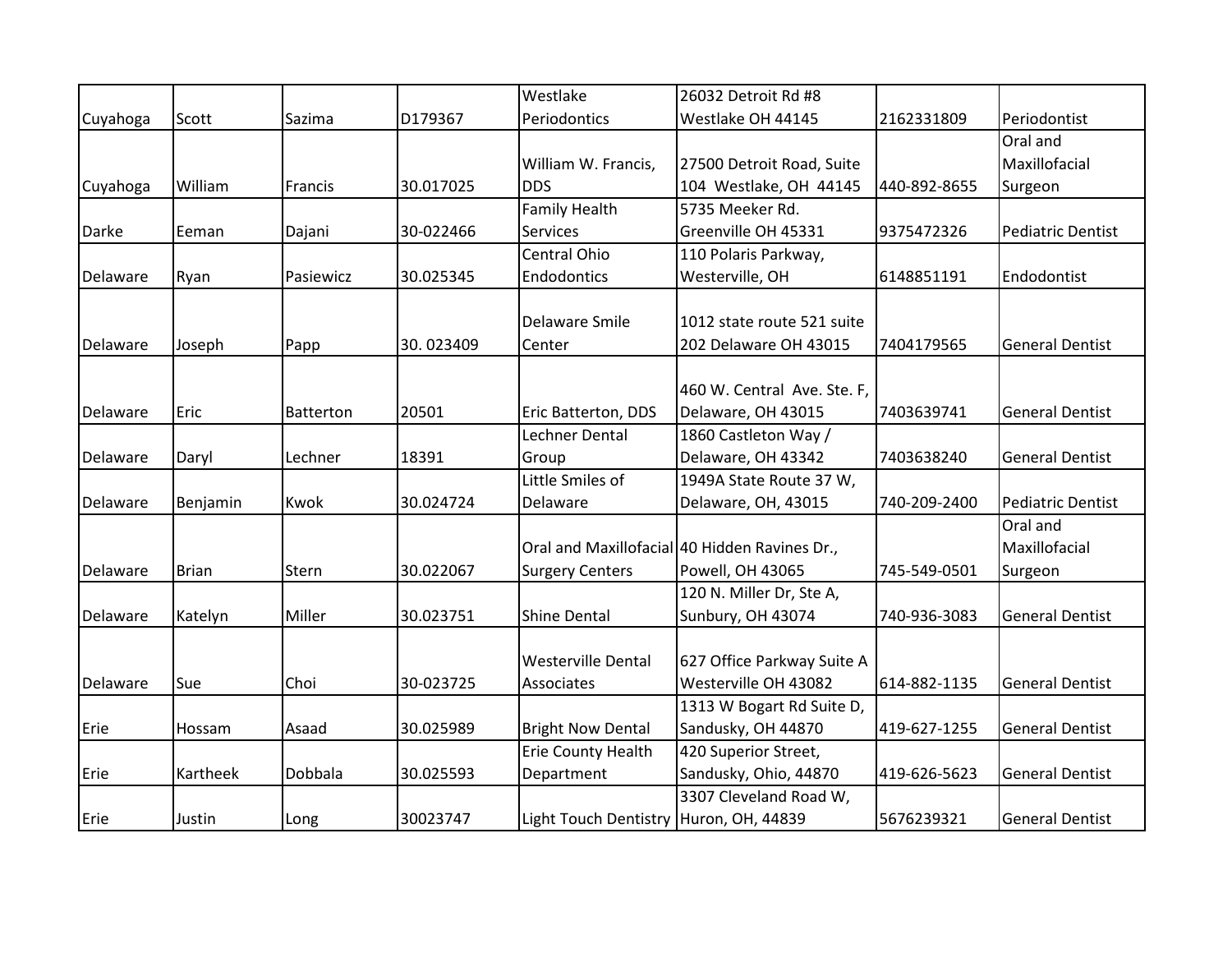|           |         |             |           |                            | 1617 W Bogart Rd Ste 1                           |                  |                          |
|-----------|---------|-------------|-----------|----------------------------|--------------------------------------------------|------------------|--------------------------|
| Erie      | Lata    | Stefano     | 20079     | Stefano Dental             | Sandusky OH 44870                                | 4196262205       | <b>General Dentist</b>   |
|           |         |             |           | Amanda family              | 145 West Main Street,                            |                  |                          |
| Fairfield | Alyssa  | Jenkins     | 30.024767 | Dental                     | Amanda, OH, 43102                                | 7405031415       | <b>General Dentist</b>   |
|           |         |             |           |                            |                                                  |                  |                          |
|           |         |             |           | Central Ohio Root          | 161 Clint Drive, Suite 300                       |                  |                          |
| Fairfield | Kumar   | Subramanian | 30-022435 | Canals                     | Pickerington Oh 43147                            | 6148663636       | Endodontist              |
|           |         |             |           |                            |                                                  |                  |                          |
|           |         |             |           | Lancaster Pediatric        | 121 E. Sixth ave Suite 101,                      |                  |                          |
| Fairfield | George  | Chen        | 30.025803 | Dentistry                  | Lancaster, OH, 43130                             | (740) 475-0700   | <b>Pediatric Dentist</b> |
|           |         |             |           | Martello Dental            | 800 Windmiller Drive                             |                  |                          |
| Fairfield | Jeffrey | Martello    | 19435     | Associates, Inc.           | Pickerington OH 43147                            | 614-207-4732     | <b>General Dentist</b>   |
|           |         |             |           |                            | 1502 Columbus Avenue,                            |                  |                          |
|           |         |             |           |                            | Washington Court House,                          |                  |                          |
| Fayette   | Kip     | Oldacre     | 30-17752  | Kip C Oldacre DDS          | Ohio 43160                                       | 740-335-2821     | <b>General Dentist</b>   |
|           |         |             |           |                            | 211 Glenn Ave.                                   |                  |                          |
|           |         |             |           |                            | Washington C.H., Ohio                            |                  |                          |
| Fayette   | Greg    | Wall        | 21207     | <b>Wall Dentistry</b>      | 43160                                            | 7403357905       | <b>General Dentist</b>   |
|           |         |             |           |                            | 1387 Leesburg Ave.                               |                  |                          |
|           |         |             |           | <b>Washington Court</b>    | Washington Ct Hs, Ohio                           |                  |                          |
| Fayette   | Michael | Pappas      | 30-024369 | <b>House Dental</b>        | 43160                                            | 740-333-7290     | <b>General Dentist</b>   |
|           |         |             |           |                            | 3663 ridge mill drive.                           |                  |                          |
| Franklin  | Kylene  | Fernandez   | 31-19429  | 6145271000                 | Hilliard oh 43026                                | 6146309030       | <b>Pediatric Dentist</b> |
|           |         |             |           |                            | 989 N 4th street Columbus                        |                  |                          |
| Franklin  | Robert  | Wood, II    | 30.025342 | 4th St Dental Studio       | OH 43201                                         | 6143104373       | <b>General Dentist</b>   |
|           |         |             |           | <b>Anderson Family</b>     | 255 Lincoln Circle, ste B,                       |                  |                          |
| Franklin  | Joy     | Todd        | 30.021612 | Dental                     | Gahanna, Ohio 43230                              | 6144751874       | <b>General Dentist</b>   |
|           |         |             |           |                            |                                                  |                  |                          |
|           |         |             |           | <b>Bethel Olentangy</b>    | 4945 Olentangy River Road                        |                  |                          |
| Franklin  | Michael | Soult       | 30-13986  | <b>Pediatric Dentistry</b> | Columbus OH 43214                                | $(614)$ 459-0011 | Pediatric Dentist        |
|           |         |             |           |                            |                                                  |                  |                          |
|           |         |             |           |                            | Broad and Bright Kids 6499 E Broad Street, Suite |                  |                          |
| Franklin  | Aditi   | Savla       | 30-023281 | Dental                     | 110, Columbus OH 43213                           | 614 868 9804     | <b>General Dentist</b>   |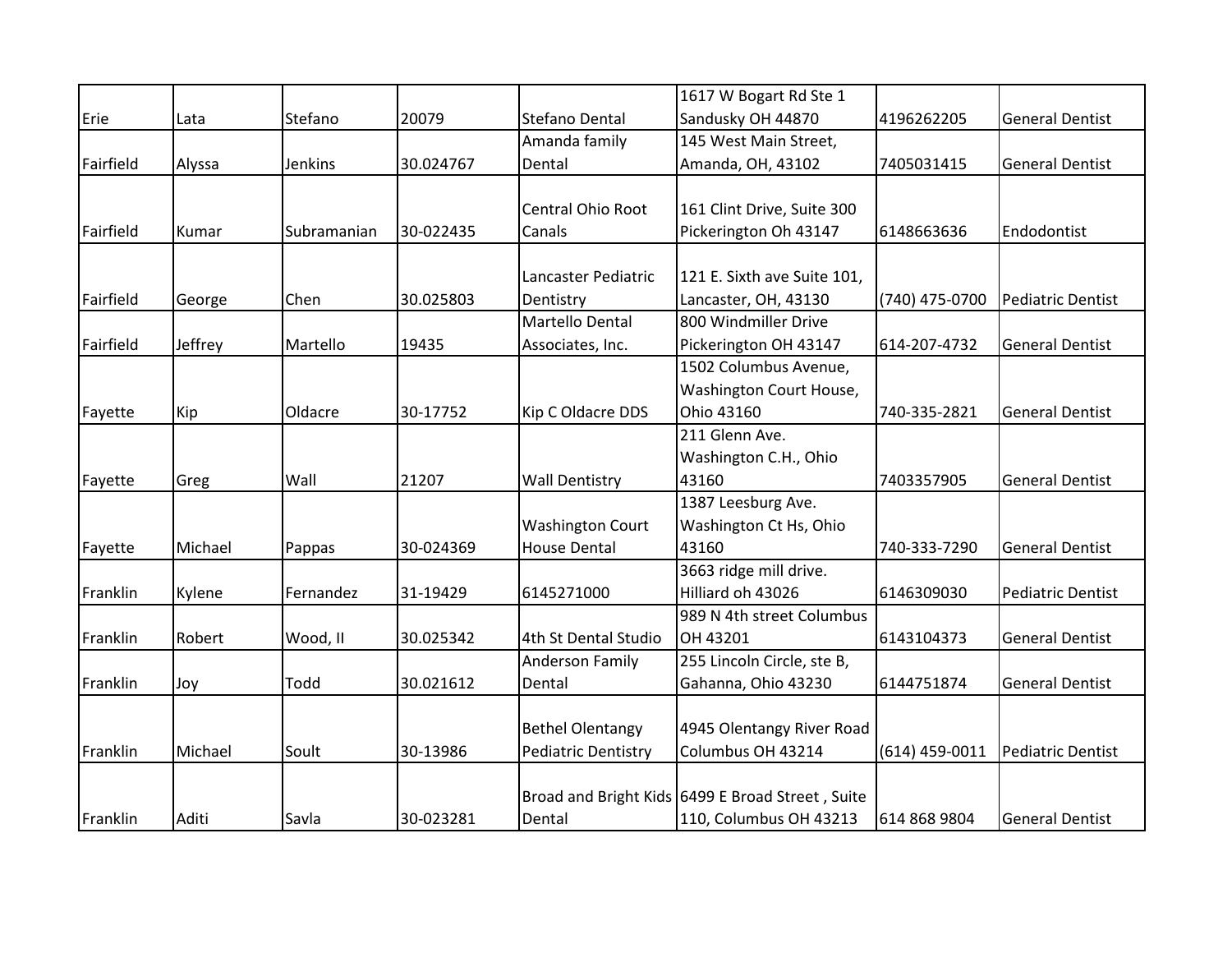|          |             |               |           | Central Ohio            | 7334 East Broad St Blcklick |              |                        |
|----------|-------------|---------------|-----------|-------------------------|-----------------------------|--------------|------------------------|
| Franklin | Fred        | Sakamoto      | 300169-51 | Periodontics            | OH 43004                    | 614-575-0070 | Periodontist           |
|          |             |               |           | Columbus                |                             |              |                        |
|          |             |               |           | Endodontic              | 145 Reynoldsburg-Albany     |              |                        |
| Franklin | Louis       | Susi          | 21826     | Specialists             | Rd, Blacklick, Oh 43004     | 614-577-1100 | Endodontist            |
|          |             |               |           | <b>Comfort Dental</b>   | 4693 Morse Rd gahanna       |              |                        |
| Franklin | Joseph      | Bell          | 30.024239 | Gahanna                 | OH 43230                    | 614-471-7800 | <b>General Dentist</b> |
|          |             |               |           | <b>Comfort Dental</b>   | 2196 Stringtown Road        |              |                        |
| Franklin | Geoffrey    | <b>Dibert</b> | 30.023836 | <b>Grove City</b>       | Grove City, OH 43123        | 6148751100   | <b>General Dentist</b> |
|          |             |               |           | <b>Comfort Dental</b>   | 2196 Stringtown Rd.         |              |                        |
| Franklin | Andrew      | Hurt          | 30.024783 | <b>Grove City</b>       | Grovecity OH 43123          | 614-875-1100 | <b>General Dentist</b> |
|          |             |               |           | <b>Comfort Dental</b>   | 3676 Main Street, Hilliard, |              |                        |
| Franklin | Jacob       | Scott         | 30.025396 | Hilliard                | Ohio 43026                  | 6144532806   | <b>General Dentist</b> |
|          |             |               |           |                         |                             |              |                        |
|          |             |               |           | <b>Comfort Dental</b>   | 2610 E Dublin Granville Rd  |              |                        |
| Franklin | Catherine   | Horwood       | 30.025817 | North Columbus          | Columbus Ohio 43231         | 614 794 7480 | <b>General Dentist</b> |
|          |             |               |           | <b>Comfort Dental</b>   | 6301 Sawmill Rd, Dublin,    |              |                        |
| Franklin | Chaz        | Green         | 30-023042 | Sawmill                 | OH 43017                    | 614-764-0400 | <b>General Dentist</b> |
|          |             |               |           | <b>Comfort Dental</b>   | 4545 E Main St              |              |                        |
| Franklin | Abbey       | Wise          | 30.024491 | Whitehall               | WhitehallOH 43213           | 614-231-1600 | <b>General Dentist</b> |
|          |             |               |           | Comfort dental          | 4545 east main St           |              |                        |
| Franklin | Jon         | Winnyk        | 30.024211 | Whitehall               | Whitehall OH 43213          | 6142311600   | <b>General Dentist</b> |
|          |             |               |           |                         | 3421 South Blvd Columbus,   |              |                        |
| Franklin | Deborah     | York          | OH 21286  | <b>Community Dental</b> | OH 43204                    | 6142720110   | <b>General Dentist</b> |
|          |             |               |           |                         | 3791 North High St          |              |                        |
| Franklin | Eric        | <b>Buck</b>   | 30.021908 | <b>Creative Smiles</b>  | Columbus OH 43214           | 6144037171   | <b>General Dentist</b> |
|          |             |               |           | Daily Dental and        | 305 S. Hamilton Rd.         |              |                        |
| Franklin | Jordan      | Rosenthal     | 30.025458 | <b>Braces Bar</b>       | Gahanna Ohio 43230          | 6144784500   | <b>General Dentist</b> |
|          |             |               |           |                         | 106 N. High Street Suite    |              |                        |
| Franklin | Jennifer    | Miller        | 30.02289  | Dentistry of Dublin     | 200 Columbus OH 43215       | 6146891500   | <b>General Dentist</b> |
|          |             |               |           | Distinctive Smiles of   | 5142 Blazer Parkway Sublin  |              |                        |
| Franklin | Eric        | <b>Buck</b>   | 30.021908 | Dublin                  | OH 43017                    | 6147921800   | <b>General Dentist</b> |
|          |             |               |           | DR. KVITKO &            | 4308 N. HIGH ST.            |              |                        |
| Franklin | <b>MARK</b> | <b>PAGANO</b> | 30-025562 | <b>ASSOCIATES</b>       | COLUMBUS, OH 43214          | 614-262-9588 | <b>General Dentist</b> |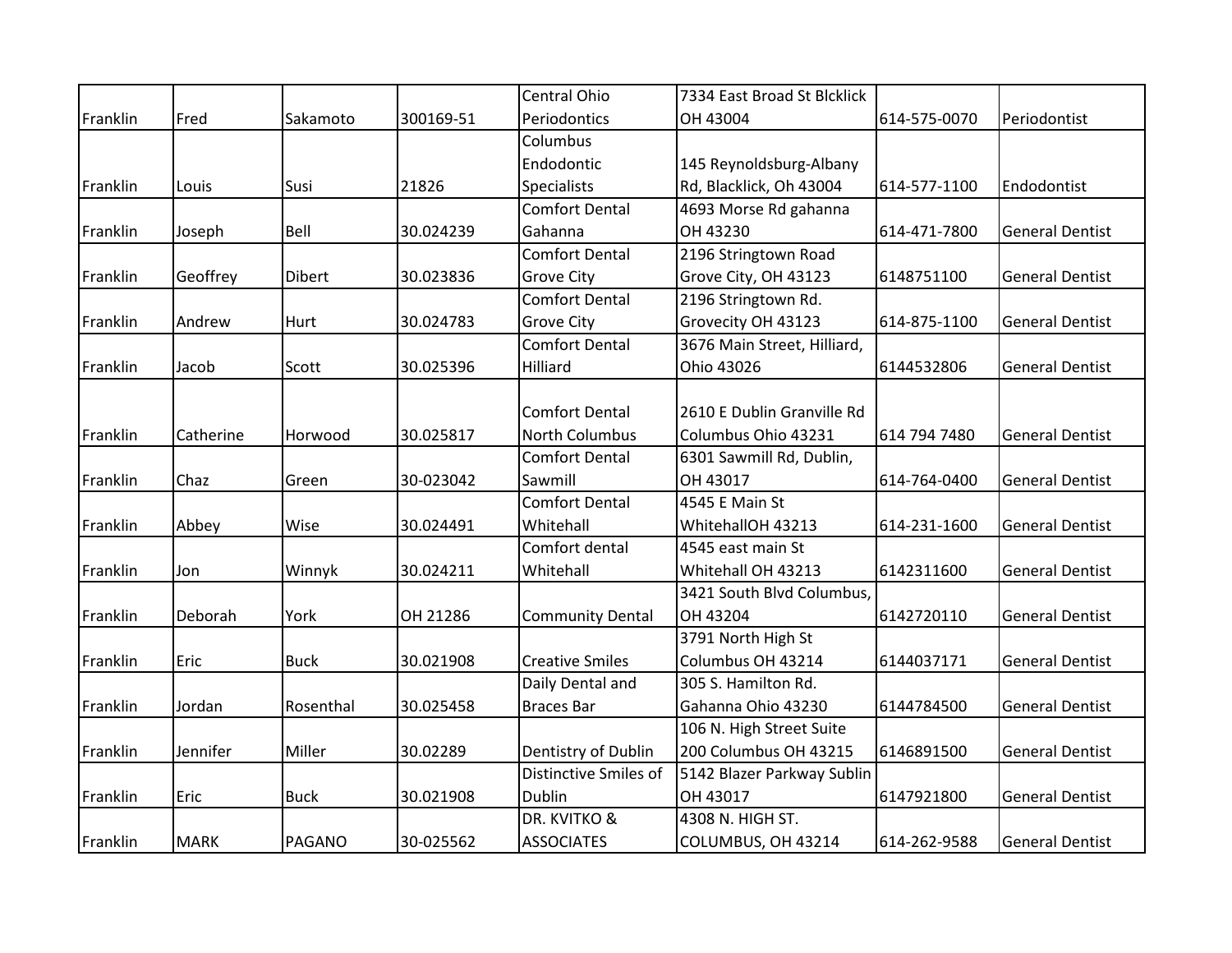|          |              |                           |           | Dr. Kvitko &               | 4308 N. High Street       |              |                        |
|----------|--------------|---------------------------|-----------|----------------------------|---------------------------|--------------|------------------------|
| Franklin | Mark         | Pagano                    | 30.025562 | Associates                 | Columbus Oh 43215         | 6142629588   | <b>General Dentist</b> |
|          |              |                           |           | <b>East Broad Family</b>   | 8086 E Broad St,          |              |                        |
| Franklin | Ishanga      | Ugbizi                    | 30.025631 | Dentistry                  | Reynoldsburg OH 43068     | 6147626530   | <b>General Dentist</b> |
|          |              |                           |           | <b>Edwards Family</b>      | 6600 Perimeter Drive #100 |              |                        |
| Franklin | Timothy      | Edwards                   | 20281     | Dental                     | Dublin OH 43016           | 6143747073   | <b>General Dentist</b> |
|          |              |                           |           |                            | 760 Communications        |              | Oral and               |
|          |              |                           |           |                            | Parkway, Suite 100,       |              | Maxillofacial          |
| Franklin | Erik         | Evans                     | 30.020929 | <b>Ellis Oral Surgery</b>  | Columbus, OH 43214        | 614-612-0620 | Surgeon                |
|          |              |                           |           |                            | 760 Communications        |              | Oral and               |
|          |              |                           |           |                            | Parkway Columbus OH       |              | Maxillofacial          |
| Franklin | James        | <b>Ellis</b>              | 30.021535 | <b>Ellis Oral Surgery</b>  | 43214                     | 6147750222   | Surgeon                |
|          |              |                           |           |                            |                           |              |                        |
|          |              |                           |           | <b>Endodontic Wellness</b> | 4830 Knightsbridge Blvd   |              |                        |
| Franklin | Andrew       | Haase                     | 30.021393 | Center                     | Ste L Columbus OH 43214   | 614-459-2234 | Endodontist            |
|          |              |                           |           |                            | 750 E. Long St suite 3000 |              |                        |
| Franklin | Heather      | Crockett-Miller 30.023011 |           | <b>Equitas Health</b>      | Columbus, OH 43203        | 6143406700   | <b>General Dentist</b> |
|          |              |                           |           |                            |                           |              |                        |
|          |              |                           |           | French Run Family          | 1344 Lancaster ave,       |              |                        |
| Franklin | Carly        | Locsey                    | 30.025068 | Dental                     | Reynoldsburg, Ohio 43068  | 614-866-1234 | <b>General Dentist</b> |
|          |              |                           |           |                            | 2607 East Main Street     |              |                        |
| Franklin | David        | Fulks                     | 30.033039 | <b>Fulks Family Dental</b> | Columbus OH 43209         | 6146259161   | <b>General Dentist</b> |
|          |              |                           |           |                            | 3844 Hard Rd. Dublin, Oh  |              |                        |
| Franklin | Donald       | Zeleznik                  | 21527     | <b>Great Expressions</b>   | 43016                     | 6147349261   | <b>General Dentist</b> |
|          |              |                           |           |                            |                           |              |                        |
|          |              |                           |           | <b>Great Expressions</b>   | 2058 State Route 256      |              |                        |
| Franklin | Lawrence     | Gamby                     | 30-19543  | <b>Dental Centers</b>      | Reynoldsburg Ohio 43068   | 614-795-0503 | <b>General Dentist</b> |
|          |              |                           |           |                            |                           |              |                        |
|          |              |                           |           | <b>Great Expressions</b>   | 2058 State Route 256,     |              |                        |
| Franklin | Lawrence     | Gamby                     | 30-19543  | <b>Dental Centers</b>      | Reynoldsburg Ohio 43068   | 614-863-4310 | <b>General Dentist</b> |
|          |              |                           |           | Grove City Center for      | 4178 Hoover Rd. Grove     |              |                        |
| Franklin | <b>Bryan</b> | Simone                    | 30.019692 | Dentistry                  | City, OH 43123            | 614-389-9264 | <b>General Dentist</b> |
|          |              |                           |           |                            | 4079 Gantz Rd. Ste. A     |              |                        |
| Franklin | Scott        | Schumann                  | 19001     | <b>Grove City Dental</b>   | Grove City, OH 43123      | 614-801-1000 | <b>General Dentist</b> |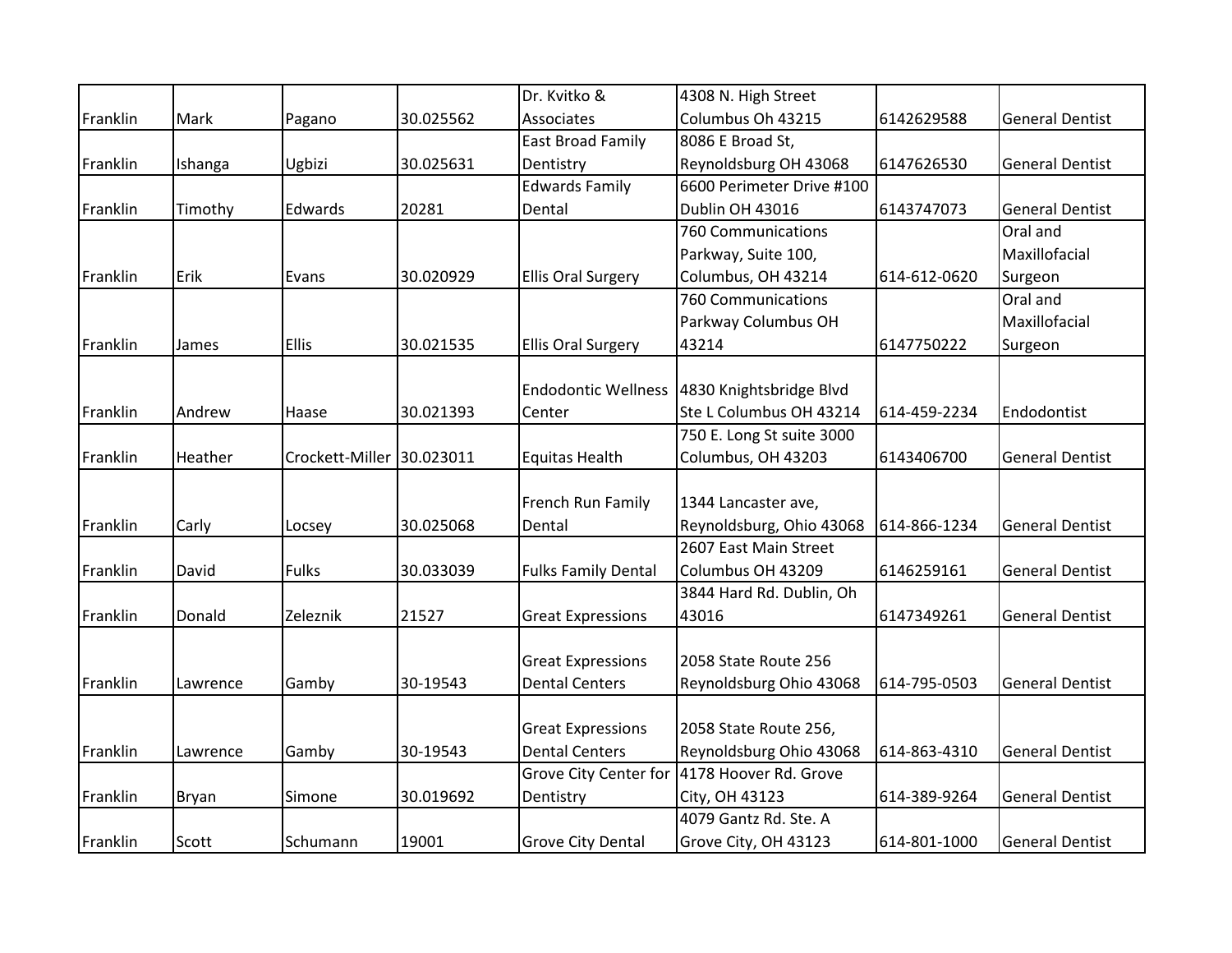|          |              |              |           | Grove City Dental        | 4168 Buckeye Parkway                        |                |                        |
|----------|--------------|--------------|-----------|--------------------------|---------------------------------------------|----------------|------------------------|
| Franklin | Olivia       | Johntony     | 30.025738 | Works                    | Grove City, OH 43123                        | 6148015620     | <b>General Dentist</b> |
|          |              |              |           | <b>Grove City</b>        | 4203 Gantz Rd. Grove City,                  |                |                        |
| Franklin | David        | Claffey      | 20454     | Endodontics, Inc.        | Ohio 43146                                  | 614-277-9455   | Endodontist            |
|          |              |              |           | <b>Grove City Family</b> | 3031 Columbus Street,                       |                |                        |
| Franklin | <b>Brian</b> | Mitchell     | 21400     | Dentistry                | Grove City, OH 43123                        | 6148752153     | <b>General Dentist</b> |
|          |              |              |           | <b>Groveport Dental</b>  | 5940A Clyde Moore Dr                        |                |                        |
| Franklin | Gary         | Judis        | 19680     | Group                    | Groveport, Ohio 43125                       | 1-614-492-1471 | <b>General Dentist</b> |
|          |              |              |           | <b>Hamilton Pointe</b>   | 5715 North Hamilton Road                    |                |                        |
| Franklin | Marcel       | Daneault     | 30.21432  | <b>Dental Care</b>       | Gahanna Oh 43230                            | 614-467-8000   | <b>General Dentist</b> |
|          |              |              |           |                          | 7643 E Main St,                             |                |                        |
| Franklin | Denise       | Hering       | 30.018024 | <b>Hering Dental</b>     | Reynoldsburg, OH 43068                      | 6145759530     | <b>General Dentist</b> |
|          |              |              |           |                          | Jacinto W. Beard DDS 4536 Karl Rd Columbus, |                |                        |
| Franklin | Jacinto      | <b>Beard</b> | 30.019588 | Inc.                     | OH 43224                                    | 614-447-2244   | <b>General Dentist</b> |
|          |              |              |           | Jeffrey R Schoning       | 4713 N. High St. Columbus                   |                |                        |
| Franklin | Jeffrey      | Schoning     | 31-18912  | DDS, Inc.                | Oh 43215                                    | 16147781258    | <b>General Dentist</b> |
|          |              |              |           | Lower Lights             |                                             |                |                        |
|          |              |              |           | <b>Christian Health</b>  | 1160 W. Broad Street                        | 614-274-1455 x |                        |
| Franklin | Rhonda       | Beal         | 30.024588 | Center                   | Columbus, OH 43222                          | 523            | <b>General Dentist</b> |
|          |              |              |           |                          | 1580 Fishinger Rd,                          |                |                        |
| Franklin | Timothy      | March        | 18104     | <b>March Dentistry</b>   | Columbus OH 43221                           | 614-457-6161   | <b>General Dentist</b> |
|          |              |              |           |                          | 1580 Fishinger Rd,                          |                |                        |
| Franklin | Timothy      | March        | 1810;     | <b>March Dentistry</b>   | Columbus OH 43221                           | 614-457-6161   | <b>General Dentist</b> |
|          |              |              |           |                          | 9 Hill Rd N Pickerington, OH                |                |                        |
| Franklin | Christine    | Marquard     | 30-022595 | <b>Marquard Dental</b>   | 43147                                       | 614-833-0805   | <b>General Dentist</b> |
|          |              |              |           |                          | 2345 Cleveland Ave                          |                |                        |
| Franklin | Jagan        | Sharma       | 30.025282 | <b>Nobel Dental</b>      | Columbus Oh 43211                           | 6144470496     | <b>General Dentist</b> |
|          |              |              |           |                          |                                             |                | Oral and               |
|          |              |              |           | Northeast oral           | 463 Waterbury ct                            |                | Maxillofacial          |
| Franklin | <b>Bruce</b> | Fraser       | 30-019438 | surgery                  | Gahanna, Ohio 43230                         | 614-471-6600   | Surgeon                |
|          |              |              |           |                          |                                             |                | Oral and               |
|          |              |              |           | northwest oral and       | 6641 n high st,                             |                | Maxillofacial          |
| Franklin | clifford     | cook         | 30017777  | facial surgery           | worthington, oh 43085                       | 6148853339     | Surgeon                |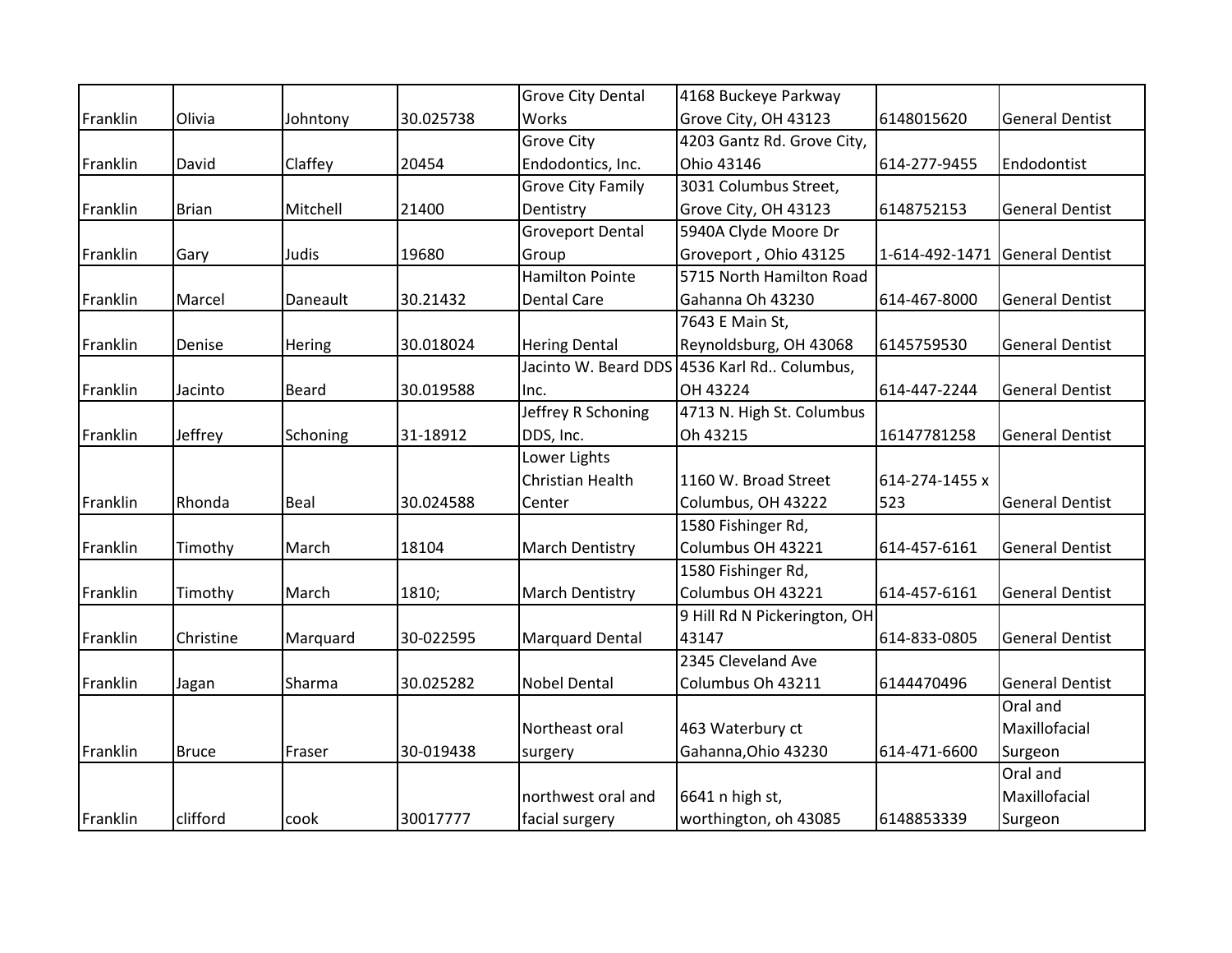|          |            |            |             |                            | 17 Norton Rd Columbus Oh                          |              |                        |
|----------|------------|------------|-------------|----------------------------|---------------------------------------------------|--------------|------------------------|
| Franklin | David      | Fulks      | 30.033039   | Norton Family Dental 43228 |                                                   | 614-870-3337 | <b>General Dentist</b> |
|          |            |            |             |                            |                                                   |              | Oral and               |
|          |            |            |             |                            | Oral & Facial Surgery   1161 Bethel Rd. Suite 303 |              | Maxillofacial          |
| Franklin | David      | Smeltzer   | OH 30020297 |                            | for Adults & Children Columbus, OH 43220          | 614-457-9337 | Surgeon                |
|          |            |            |             | Oral and Facial            |                                                   |              | Oral and               |
|          |            |            |             | <b>Surgery for Adults</b>  | 1161 Bethel Rd Columbus                           |              | Maxillofacial          |
| Franklin | Timothy    | Frey       | 30024614    | and Children               | OH 43220                                          | 614-457-9337 | Surgeon                |
|          |            |            |             |                            | 6321 E. Livingston Ave.                           |              |                        |
|          |            |            |             |                            | Suite #A reynoldsburg OH                          |              |                        |
| Franklin | Paul       | Loper      | 30.16447    | Paul M. Loper DDS          | 43068                                             | 614 864-7731 | <b>General Dentist</b> |
|          |            |            |             |                            | 2023 Polaris Parkway,                             |              |                        |
| Franklin | Irfan      | Khan       | 30.022887   | <b>Polaris Dental Care</b> | Columbus OH 43240                                 | 6145057027   | <b>General Dentist</b> |
|          |            |            |             |                            |                                                   |              |                        |
|          |            |            |             | Portia J. Bell, D.D.S.,    | 2710 Crossroads Plaza                             |              |                        |
| Franklin | Portia     | Bell       | 17775       | Inc                        | Drive Columbus Oh 43219                           | 614-496-4262 | <b>General Dentist</b> |
|          |            |            |             |                            | 240 Parsons Ave,                                  |              |                        |
| Franklin | Mark       | Duffy      | 30.025112   | PrimaryOne Health          | Columbus, OH, 43215                               | 6146457487   | <b>General Dentist</b> |
|          |            |            |             |                            | 240 Parsons Ave Columbus                          |              |                        |
| Franklin | Joo        | Jang       | 30-24766    | PrimaryOne Health          | OH 43215                                          | 6146455500   | <b>General Dentist</b> |
|          |            |            |             |                            |                                                   |              |                        |
|          |            |            |             | Riverglen dental           | 7720 riversedge drive suite                       |              |                        |
| Franklin | Willard L. | Hays       | OH15091     | group                      | 100 Columbus OH 43235                             | 614 885 0227 | <b>General Dentist</b> |
|          |            |            |             |                            | 4000 Parkmead Dr Grove                            |              |                        |
| Franklin | Robin      | Kurtz      | 18527       | Robin Kurtz DDS            | <b>City OH 43123</b>                              | 614 875-6357 | <b>General Dentist</b> |
|          |            |            |             |                            | 3600 Olentangy River Rd,                          |              |                        |
|          |            |            |             |                            | Schumacher & Bauer, Ste. 500B Columbus, OH        |              |                        |
| Franklin | Theodore   | Bauer      | 30.023079   | <b>DDS</b>                 | 43214                                             | 6144511110   | <b>General Dentist</b> |
|          |            |            |             |                            | 3600 Olentangy River Rd,                          |              |                        |
|          |            |            |             |                            | Schumacher & Bauer, Ste. 500B Columbus, OH        |              |                        |
| Franklin | Michael    | Schumacher | 30.017574   | <b>DDS</b>                 | 43214                                             | 6144511110   | <b>General Dentist</b> |
|          |            |            |             |                            | 3700 Parsons ave                                  |              |                        |
| Franklin | Scott      | Kelly      | 30.19215    | Scott A Kelly DDS          | Columbus OH 43207                                 | 614-491-5511 | <b>General Dentist</b> |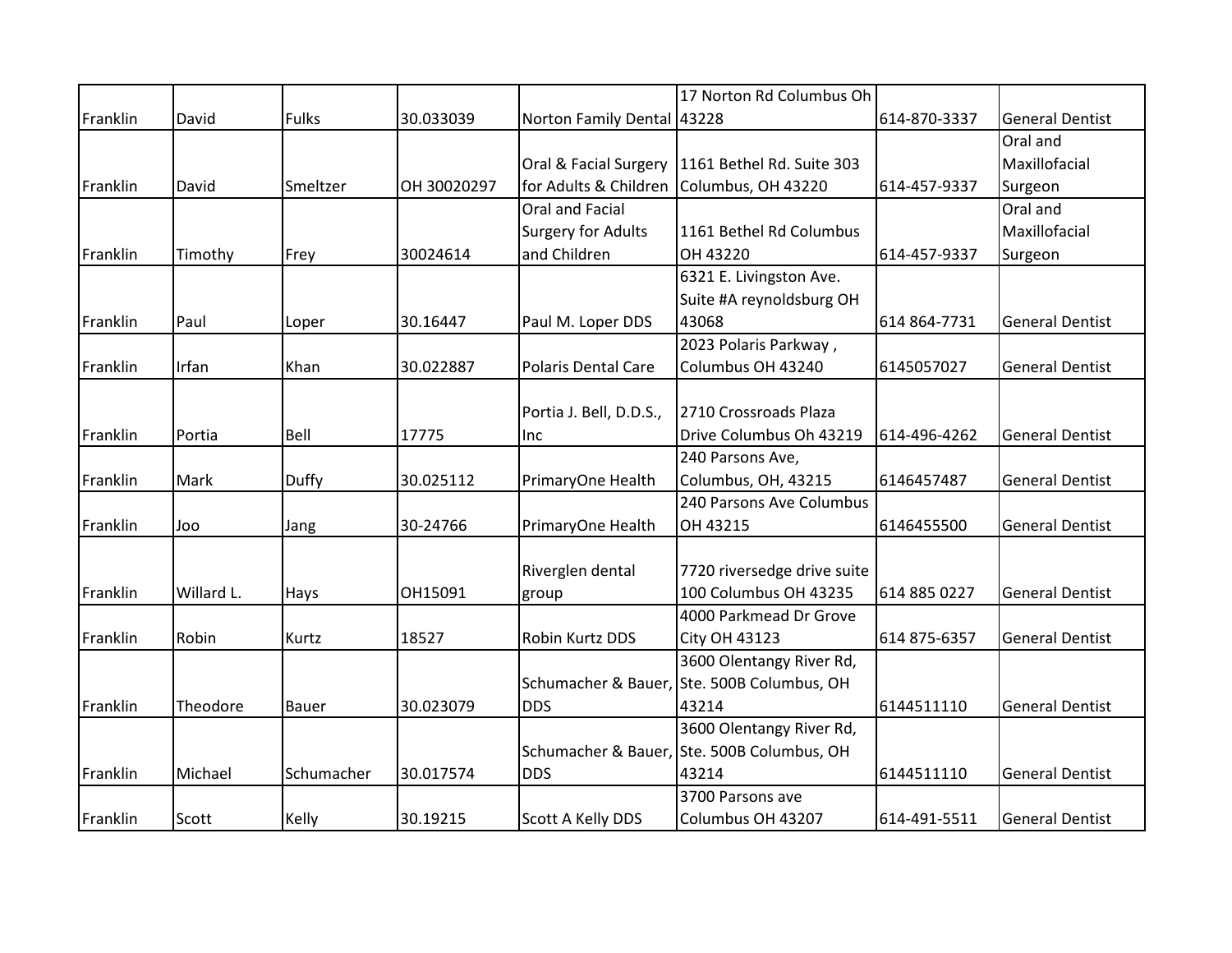|          |                |                   |            |                                       | 5327 Hendron Road                                |               |                        |
|----------|----------------|-------------------|------------|---------------------------------------|--------------------------------------------------|---------------|------------------------|
| Franklin | Aaron          | Carroll           | 30.02383   | Sedalia Dental                        | Groveport OH 43125                               | 6148362222    | <b>General Dentist</b> |
|          |                |                   |            |                                       | 3805 N High St, Suite 207                        |               |                        |
| Franklin | Justin         | Shiflett          | 30.024734  | Shiflett Family Dental Columbus 43215 |                                                  | (614)407-3906 | <b>General Dentist</b> |
|          |                |                   |            |                                       | 16 W. Long Street                                |               | <b>Public Health</b>   |
| Franklin | David          | Rebber            | 30-0 24134 |                                       | Southeast Healthcare Columbus, OH 43215          | 614-225-0990  | Dentist                |
|          |                |                   |            |                                       |                                                  |               |                        |
|          |                |                   |            |                                       | 4661 Sawmill Rd, Ste 102,                        |               |                        |
| Franklin | Douglas        | Nartker           | 30.025614  | Splendental                           | Upper Arlington, OH 43220 614-588-0678           |               | <b>General Dentist</b> |
|          |                |                   |            |                                       | 6810 E Main St,                                  |               |                        |
| Franklin | Ziad           | Al Hennawi        | 30.025958  | <b>Stellar Dentistry</b>              | Reynoldsburg Oh, 43068                           | 6146418777    | <b>General Dentist</b> |
|          |                |                   |            |                                       |                                                  |               |                        |
|          |                |                   |            | Steven B England,                     | 699 Harrisburg Pike Suite                        |               |                        |
| Franklin | Steven         | England           | 18576      | <b>DDS</b>                            | NOP, Columbus, OH, 43223 614-276-1661            |               | <b>General Dentist</b> |
|          |                |                   |            |                                       | 6025 S Sunbury Rd,                               |               |                        |
| Franklin | Judith         | Wheeler           | 30.015942  | Sunbury Plaza Dental                  | Westerville, OH 43081                            | 614-891-6767  | <b>General Dentist</b> |
|          |                |                   |            |                                       | 6641 N high st. Suite 101                        |               |                        |
| Franklin | Susan          | Tikson            | 19199      | Susan Tikson DDS                      | Columbus OH 43215                                | 614-888-2563  | <b>General Dentist</b> |
|          |                |                   |            |                                       |                                                  |               |                        |
|          |                |                   |            |                                       | The Dental Center at  4030 Easton Station, Suite |               |                        |
| Franklin | <b>Bradley</b> | Gilmer            | 30.021779  | Easton                                | 250 Columbus Oh 43219                            | 6144140111    | <b>General Dentist</b> |
|          |                |                   |            | The Health Center at                  | 245 N Grant Ave.,                                |               |                        |
| Franklin | Laura          | Sherwin           | 30-024575  | <b>Faith Mission</b>                  | Columbus, OH 43215                               | 614-224-6617  | <b>General Dentist</b> |
|          |                |                   |            | Timothy H. Moore,                     |                                                  |               |                        |
|          |                |                   |            | DDS, LLC<br>Family                    | 2508 Bethel Road                                 |               |                        |
| Franklin | Timothy        | Moore             | 30017677   | Dentistry                             | Columbus Oh 43220                                | 6144595205    | <b>General Dentist</b> |
|          |                |                   |            | <b>Tzagournis Dental</b>              |                                                  |               |                        |
|          |                |                   |            | <b>Group Upper</b>                    | 5025 Arlington Centre Blvd                       |               |                        |
| Franklin | George         | <b>Tzagournis</b> | 30020556   | Arlington                             | Upper Arlington OH 43220                         | 6144571481    | <b>General Dentist</b> |
|          |                |                   |            | <b>Walnut Creek Dental</b>            | 3803 S. Hamilton Rd,                             |               |                        |
| Franklin | Michael        | Pappas            | 30-024369  | East                                  | Groveport, Ohio 43125                            | 614-864-2466  | <b>General Dentist</b> |
|          |                |                   |            |                                       |                                                  |               |                        |
|          |                |                   |            |                                       | 5212 W. Broad Street, 2nd                        |               |                        |
| Franklin | Jeffrey        | Fisher            | 30.022558  | <b>West Broad Dental</b>              | Floor Columbus OH 43228                          | 614-870-8474  | <b>General Dentist</b> |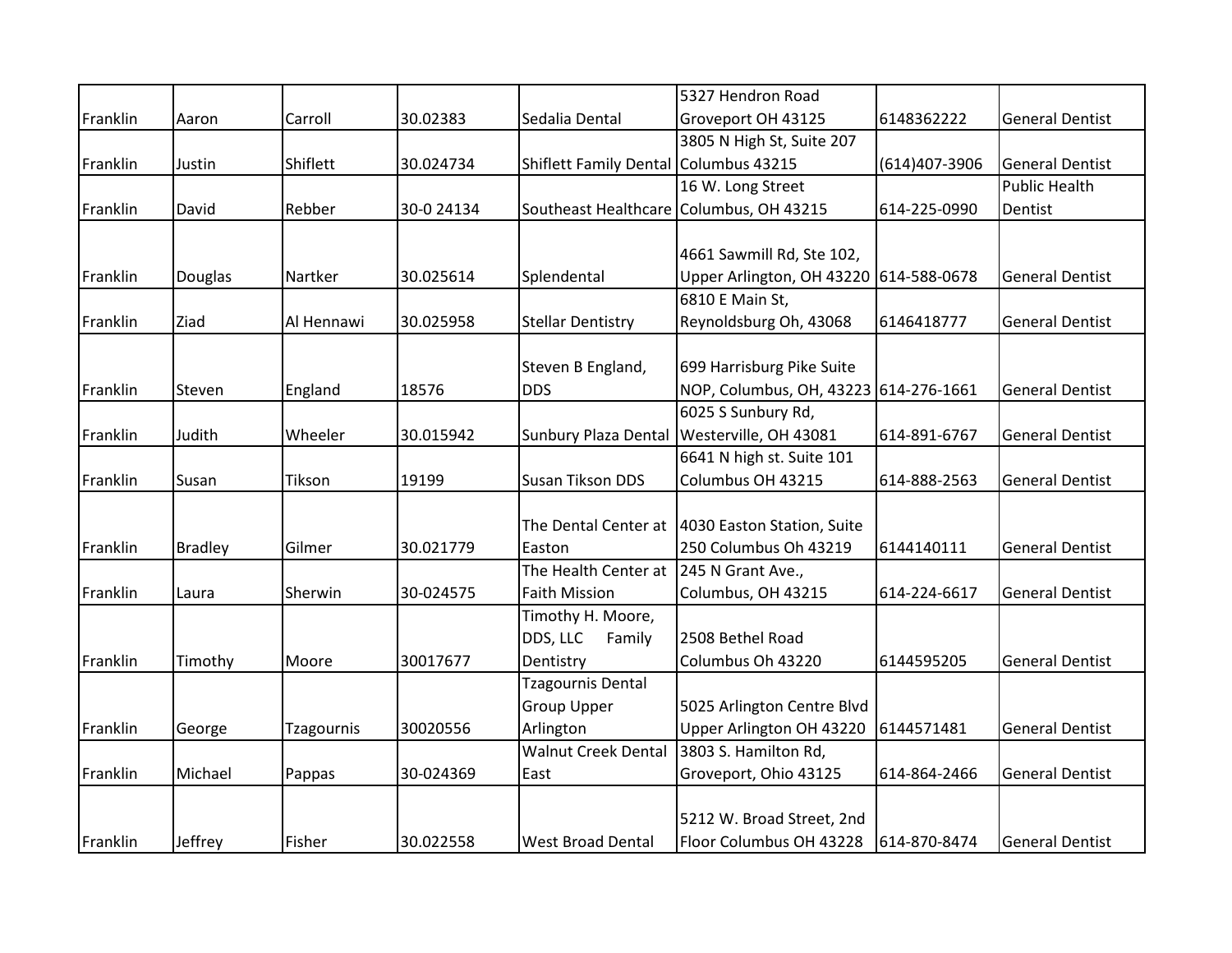| Franklin | William      | Lenz           | 21426     | William J Lenz III DDS 6504 E Main St, |                                             | 6148664186     | <b>General Dentist</b>   |
|----------|--------------|----------------|-----------|----------------------------------------|---------------------------------------------|----------------|--------------------------|
|          |              |                |           | Worthington                            | 117 lazelle road E.                         |                |                          |
| Franklin | Mindy        | Price          | 30-023064 | <b>Pediatric Dental</b>                | Columbus, Ohio 43235                        | 614-888-3212   | <b>Pediatric Dentist</b> |
|          |              |                |           | Worthington                            | 117 Lazelle Rd East Suite D                 |                |                          |
| Franklin | Jonathan     | Price          | 30.025055 | <b>Pediatric Dentists</b>              | Columbus, OH 43235                          | 6147169540     | <b>General Dentist</b>   |
|          |              |                |           |                                        |                                             |                |                          |
|          |              |                |           | Worthington                            | 117 Lazelle Rd East Suite D                 |                |                          |
| Franklin | sidney       | price          | 301-17258 | Pediatric dentists inc                 | Columbus, OH 43235                          | 6148883212     | <b>Pediatric Dentist</b> |
|          |              |                |           | Worthington                            |                                             |                |                          |
|          |              |                |           | Periodontal                            | 55 Caren Ave Suite 380                      |                |                          |
| Franklin | Thomas       | Miller         | 30-019391 | <b>Specialists</b>                     | Worthington OH 43085                        | 6148855525     | Periodontist             |
|          |              |                |           |                                        | 4575 winchester pike,                       |                |                          |
| Franklin | Eric         | zidel          | 30.021579 | Zidel Dental Group                     | Columbus, Oh, 43232                         | 614-837-2080   | <b>General Dentist</b>   |
|          |              |                |           |                                        | Grove City Center for 4178 Hoover Rd. Grove |                |                          |
| Franklin | Kyle         | Lowe           | 30.021761 | Dentistry                              | City, OH 43123                              | 614-389-9264   | <b>General Dentist</b>   |
|          |              |                |           | <b>Archbold Dental</b>                 | 804 Stryker St. Archbold                    |                |                          |
| Fulton   | Johnathan    | <b>Britsch</b> | 30.025722 | Clinic                                 | OH, 43502                                   | 419-446-2743   | <b>General Dentist</b>   |
|          |              |                |           | mark kriwinsky/                        | 14443 cedar road South                      |                |                          |
| Gallia   | mark         | kriwinsky      | 16440     | ashley kriwinsky                       | Euclid OH 44121                             | 216-382-2121   | <b>General Dentist</b>   |
|          |              |                |           | <b>Chesterland Family</b>              | 8276 Mayfield Rd                            |                |                          |
| Geauga   | Dr. Nicholas | Fratantonio    | 30-024272 | <b>Dental Care</b>                     | Chesterland Oh 44026                        | (440) 729-1911 | <b>General Dentist</b>   |
|          |              |                |           |                                        | 16716 Chillicothe Rd Ste                    |                |                          |
|          |              |                |           | Perfect A Smile                        | 700 Chargrin Falls OH                       |                |                          |
| Geauga   | Richard      | Slaten         | 30-014550 | Dental                                 | 44023                                       | 4407080900     | <b>General Dentist</b>   |
|          |              |                |           |                                        | 6438 Wilmington Pike #205                   |                |                          |
|          |              |                |           | <b>Advanced Dentistry</b>              | Sugarcreek Township OH                      |                |                          |
| Greene   | James        | Mularczyk      | 30.025285 | of Dayton                              | 45305                                       | 9378485986     | <b>General Dentist</b>   |
|          |              |                |           |                                        |                                             |                |                          |
|          |              |                |           | <b>Beavercreek Dental</b>              | 2385 Lakeview Drive, Suite                  |                |                          |
| Greene   | Christopher  | Cripe          | 30-022775 | Group                                  | A, Beavercreek, OH 45342                    | 937-429-3160   | <b>General Dentist</b>   |
|          |              |                |           | <b>Beavercreek</b>                     | 1555 Marsetta Dr.                           |                |                          |
| Greene   | Lammers      | Emily          | 30.023278 | Endodontics                            | Beavercreek, OH 45432                       | 937-426-7611   | Endodontist              |
|          |              |                |           |                                        | 1289 N. Monroe Dr., Xenia,                  |                |                          |
| Greene   | Jenna        | Shevlin        | 30023493  | <b>Brilliant Smiles</b>                | Ohio 45385                                  | 9373769975     | <b>General Dentist</b>   |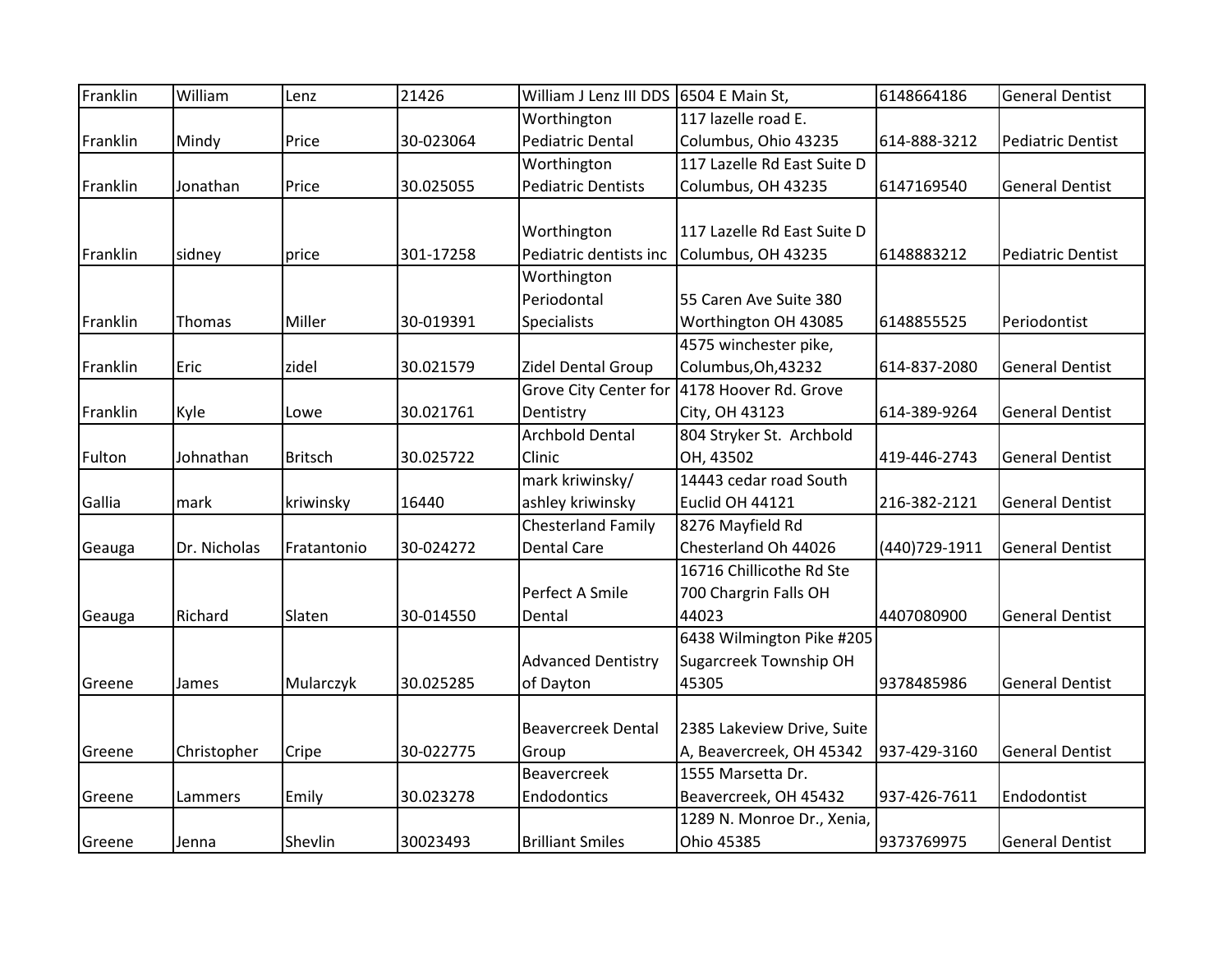|          |           |               |           |                                          | 1289 N. Monroe Dr., Xenia, |              |                        |
|----------|-----------|---------------|-----------|------------------------------------------|----------------------------|--------------|------------------------|
| Greene   | Lindsey   | Daniher       | 30.024534 | <b>Brilliant Smiles</b>                  | Ohio 45385                 | 9373769975   | <b>General Dentist</b> |
|          |           |               |           |                                          | 1289 N. Monroe Dr., Xenia, |              |                        |
| Greene   | Jenna     | Shevlin       | 30023493  | <b>Brilliant Smiles</b>                  | Ohio 45385                 | 9373769975   | <b>General Dentist</b> |
|          |           |               |           |                                          | 1289 North Monroe Dr,      |              |                        |
| Greene   | Jenna     | Shevlin       | 30.023493 | <b>Brilliant Smiles</b>                  | xenia, oh, 45385           | 9373769975   | <b>General Dentist</b> |
|          |           |               |           |                                          |                            |              | Oral and               |
|          |           |               |           | Center For Facial and 2355 Lakeview Ave, |                            |              | Maxillofacial          |
| Greene   | Michael   | Monto         | 30.023127 | <b>Oral Surgery</b>                      | Beaverdreek, OH 45431      | 937 748 8814 | Surgeon                |
|          |           |               |           |                                          |                            |              | Oral and               |
|          |           |               |           |                                          | 3585 Wendleton Lane,       |              | Maxillofacial          |
| Greene   | Steven    | Cudney        | 30.025292 | Jon R Ewig, DDS Inc                      | Beavercreek, OH 45432      | 9374268083   | Surgeon                |
|          |           |               |           |                                          | 4090 Indian Ripple Rd, OH, |              |                        |
| Greene   | Joseph    | Palm          | 30.025388 | <b>Keep Smiling</b>                      | 45440                      | 937-426-5340 | <b>General Dentist</b> |
|          |           |               |           | Steve D.                                 | 3223 Beaver Vu Drive       |              |                        |
| Greene   | Steve     | Shufflebarger | 30021080  | Shufflebarger, DDS                       | Beavercreek OH 45434       | 9375323501   | <b>General Dentist</b> |
|          |           |               |           |                                          |                            |              |                        |
|          |           |               |           | Darcy A. Wakefield,                      | 951 Steubenville Ave.,     |              |                        |
| Guernsey | Darcy     | Wakefield     | 21962     | DDS, LLC                                 | Cambridge, OH 43725        | 7404353100   | <b>General Dentist</b> |
|          |           |               |           | <b>Woodlawn Dental</b>                   | 1109 Woodlawn Ave          |              |                        |
| Guernsey | Franklin  | Maximo        | 30-019330 | Center Inc                               | Cambridge, Ohio 43725      | 740-439-4799 | <b>General Dentist</b> |
|          |           |               |           |                                          | 5823 Wooster Pike          |              |                        |
| Hamilton | Patricia  | Hannahan      | 23238     | <b>Advance Dentistry</b>                 | Cincinnati Oh 45227        | 271-0821     | <b>General Dentist</b> |
|          |           |               |           |                                          | 5823 Wooster Pike,         |              |                        |
| Hamilton | Elizabeth | Goebel        | 30.025271 | <b>Advance Dentistry</b>                 | Cincinnati, OH 45227       | 5132729009   | <b>General Dentist</b> |
|          |           |               |           |                                          | 5823 Wooster Pike,         |              |                        |
| Hamilton | Scott     | Sayre         | 15556     | <b>Advance Dentistry</b>                 | Cincinnati, Ohio 45227     | 5132710821   | <b>General Dentist</b> |
|          |           |               |           |                                          | 5823 wooster pike,         |              |                        |
| Hamilton | drew      | meyers        | 23822     | advance dentistry                        | cincinnati, oh 45227       | 513-271-0821 | <b>General Dentist</b> |
|          |           |               |           |                                          | 5823 Wooster Pike          |              |                        |
| Hamilton | rebecca   | donaldson     | 21311     | <b>Advance Dentistry</b>                 | Cincinnati Oh 45227        | 8596201266   | <b>General Dentist</b> |
|          |           |               |           |                                          |                            |              | Oral and               |
|          |           |               |           | Blue Ash Oral &                          | 4350 Malsbary Rd, Ste 201, |              | Maxillofacial          |
| Hamilton | Randall   | Stastny       | 30.18892  | <b>Maxillofacial Surgery</b>             | Blue Ash, OH 45242         | 513-984-2100 | Surgeon                |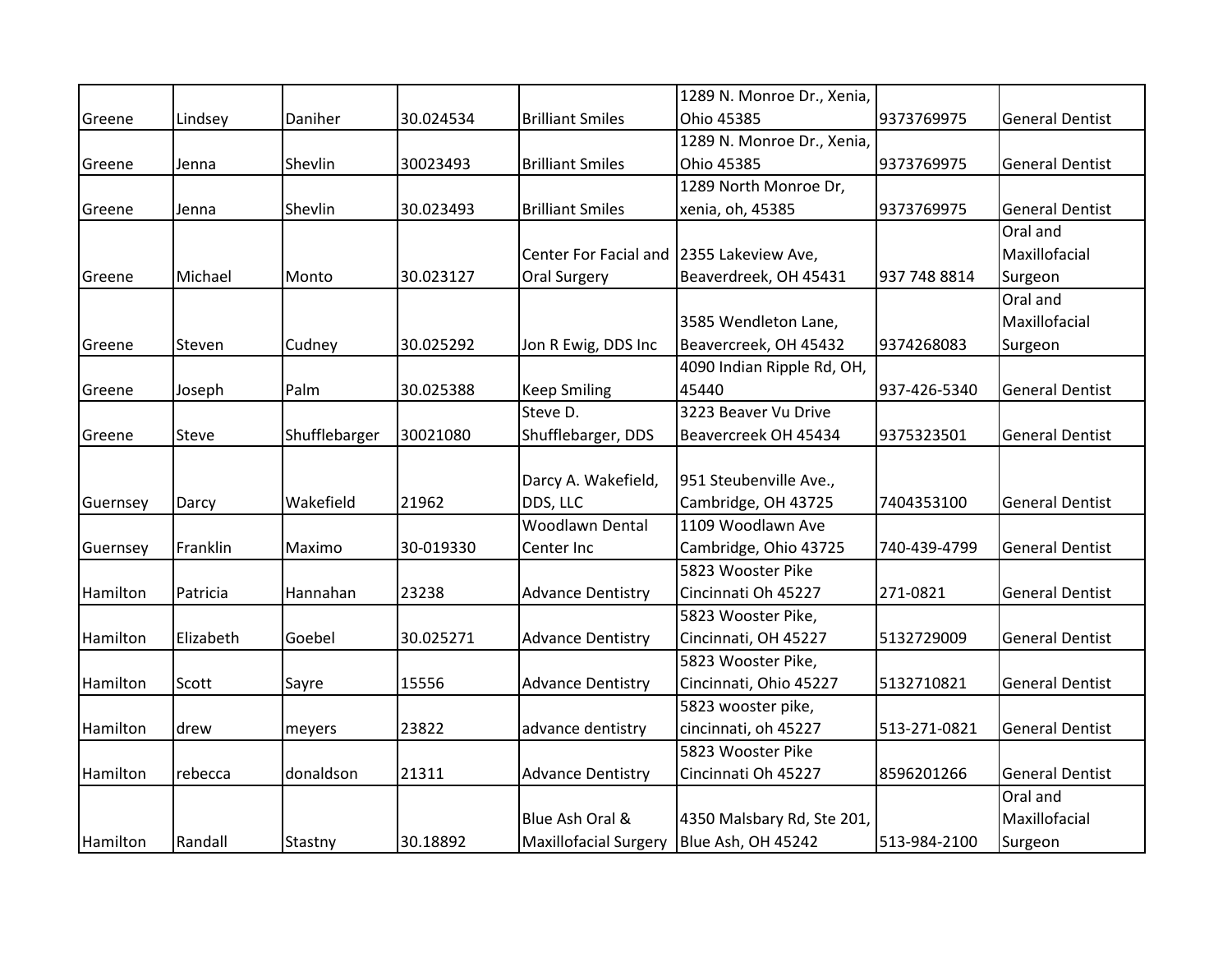|          |              |              |           |                              | 1525 Elm Street, Cincinnati, |                 |                        |
|----------|--------------|--------------|-----------|------------------------------|------------------------------|-----------------|------------------------|
| Hamilton | Anna         | Novais       | 30.024507 | <b>Bobbie Stern</b>          | Ohio 45203                   | 513-352-2927    | <b>General Dentist</b> |
|          |              |              |           | <b>Bobbie Stern Dental</b>   | 1525 Elm St, Cincinnati, OH  |                 |                        |
| Hamilton | Anna         | Novais       | 30-024507 | Center                       | 45202                        | (513)352-2927   | <b>General Dentist</b> |
|          |              |              |           |                              | 11438 Lebanon rd Unit A      | 513-738-4900    |                        |
| Hamilton | Claudia      | Gonzalez DMD | 30-022224 | <b>CG Dental</b>             | sharonville ohio 45241       | sharonville     | <b>General Dentist</b> |
|          |              |              |           |                              | 11438 Lebanon rd Unit A      | 513-738-4900    |                        |
| Hamilton | Claudia      | Gonzalez DMD | 30-022224 | <b>CG Dental</b>             | sharonville ohio 45241       | sharonville     | <b>General Dentist</b> |
|          |              |              |           |                              | 11438 Lebanon rd Unit A      | 513-738-4900    |                        |
| Hamilton | Claudia      | Gonzalez DMD | 30-022224 | CGDental                     | sharonville oh 45241         | Sharonville     | <b>General Dentist</b> |
|          |              |              |           |                              |                              |                 | Oral and               |
|          |              |              |           | Cincinnati Oral &            | 2852 Boudinot Ave Ste        |                 | Maxillofacial          |
| Hamilton | Jimmie       | Harper       | 30.016069 | <b>Maxillofacial Surgery</b> | Cincinatti OH 45238          | 5134517300      | Surgeon                |
|          |              |              |           |                              |                              |                 | Oral and               |
|          |              |              |           | Cincinnati Oral And          | 2852 Boudinot Ave Ste        |                 | Maxillofacial          |
| Hamilton | Melissa      | Fisher       | 30.024687 | <b>Maxillofacial Surgery</b> | Cincinatti OH 45238          | 5134517300      | Surgeon                |
|          |              |              |           |                              |                              |                 | Oral and               |
|          |              |              |           | Cincinnati Oral              | 11438 Lebanon Pike, Rt 42,   |                 | Maxillofacial          |
| Hamilton | Robert       | Lucas        | 30.023648 | Surgeons                     | Cincinnati, OH, 45241        | 513-769-5545    | Surgeon                |
|          |              |              |           |                              |                              |                 | Oral and               |
|          |              |              |           | Cincinnati Oral              | 11438 Lebanon Rd             |                 | Maxillofacial          |
| Hamilton | Garrett      | Seghi        | 30.024926 | Surgeons, INC                | Cincinnati OH 45241          | 15137695545     | Surgeon                |
|          |              |              |           |                              |                              |                 |                        |
|          |              |              |           | CincySmiles                  | 5310 Rapid Run Rd. Suite     |                 |                        |
| Hamilton | Yusuf        | Khan         | 30.024061 | Foundation                   | 101 Cincinnati, OH 45238     | 5137632200      | <b>General Dentist</b> |
|          |              |              |           |                              | 612 Rockdale, Cincinnati,    |                 |                        |
| Hamilton | Anna         | Novais       | 30-024507 | Crest Smile Shoppe           | OH 45229                     | $(513)352-4072$ | <b>General Dentist</b> |
|          |              |              |           |                              | 612 Rockdale Ave.            |                 |                        |
| Hamilton | Anna         | Novais       | 30.024507 | Crest Smile Shoppe           | Cincinnati, OH 45229         | 513-352-4072    | <b>General Dentist</b> |
|          |              |              |           |                              | 1120 Cottonwood Dr.          |                 |                        |
| Hamilton | <b>Drake</b> | Tollefson    | 15837     | <b>Distinctive Smiles</b>    | Loveland, Ohio 45140         | 513-683-8600    | <b>General Dentist</b> |
|          |              |              |           |                              | 2752 Erie Ave #1             |                 |                        |
| Hamilton | Manny        | Chopra       | 30.020148 | Dr. M. Chopra                | Cincinnati, OH 45208         | 513-871-4411    | Prosthodontist         |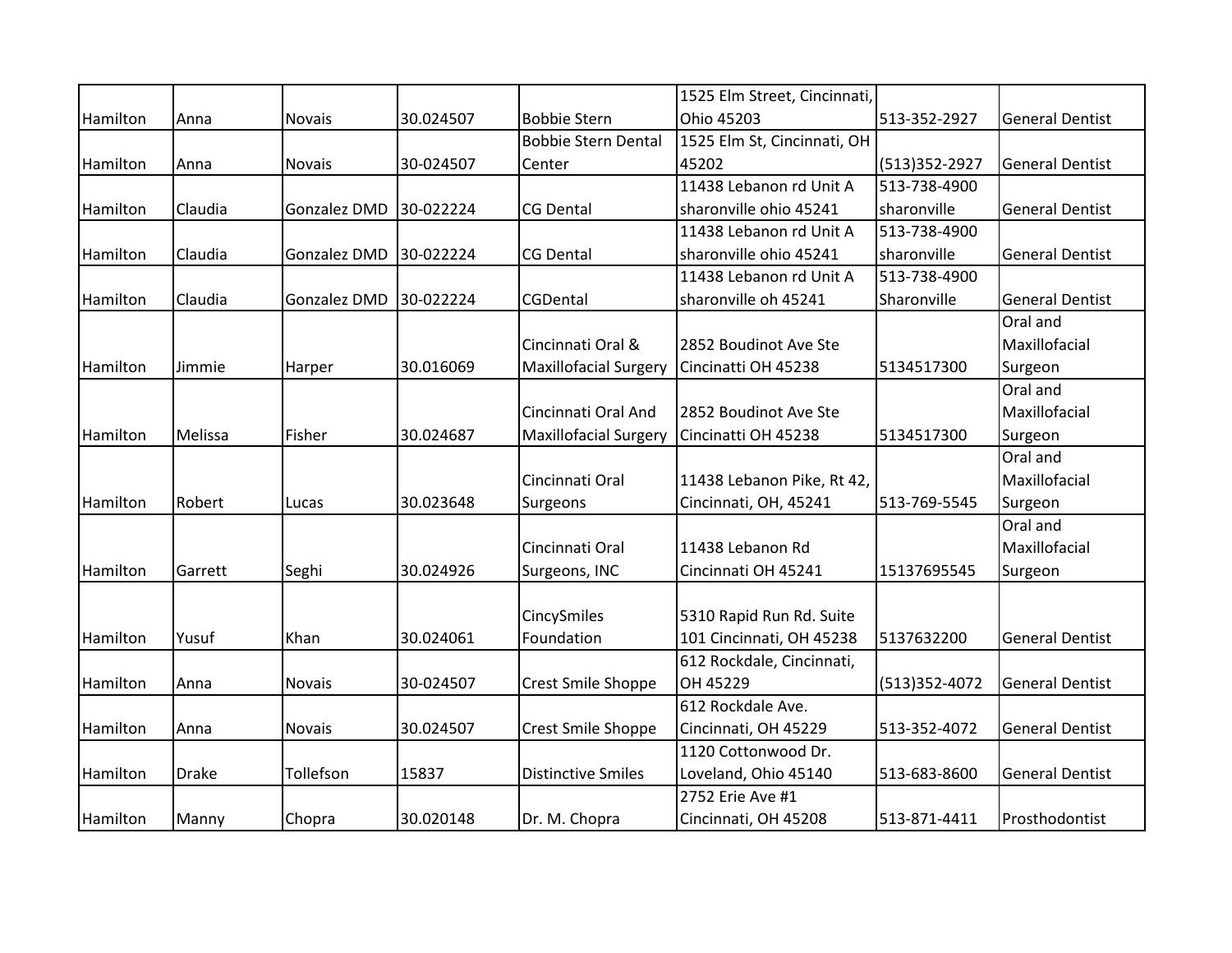|          |             |                  |               | Family Dentistry of                       | 910 loveland Madeira Rd.                    |                |                        |
|----------|-------------|------------------|---------------|-------------------------------------------|---------------------------------------------|----------------|------------------------|
| Hamilton | Molly       | <b>Brumfield</b> | 30-01212      | Loveland                                  | Loveland Oh 45140                           | 513 226-5621   | <b>General Dentist</b> |
|          |             |                  |               |                                           | 10530 Harrison Avenue,                      |                |                        |
|          |             |                  |               | <b>Harrison Family</b>                    | <b>Suite B Harrison Ohio</b>                |                |                        |
| Hamilton | Jeffrey     | Miller           | 19082         | Dental                                    | 45030                                       | 5133672999     | <b>General Dentist</b> |
|          |             |                  |               |                                           | 10597 Montgomery Rd Ste.                    |                |                        |
|          |             |                  |               |                                           | 100 Montgomery Ohio                         |                |                        |
| Hamilton | Zachary     | Imperial         | 30-022606     | Imperial Endodontics 45242                |                                             | 1-614-499-2369 | Endodontist            |
| Hamilton | Lynda       | Roberts-Riddle   | BR30-01-17078 | Lincoln Heights                           | 1401 Steffen Avenue                         | 513-483-3088   | <b>General Dentist</b> |
|          |             |                  |               |                                           | 8712 Winton Rd Cincinatti                   |                |                        |
| Hamilton | Melissa     | Meier            | 21608         | Lowitz and Meier                          | OH 45231                                    | 15135218900    | <b>General Dentist</b> |
|          |             |                  |               |                                           | 2750 Beekman Avenue                         |                |                        |
| Hamilton | Anna        | Novais           | 30.024507     | Millvale at Hopple                        | Cincinnati Ohio 45225                       | 513-352-3196   | <b>General Dentist</b> |
|          |             |                  |               | Millvale Dental                           | 2750 Beekman Avenue                         |                |                        |
| Hamilton | Anna        | Novais           | 30-024507     | Center                                    | Cincinnati Ohio 45225                       | (513)352-3196  | <b>General Dentist</b> |
|          |             |                  |               |                                           | 7140 Miami Ave #102                         |                |                        |
| Hamilton | Manju       | Kejriwal         | 19324         | MK dental excellence Cincinnati Oh, 45243 |                                             | 5132715800     | <b>General Dentist</b> |
|          |             |                  |               |                                           |                                             |                |                        |
|          |             |                  |               | <b>Montgomery Family</b>                  | 9200 Montgomery Rd suite                    |                |                        |
| Hamilton | Faith       | Hayden           | 30.024636     | Dentistry                                 | 1A, Cincinnati, Ohio 45242                  | (513)891-5860  | <b>General Dentist</b> |
|          |             |                  |               |                                           | Montgomery General 9370 Main Street Suite B |                |                        |
| Hamilton | Christopher | Heck             | 30-023376     | Dentistry                                 | Cincinnati, OH 45242                        | 5137941884     | <b>General Dentist</b> |
|          |             |                  |               |                                           | 10506 Montgomery Rd,                        |                | Oral and               |
|          |             |                  |               | Oral and Facial                           | Suite 203, Cincinnati, OH                   |                | Maxillofacial          |
| Hamilton | Yavuz       | Yildirim         | 30.025026     | <b>Surgery Associates</b>                 | 45242                                       | 513-791-0550   | Surgeon                |
|          |             |                  |               |                                           | 9403 Kenwood Rd. Suite                      |                |                        |
| Hamilton | Paul        | Siegel           | 1487705331    | Paul F Siegel Inc                         | <b>B205 Blue Ash OH 45242</b>               | 5138212668     | Endodontist            |
|          |             |                  |               |                                           | 19 Garfield Pl Ste 215                      |                |                        |
| Hamilton | Alexandra   | Wenzel           | 30.025592     | Piatt Park Dental                         | Cincinatti OH 45202                         | 5132411477     | <b>General Dentist</b> |
|          |             |                  |               |                                           | 4464 CARVER WOODS DR                        |                |                        |
| Hamilton | <b>RICK</b> | SILVERMAN        | 19750         | SILVERMAN DENTAL                          | Cincinati OH 45242                          | 5139843700     | <b>General Dentist</b> |
|          |             |                  |               |                                           |                                             |                |                        |
|          |             |                  |               | <b>Wessel Periodontics,</b>               | 8221 Cornell Road, Sutie                    |                |                        |
| Hamilton | Jeffrey     | Wessel           | 30.022511     | <b>LLC</b>                                | 430, Cincinnati, OH 45249                   | (757) 818-0707 | Periodontist           |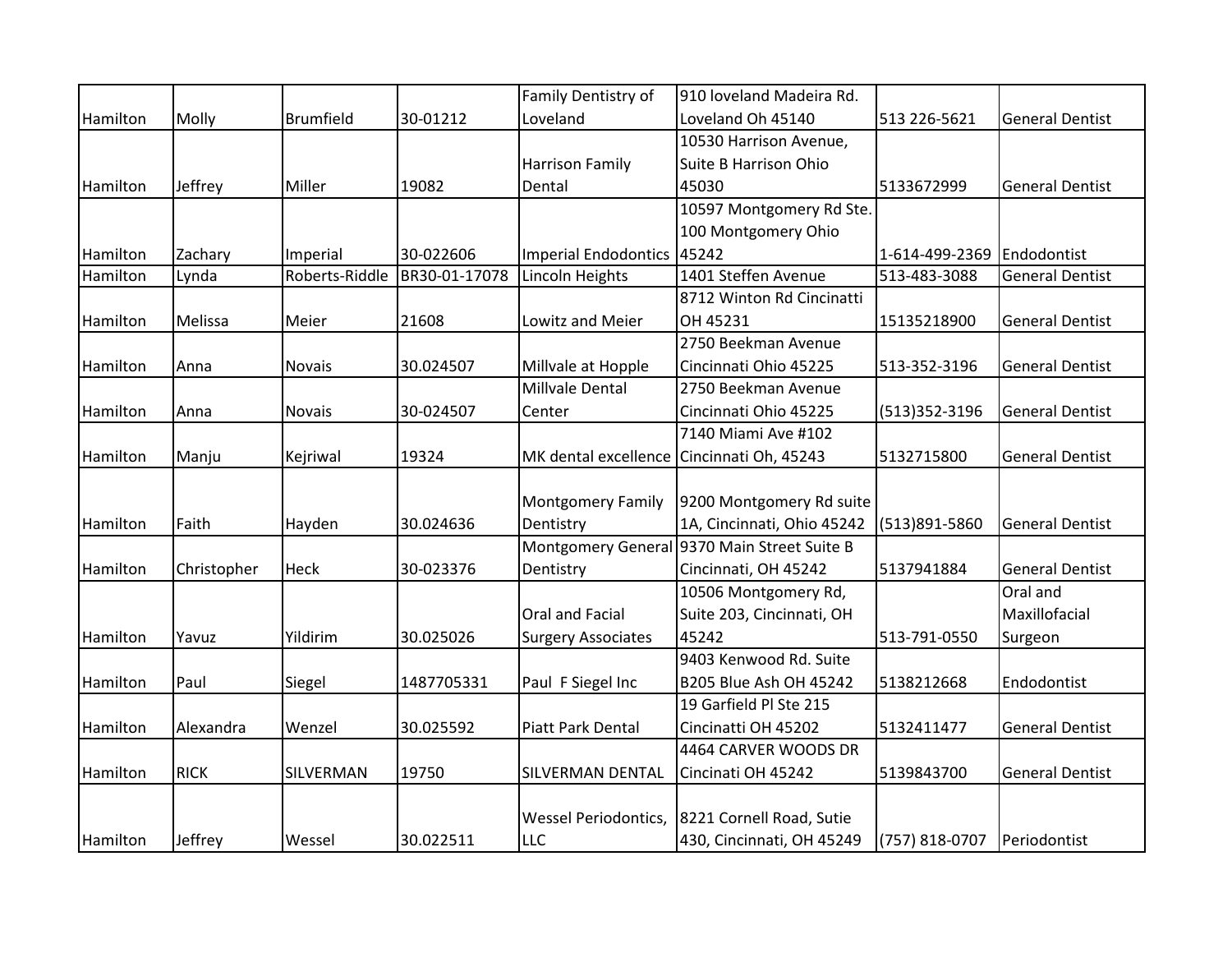|           |          |              |           | <b>Yauss Family</b>       | 7779 Colerain Ave.                             |                |                        |
|-----------|----------|--------------|-----------|---------------------------|------------------------------------------------|----------------|------------------------|
| Hamilton  | Richard  | Yauss        | 17439     | Dentistry                 | Cincinatti OH 45239                            | 513-521-6874   | <b>General Dentist</b> |
|           |          |              |           | <b>Health Partners of</b> | 111 E. Espy St., Kenton,                       |                |                        |
| Hardin    | Joseph   | Zaino        | 30.025275 | Western Ohio              | Ohio 43326                                     | 419-679-5994   | <b>General Dentist</b> |
|           |          |              |           | <b>Freeport Family</b>    | 110 West Main Street,                          |                |                        |
| Harrison  | Amber    | Bauer        | 30-022984 | <b>Dental Center</b>      | Freeport, OH 43973                             | 740-239-6447   | <b>General Dentist</b> |
|           |          |              |           |                           | 526 Jefferson Street,                          |                |                        |
| Highland  | A LaVar  | Hall         | 30014762  | A LaVar Hall DDS          | Greenfield, OH 45123                           | 937-981-3184   | <b>General Dentist</b> |
|           |          | Langston     |           | Lesia Langston            | 321 Chillicothe Ave                            |                |                        |
| Highland  | Lesia    | McKenna      | OH-17770  | McKenna                   | Hillsboro OH 45133                             | 19373931472    | <b>General Dentist</b> |
|           |          |              |           | <b>Bellevue Family</b>    | 450 Northwest St.                              |                |                        |
| Huron     | Nathan   | Prueter      | 30-024196 | Dentistry                 | Bellevue, OH 44811                             | 440-822-9083   | <b>General Dentist</b> |
|           |          |              |           | Daniel T Stewart DDS,     | 107 W. Main St. West                           |                |                        |
| Huron     | Daniel   | Stewart      | 18557     | <b>INC</b>                | Jefferson, OH 43126                            | 4197524044     | <b>General Dentist</b> |
|           |          |              |           |                           | 136 North Ridge Street,                        |                |                        |
|           |          |              |           |                           | Suite C Monroeville OH                         |                |                        |
| Huron     | George   | <b>Trask</b> | 30.018914 | Monroeville Dental        | 44847                                          | 419 465 2574   | <b>General Dentist</b> |
|           |          |              |           |                           |                                                |                |                        |
|           |          |              |           | Valley View Health        | 14590 St Rt 93 Jackson OH                      |                |                        |
| Jackson   | Hannah   | Corcoran     | 30.025724 | Center- JAckson           | 45640                                          | 800-730-7523   | <b>General Dentist</b> |
|           |          |              |           | <b>Complete Dental</b>    | 2700 Sunset Blvd,                              |                |                        |
| Jefferson | Cole     | Conboy       | 30.025281 | Care                      | Steubenville OH 43952                          | 740-485-0309   | <b>General Dentist</b> |
|           |          |              |           |                           | 1684 Venture Drive, Suite                      |                |                        |
|           |          |              |           | <b>Carpenter Dental</b>   | C, Mount Vernon, Ohio                          |                |                        |
| Knox      | Michelle | Carpenter    | OH19709   | Group                     | 43050                                          | 7403974097     | <b>General Dentist</b> |
|           |          |              |           |                           |                                                |                |                        |
|           |          |              |           | <b>Cross Creek Dental</b> | 809 Coshocton Ave Suite E,                     |                |                        |
| Knox      | Xiang    | Dunker       | 30.024929 | Care                      | Mt Vernon, OH 43050                            | (740) 392-6156 | <b>General Dentist</b> |
|           |          |              |           | Danville Family           | 709 S. Market Street                           |                |                        |
| Knox      | Aaron    | Lerg         | 30.023901 | Dental                    | Danville, Ohio, 43014                          | 7405996882     | <b>General Dentist</b> |
|           |          |              |           |                           |                                                |                |                        |
|           |          |              |           |                           | Dove Dental Services, 122 E. Vine Street Mount |                |                        |
| Knox      | David    | Dove         | 30-020685 | <b>LLC</b>                | Vernon, OH. 43050                              | 740-397-7900   | <b>General Dentist</b> |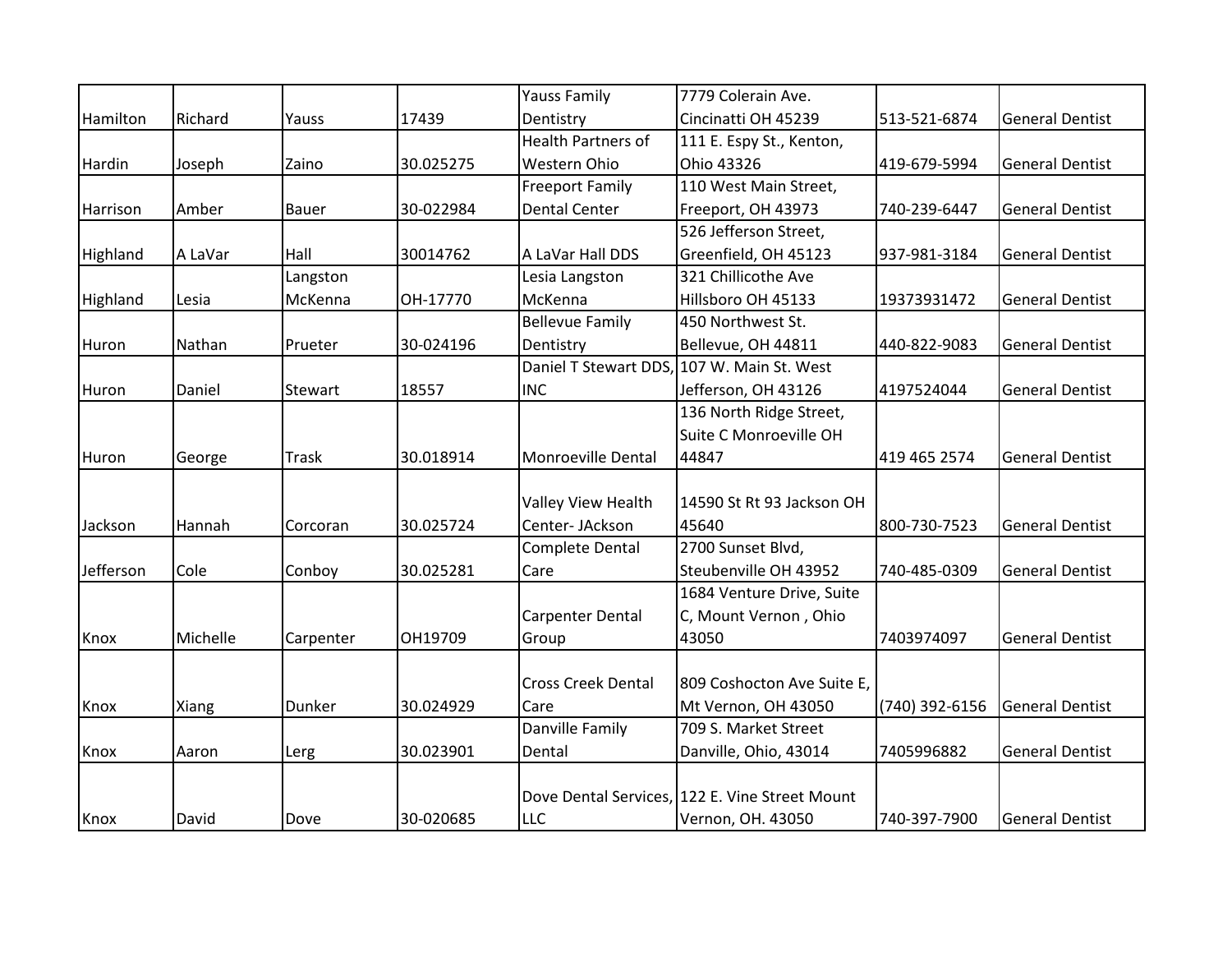|          |            |              |           | <b>Knox County</b>        | 11660 Upper Gilchrist                         |              |                        |
|----------|------------|--------------|-----------|---------------------------|-----------------------------------------------|--------------|------------------------|
|          |            |              |           | <b>Community Health</b>   | Road, Mount Vernon, Ohio                      |              | <b>Public Health</b>   |
| Knox     | Daniel     | Saale        | 30.019154 | Center                    | 43050                                         | 740-399-8008 | Dentist                |
|          |            |              |           | Robert E. Burns           |                                               |              |                        |
|          |            |              |           | D.D.S. Family             | 121 N. Main St.                               |              |                        |
| Knox     | Robert     | <b>Burns</b> | 30-18900  | Dentistry                 | Fredericktown, OH 43019                       | 740-694-2056 | <b>General Dentist</b> |
|          |            |              |           |                           |                                               |              |                        |
|          |            |              |           |                           | 1590 Coshocton Ave.                           |              |                        |
| Knox     | Jason      | Lawrence     | 30.025268 | <b>Wigal Orthodontics</b> | Mount Vernon, OH. 43050                       | 7403972111   | Orthodontist           |
|          |            |              |           | Charles M. Pap DDS        | 8300 Tyler Blvd. Suite 202                    |              |                        |
| Lake     | Charles    | Pap          | 17400     | Inc                       | Mentor Ohio 44060                             | 440-255-1114 | <b>General Dentist</b> |
|          |            |              |           |                           | 34920 Ridge Road #200                         |              |                        |
| Lake     | <b>Ivy</b> | <b>Batos</b> | OH20032   | Ivy Batos, DMD Inc.       | Willoughby, Ohio 44094                        | 440-951-1008 | Periodontist           |
|          |            |              |           | Kent A. Caserta, DDs,     | 38530 Lakeshore Blvd.                         |              |                        |
| Lake     | Kent       | Caserta      | 30-015127 | Inc.                      | Willoughby OH 44094                           | 14409531733  | <b>General Dentist</b> |
|          |            |              |           |                           |                                               |              |                        |
|          |            |              |           | Macy Family               | 9485 Mentor Avenue Ste                        |              |                        |
| Lake     | Jacqueline | Cerar        | 21029     | Dentistry                 | 112 Mentor OH 44060                           | 440-255-8133 | <b>General Dentist</b> |
|          |            |              |           |                           | 5900 Som Center Road,                         |              |                        |
|          |            |              |           | Pineridge Family          | suite 10, willoughby,                         |              |                        |
| Lake     | Alan       | Schlesinger  | 30-20746  | Dental                    | Ohio, 44094                                   | 4403479880   | <b>General Dentist</b> |
|          |            |              |           | <b>Family Medical</b>     | 10777 County Road 107                         |              |                        |
| Lawrence | Tiffany    | LeMasters    | 30.025926 | Center                    | proctorville, OH. 45638                       | 740-302-0541 | <b>General Dentist</b> |
|          |            |              |           |                           |                                               |              |                        |
|          |            |              |           |                           | Village Dental-Hal S. 804 Fourth Street East. |              |                        |
| Lawrence | Hal        | Jeter        | 20354     | Jeter, DDS, Inc.          | South Point, OH. 45680                        | 740-377-2020 | <b>General Dentist</b> |
|          |            |              |           | <b>Comfort Dental</b>     | 613 Hebron Rd, Heath, OH                      |              |                        |
| Licking  | Anthony    | Falcone      | 30.2471   | Heath                     | 43056                                         | 7407888084   | <b>General Dentist</b> |
|          |            |              |           |                           | 848 West Coshocton                            |              |                        |
|          |            |              |           |                           | Street, Johnstown, OH,                        |              |                        |
| Licking  | Louai      | Salaita      | 30.024313 | <b>Elements Dental</b>    | 43031                                         | 740-966-0011 | Prosthodontist         |
|          |            |              |           |                           |                                               |              |                        |
|          |            |              |           | <b>Elements Dental of</b> | 848 W Coshocoton Street                       |              |                        |
| Licking  | Cindy      | Wolt         | 30.22026  | Johnstown                 | Johnstown OH 43031                            | 7409660011   | <b>General Dentist</b> |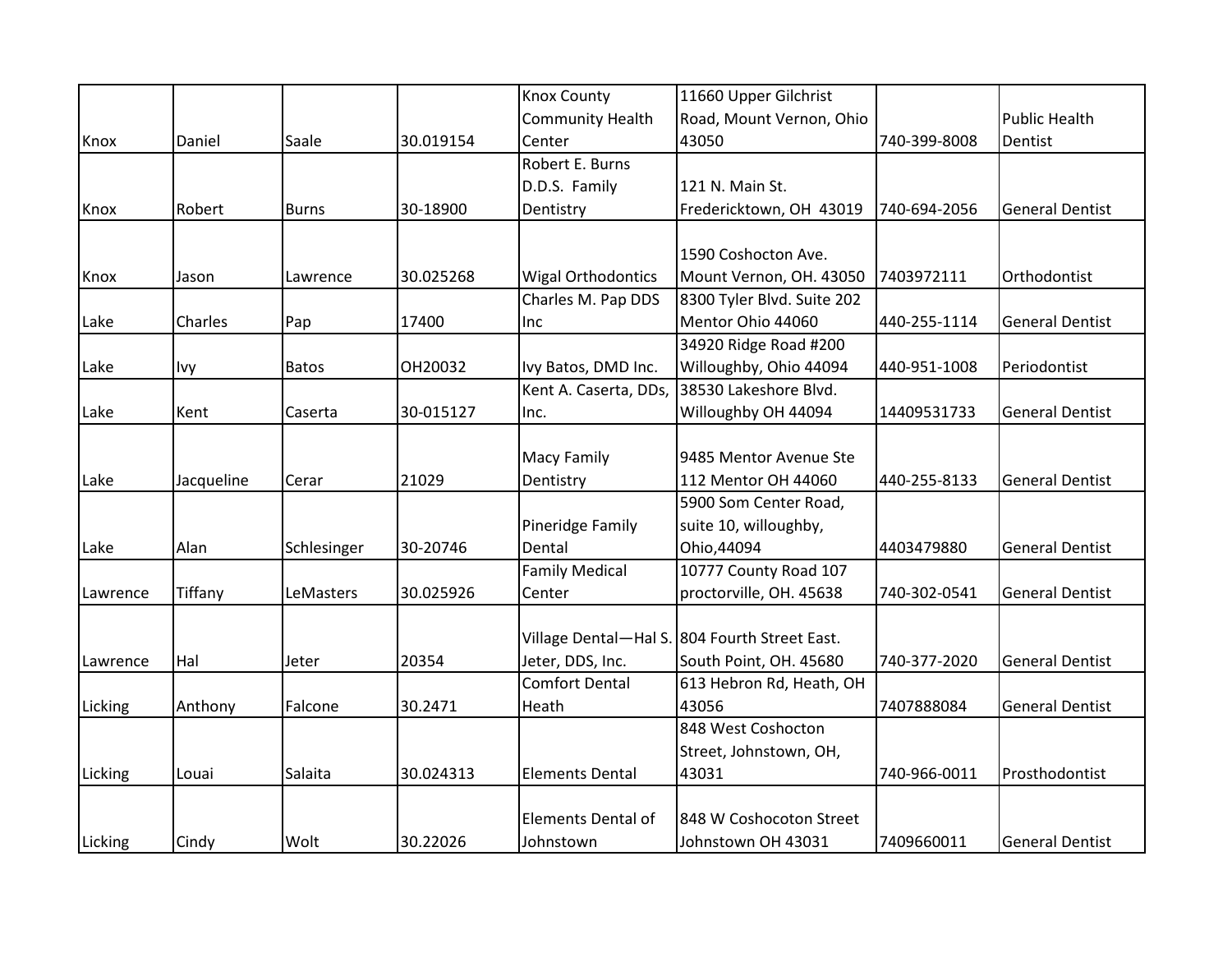|         |                |                |            | Hopewell Dental,            | 572 Industrial Parkway,                        |                |                        |
|---------|----------------|----------------|------------|-----------------------------|------------------------------------------------|----------------|------------------------|
| Licking | Aaron          | Smith          | 30.023458  | Heath                       | Heath, OH, 43056                               | (740) 522-5000 | <b>General Dentist</b> |
|         |                |                |            | Hopewell Dental,            | 572 Industrial Parkway,                        |                |                        |
| Licking | Stuart         | Winter         | 30.023458  | Heath                       | Heath, OH, 43056                               | (740) 522-5000 | <b>General Dentist</b> |
|         |                |                |            |                             | 106 McMillen Dr, Newark,                       |                |                        |
| Licking | Rhonda         | Steigerwald    | 20535      | <b>McMillen Dental</b>      | Ohio 43055                                     | 6149391958     | <b>General Dentist</b> |
|         |                |                |            |                             | 576 Industrial Parkway,                        |                |                        |
| Licking | Timothy        | Wigal          | 30.022125  | <b>Wigal Orthodontics</b>   | Heath, OH 43056                                | 740-281-0445   | Orthodontist           |
|         |                |                |            | Wing, Mack, Smith           | 1420 Dickerson St, Newark,                     |                |                        |
| Licking | Robert         | Bang           | 21557      | and Bang                    | OH, 43055                                      | 740-344-9155   | <b>General Dentist</b> |
|         |                |                |            |                             | 7421 St. Rt.366 Huntsville,                    |                |                        |
| Logan   | Gary           | Kennedy        | 17486      | <b>Kennedy Dental</b>       | Ohio 43324                                     | 937-843-3932   | <b>General Dentist</b> |
|         |                |                |            |                             | 667 Chestnut Commons Dr,                       |                |                        |
| Lorain  | Hossam         | Asaad          | 30.025989  | <b>Bright Now Dental</b>    | Elyria, OH 44035                               | (440) 324-2310 | <b>General Dentist</b> |
|         |                |                |            |                             | John T Webster, DDS, 36701 American Way, Suite |                |                        |
| Lorain  | John           | Webster        | 16547      | Inc,                        | 1 Avon, OH 44011                               | 4409378550     | <b>General Dentist</b> |
|         |                |                |            | <b>Lorain County Health</b> | 1205 Broadway, Lorain                          |                |                        |
| Lorain  | Joseph         | Kunchik        | 21134      | & Dentistry                 | Ohio 44052                                     | (440)240-1655  | <b>General Dentist</b> |
|         |                |                |            |                             |                                                |                |                        |
|         |                |                |            | Matthew A.                  | 1936 Cooper Foster Park                        |                |                        |
| Lorain  | Matthew        | Stempowski     | 30-02-0720 | Stempowski, DDS             | Rd. W, Lorain, Ohio 44053                      | 4402334155     | <b>General Dentist</b> |
|         |                |                |            |                             | 5000 Oberlin Avenue Cilver                     |                |                        |
| Lorain  | Matthew        | Shaughnessy    | 30.024891  | <b>Merit Dental</b>         | Lorain OH 44053                                | 4402822115     | <b>General Dentist</b> |
|         |                |                |            |                             | 5201 N ABBE RD,                                |                |                        |
|         |                |                |            | <b>Nagy Familiy Dental</b>  | SHEFFIELD VILLAGE, OH,                         |                |                        |
| Lorain  | Scott          | Nagy, DDS      | 30-020075  | Group                       | 44035                                          | 440-937-8878   | <b>General Dentist</b> |
|         |                |                |            |                             |                                                |                |                        |
|         |                |                |            | North Ridgeville            | 34155 Center Ridge RD                          |                |                        |
| Lorain  | <b>Bradley</b> | McCormack      | 30.021626  | Dental                      | North Ridgeville OH 44039                      | 440-327-7950   | <b>General Dentist</b> |
|         |                |                |            |                             | Vecchio and VECCHIO 1288 N ABBE RD Elyria OH   |                |                        |
| Lorain  | <b>PAUL</b>    | <b>VECCHIO</b> | 30022391   | <b>DDS</b>                  | 44035                                          | 14403658747    | <b>General Dentist</b> |
|         |                |                |            |                             | 210 Heritage Drive,                            |                |                        |
| Lorain  | Jonathan       | Siefker        | 21302      | <b>Wellington Dental</b>    | Wellington, Ohio, 44256                        | 4406472752     | <b>General Dentist</b> |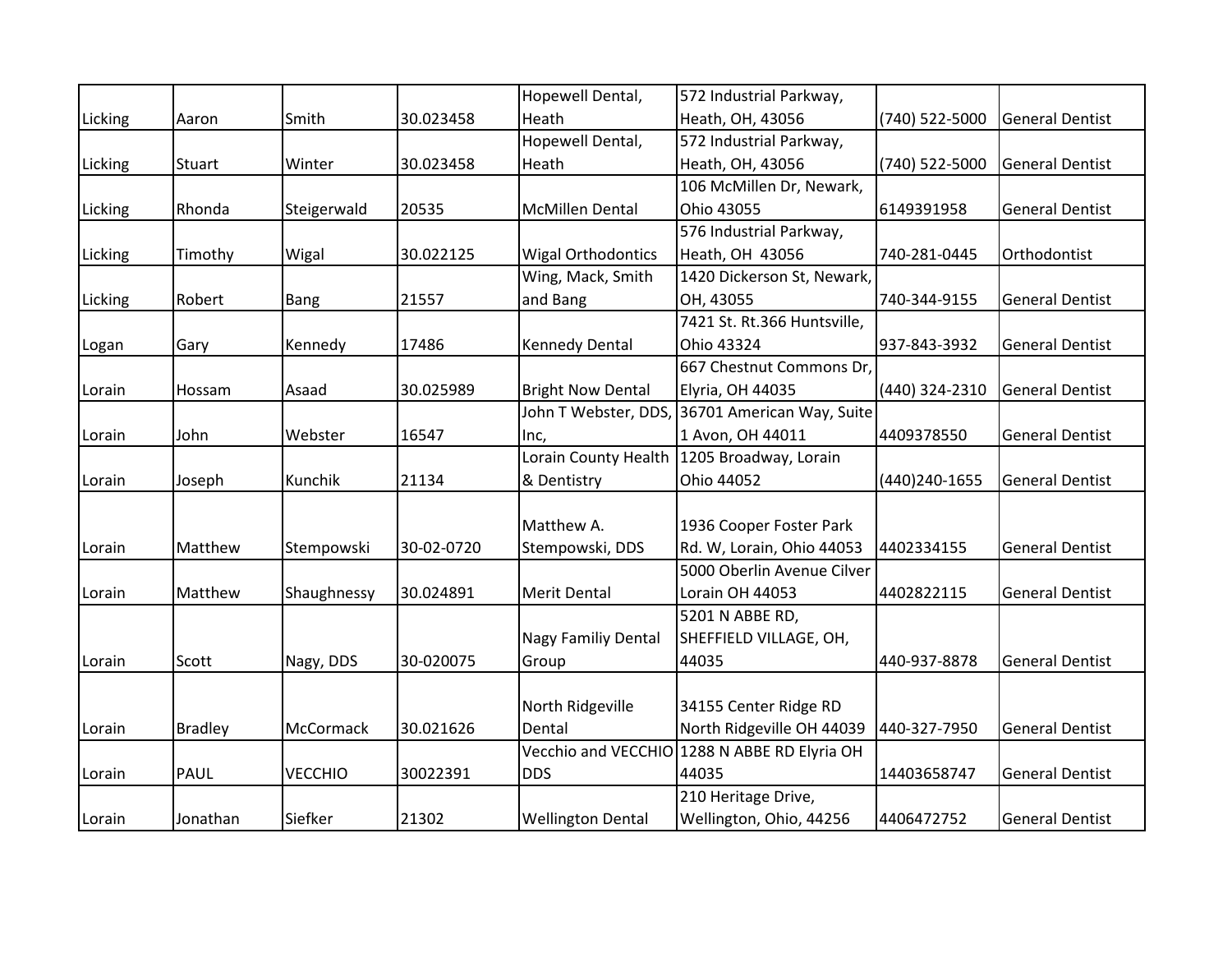|         |              |             |           | <b>Alexis Road Family</b> | 4640 West Alexis Road                       |                |                        |
|---------|--------------|-------------|-----------|---------------------------|---------------------------------------------|----------------|------------------------|
| Lucas   | Amber        | Leer        | 30-024604 | Dental                    | Suite 200 Toledo OH 43623 (419)471-1208     |                | <b>General Dentist</b> |
|         |              |             |           | Corner Dental,            | 447 West Dussel Drive,                      |                |                        |
| Lucas   | William      | Choi        | 30.022326 | Maumee                    | Maumee, OH, 43537                           | (419) 740-6175 | <b>General Dentist</b> |
|         |              |             |           | Corner Dental,            | 4321 Talmadge Road,                         |                |                        |
| Lucas   | Alap         | Choksey     | 30.022027 | Talmadge                  | Toledo, OH, 43623                           | (419) 481-9762 | <b>General Dentist</b> |
|         |              |             |           | Corner Dental,            | 4321 Talmadge Road,                         |                |                        |
| Lucas   | Jay          | Mistry      | 30.025824 | Talmadge                  | Toledo, OH, 43623                           | (419) 481-9762 | <b>General Dentist</b> |
|         |              |             |           | Corner Dental,            | 4321 Talmadge Road,                         |                |                        |
| Lucas   | Rajpreet     | Kaur        | 30.025839 | Talmadge                  | Toledo, OH, 43623                           | (419) 481-9762 | <b>General Dentist</b> |
|         |              |             |           | Dental Center of          | 2138 Madison Ave. Toledo,                   |                |                        |
| Lucas   | Katelyn      | Cody        | 30.025123 | Northwest Ohio            | Ohio 43604                                  | 4192416215     | <b>General Dentist</b> |
|         |              |             |           | Dental Center of          | 2138 Madison Ave. Toledo,                   |                |                        |
| Lucas   | Richard      | Zink        | 30.011318 | Northwest Ohio            | Ohio 43604                                  | 419-241-6215   | <b>General Dentist</b> |
|         |              |             |           |                           | 5532 West Central Ave,                      |                |                        |
| Lucas   | <b>Tracy</b> | Poole       | 20294     | <b>Dental Group West</b>  | Toledo. OH. 43615                           | 4195392168     | <b>General Dentist</b> |
|         |              |             |           |                           |                                             |                |                        |
|         |              |             |           | Dr. William J. Carroll    | 13550 Briarfield Blyd                       |                |                        |
| Lucas   | Dr. William  | Carroll     | 14926     | Periodontics Inc.         | Maumee OH 43537                             | 419-866-4442   | Periodontist           |
|         |              |             |           |                           | Drs. Frankel and Puhl 4359 Keystone Ste 100 |                |                        |
| Lucas   | Amber        | Puhl        | 30022409  | Dentistry                 | Maumee OH 43537                             | 4198930221     | <b>General Dentist</b> |
|         |              |             |           | G. Scott Louderback,      | 631 S. Wheeling St. Oregon                  |                |                        |
| Lucas   | G. Scott     | Louderback  | 30-022819 | <b>DDS</b>                | OH 43616                                    | 4196931234     | <b>General Dentist</b> |
|         |              |             |           |                           | 3951 W. Sylvania Ave.                       |                |                        |
| Lucas   | J. Eric      | Hires       | 30.014093 | <b>Hires Dental Care</b>  | Toledo, OH 43623                            | 419.365.2217   | <b>General Dentist</b> |
|         |              |             |           |                           | 5012 Talmadge Rd Toledo,                    |                |                        |
| Lucas   | Jon          | Frankel     | OH1967    | Jon Frankel Dentistry     | Ohio, 43623                                 | 419-474-9611   | <b>General Dentist</b> |
|         |              |             |           |                           |                                             |                | Oral and               |
|         |              |             |           | Western Lake Erie         | 5690 Monroe St Sylvania                     |                | Maxillofacial          |
| Lucas   | David        | Shall       | 30.02335  | <b>OMS</b>                | OH 43560                                    | 419 534 6949   | Surgeon                |
|         |              |             |           |                           | 391 lafayette St, London                    |                |                        |
| Madison | Ali          | Khaksarfard | 21821     | <b>Family Dental Care</b> | Oh 43140                                    | 740-852-7741   | <b>General Dentist</b> |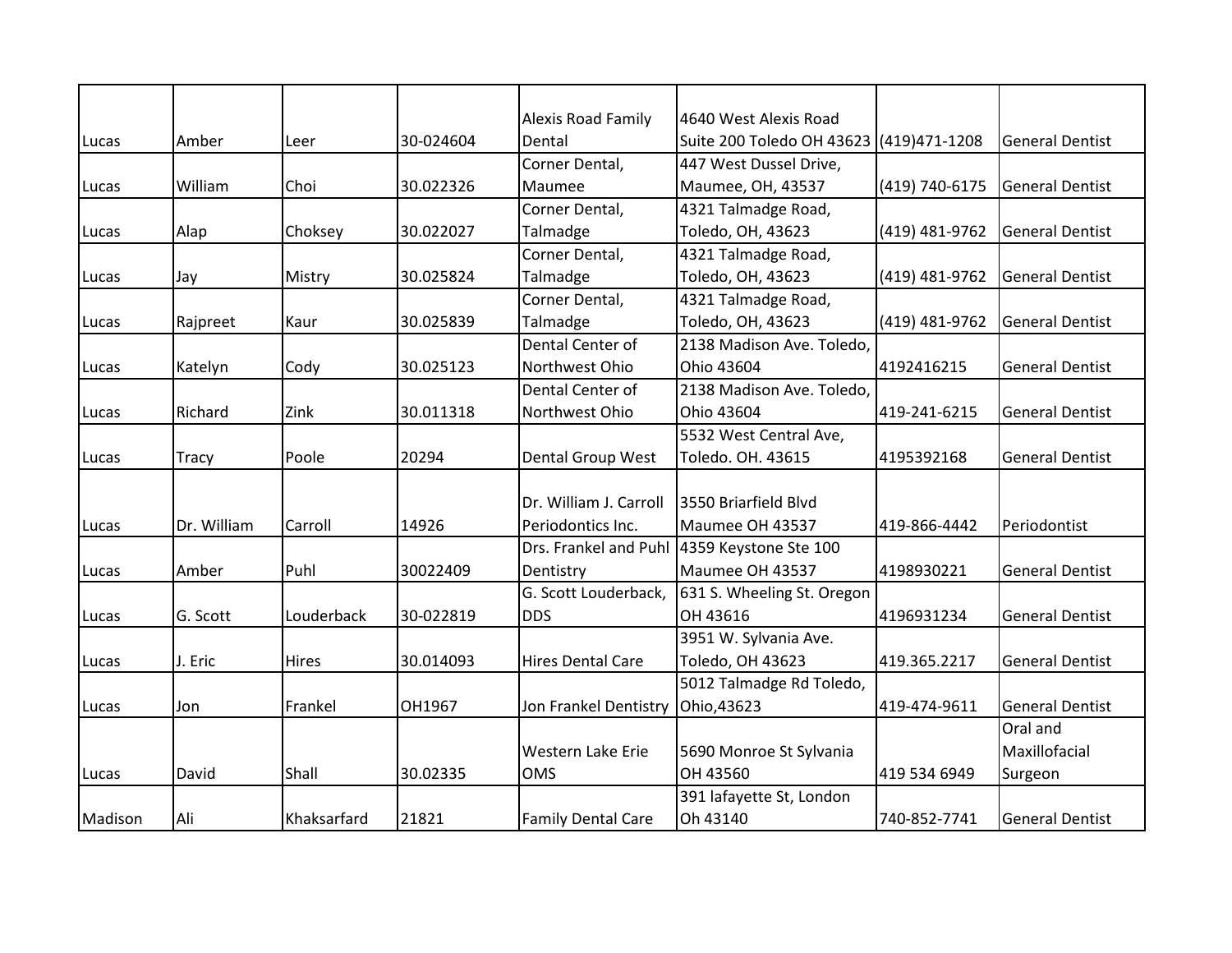|          |               |                      |                  |                                           | 5121 Mahoning Avenue                |              |                        |
|----------|---------------|----------------------|------------------|-------------------------------------------|-------------------------------------|--------------|------------------------|
| Mahoning | Rajiv         | Taneja               | 30020790         | <b>Austin Square Dental</b>               | Columbus OH                         | 3305181979   | <b>General Dentist</b> |
|          |               |                      |                  |                                           |                                     |              |                        |
|          |               |                      |                  |                                           | 5121 Mahoning Ave Ste               |              |                        |
| Mahoning | Rajiv         | Taneja               | 30-020790        | <b>Austin Square Dental</b>               | 101. Youngstown oh 44515 3305181979 |              | <b>General Dentist</b> |
|          |               |                      |                  |                                           | 7381 CALIFORNIA AVE                 |              |                        |
| Mahoning | WILLIAM       | <b>BEGALLA DDS</b>   | 17445            | <b>BEGALLA DENTISTRY</b>                  | Columbus Oh 43202                   | 3307261880   | <b>General Dentist</b> |
|          |               |                      |                  |                                           | 3665 Stutz Dr Suite 2,              |              |                        |
| Mahoning | Melinda       | Ross                 | 21572            | Ellashek Dental LLC                       | Canfield, Ohio 44406                | 330 702 8500 | <b>General Dentist</b> |
|          |               |                      |                  | John J. Rothrauff DDS 20 E. McKinley Way, |                                     |              |                        |
| Mahoning | John          | Rothrauff            | 21581            | Inc                                       | Poland, OH 44514                    | 330-757-7713 | <b>General Dentist</b> |
|          |               |                      |                  |                                           | 726 Wick Avenue,                    |              |                        |
| Mahoning | Christopher   | McCord               | 20933            | <b>ONE Health Ohio</b>                    | Youngstown OH 44505                 | 330-747-9551 | <b>General Dentist</b> |
|          |               |                      |                  |                                           |                                     | 3305036086   |                        |
|          |               |                      |                  |                                           | 263 W. McKinley Way Suite and       |              |                        |
| Mahoning | P Brian       | Smaldino             | oh18108          | p brian smaldino dds                      | 202                                 | 3307572412   | <b>General Dentist</b> |
|          |               |                      |                  | Precision                                 | 6540 South Avenue,                  |              |                        |
| Mahoning | Moshood       | Martins              | 30.02434         | Orthodontics                              | Boardman, OH 44512                  | 330-402-4841 | Orthodontist           |
|          |               |                      | 18 Faculty       |                                           |                                     |              |                        |
|          |               |                      | Members          |                                           |                                     |              |                        |
|          | St. Elizabeth | St. Elizabeth        | including 3 Oral | St. Elizabeth Dental                      | 1001 Covington Street,              |              |                        |
| Mahoning | Dental clinic | <b>Dental Clinic</b> | Surgeons         | Clinic                                    | Youngstown, Ohio 44510              | 330-480-3195 | <b>General Dentist</b> |
|          |               |                      |                  |                                           | 396 . Church St, Marion,            |              |                        |
| Marion   | C. Kip        | <b>Beals</b>         | 30.01482         | C. Kip Beals, DDS                         | Ohio 43302                          | 740-387-4355 | <b>General Dentist</b> |
|          |               |                      |                  | <b>Center Street</b>                      |                                     |              |                        |
|          |               |                      |                  | <b>Community Health</b>                   | 136 W. Center StLondon              |              |                        |
| Marion   | Yuchan        | Son                  | 30024038         | Center                                    | OH 43140                            | 7403824939   | <b>General Dentist</b> |
|          |               |                      |                  | <b>Comfort Dental</b>                     | 1598 Marion Mt Gilead Rd,           |              |                        |
| Marion   | William       | Henderson            | 30-023209        | Marion                                    | Marion, OH 43302                    | 7403866600   | <b>General Dentist</b> |
|          |               |                      |                  | Marion Endodontics,                       | 1515 Harding Hwy E,                 |              |                        |
| Marion   | Kerry         | Stein                | 30.021575        | LLC                                       | Marion, OH 43302                    | 740-382-4112 | Endodontist            |
|          |               |                      |                  |                                           | 443 Pearl Road Brunswick            |              |                        |
| Medina   | Lisa          | <b>Eliss</b>         | 19174            | 3302737300                                | oh 44212                            | 3302737300   | <b>General Dentist</b> |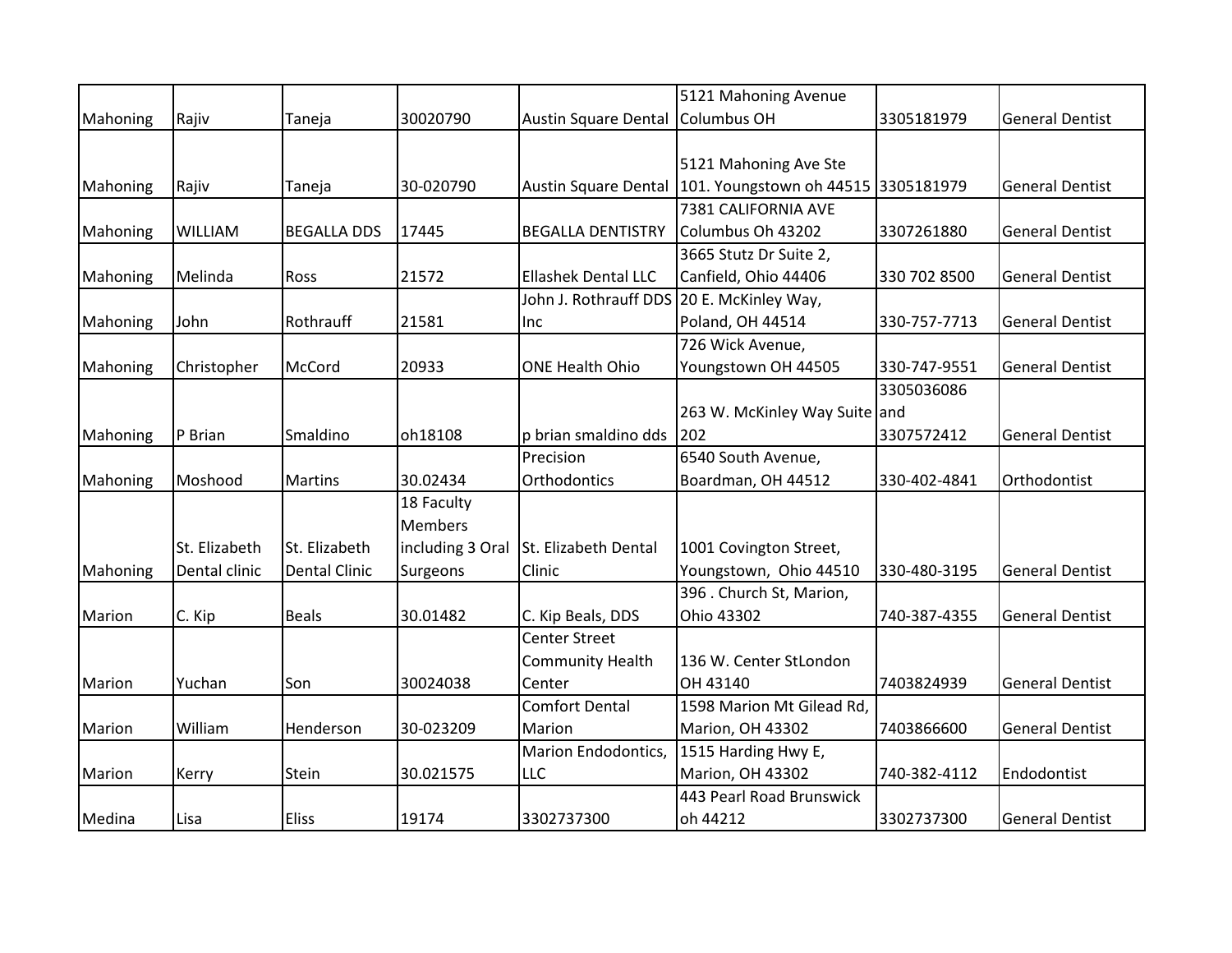|        |                |                      |           |                             |                            |                | Oral and               |
|--------|----------------|----------------------|-----------|-----------------------------|----------------------------|----------------|------------------------|
|        |                |                      |           | Benninger, Schween          | 5002 Foote Road, Medina,   |                | Maxillofacial          |
| Medina | Gary           | Schween              | 20772     | and Schmidt                 | Ohio 44256                 | 330-725-8449   | Surgeon                |
|        |                |                      |           |                             |                            |                | Oral and               |
|        |                |                      |           | Benninger, Schween          | 5002 Foote Road, Medina,   |                | Maxillofacial          |
| Medina | <b>Brian</b>   | Schmidt              | 22268     | and Schmidt                 | Ohio 44256                 | 330-725-8449   | Surgeon                |
|        |                |                      |           |                             |                            |                |                        |
|        |                |                      |           | Chippewa Creek              | 10 west Main Street P.O.   |                |                        |
| Medina | Kathy          | Brisley-sedon        | 30-16116  | Dental, LLC                 | Box 25 Seville, Ohio 44273 | 330-769-2918   | <b>General Dentist</b> |
|        |                |                      |           |                             | 5014 Grande Shops Ave.     |                |                        |
| Medina | <b>Brenton</b> | Sedon                | 30-023258 | <b>DentalWorks</b>          | Medina OH 44256            | 330-764-9290   | <b>General Dentist</b> |
|        |                |                      |           |                             |                            |                | Oral and               |
|        |                |                      |           | Drs. Benninger,             | 5002 Foote Road, Medina,   |                | Maxillofacial          |
| Medina | Richard        | Benninger            | 18427     | Schween & Schmidt           | Ohio 44256                 | 3307258449     | Surgeon                |
|        |                |                      |           | Family Dentistry on         | 111 Main St Wadsworth      |                |                        |
| Medina | Robert         | Guthrie              | 30.016242 | the Square, Inc.            | OH 44281                   | 3303365788     | <b>General Dentist</b> |
|        | Medina         |                      |           |                             | 4800 Ledgewood Drive       | 3307239688     |                        |
| Medina | County         | <b>Health Center</b> | multiple  | <b>Health Department</b>    | Medina OH 44256            | Option 1       | <b>General Dentist</b> |
|        |                |                      |           | <b>Hendricks Family</b>     | 4181 Center Rd, Brunswick, |                |                        |
| Medina | Jamison        | Hendricks            | 30021965  | Dentistry, Inc.             | Ohio, 44212                | 3302251433     | <b>General Dentist</b> |
|        |                |                      |           |                             | 235 Broad St. Wedsworth    |                |                        |
| Medina | Alexander      | McIlvaine            | 30-023708 | <b>McIlvaine Dentistry</b>  | OH 44281                   | 3304144083     | <b>General Dentist</b> |
|        |                |                      |           | Nichols family              | 243 south broadway,        |                |                        |
| Medina | Jennie         | Nichols              | 21813     | dentistry                   | Medina Ohio 44256          | (330) 725-4101 | <b>General Dentist</b> |
|        |                |                      |           |                             |                            |                |                        |
|        |                |                      |           | Nivine Y. El-Refai,         | 3985 Medina Rd., Ste 160   |                |                        |
| Medina | Nivine         | El-Refai             | 30-020883 | BDS, DDS, MSD, Inc.         | Medina OH 44256            | 3307211350     | Endodontist            |
|        |                |                      |           |                             |                            |                |                        |
|        |                |                      |           |                             | 3575 Reserve Commons Dr    |                |                        |
| Medina | Jessica        | Sinick               | 24130     | <b>Sinick Family Dental</b> | #100 Medina, OH 44256      | 3307259851     | <b>General Dentist</b> |
|        |                |                      |           |                             |                            |                |                        |
|        |                |                      |           |                             | 3575 Reserve Commons Dr    |                |                        |
| Medina | Christopher    | Sinick               | 24204     | <b>Sinick Family Dental</b> | #100 Medina, OH 44256      | 3307259851     | <b>General Dentist</b> |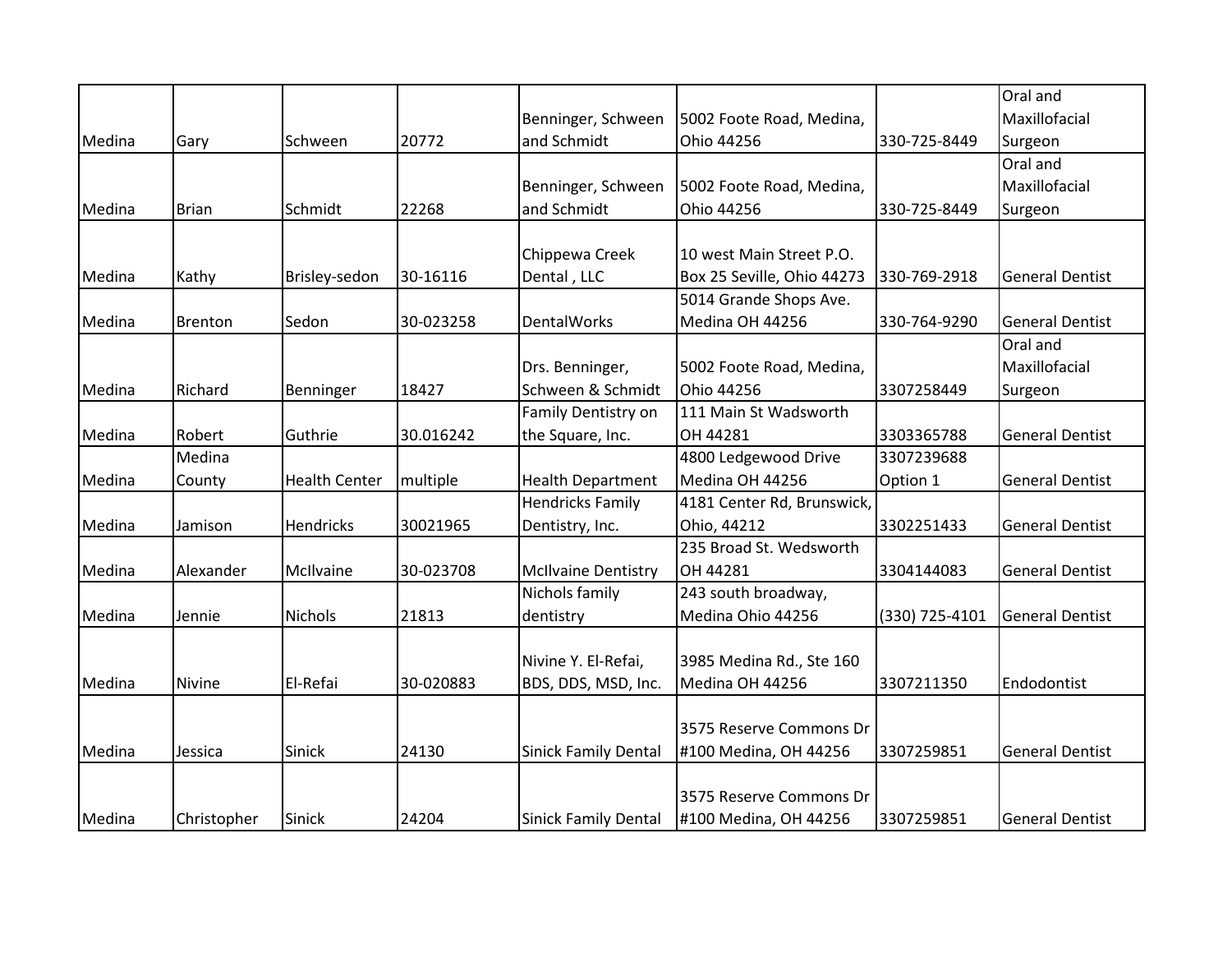|              |               |          |            |                                              |                            |                | Oral and                 |
|--------------|---------------|----------|------------|----------------------------------------------|----------------------------|----------------|--------------------------|
|              |               |          |            | Visage Surgical                              | 3591 Reserve Commons       |                | Maxillofacial            |
| Medina       | Faisal        | Quereshy | 30-02-1003 | Institute                                    | Dr. #300 Medina OH44256    | 3307212323     | Surgeon                  |
|              |               |          |            |                                              | 41865 Pomeroy Pike         |                |                          |
| <b>Meigs</b> | Nicholas      | Gatzulis | 23235      | Hopewell Health Care Pomeroy OH 45769        |                            | 7409920540     | <b>General Dentist</b>   |
|              |               |          |            |                                              | 136 N Enterprise St Celina |                |                          |
| Mercer       | Clayton       | Kline    | 30-024150  | Dentistry For You                            | OH 45822                   | 41958616661    | <b>General Dentist</b>   |
|              |               |          |            | <b>Grand Lake Family</b>                     | 800 E Wayne St. Celina Oh  |                |                          |
| Mercer       | <b>Travis</b> | Lutz     | 20826      | Dentistry                                    | 45822                      | 419 586 1615   | <b>General Dentist</b>   |
|              |               |          |            |                                              |                            |                |                          |
|              |               |          |            |                                              | 1304 Meadowview Drive      |                |                          |
| Mercer       | Sarah         | Willmann | 30.023069  | Willmann Dental                              | Celina, Ohio 45822         | 4193057048     | <b>General Dentist</b>   |
|              |               |          |            |                                              |                            |                |                          |
|              |               |          |            |                                              | 110 S. Tippecanoe Drive,   |                |                          |
| Miami        | Chad          | Ollom    | 30.023254  | Pure Smiles Tipp City   Tipp City, OH, 45371 |                            | 419-863-5483   | <b>General Dentist</b>   |
| Montgomer    |               |          |            |                                              | 4095 Marshall Road Dayton  |                |                          |
| у            | eric          | callejo  | 19914      | <b>Artisan Dental Group</b>                  | OH 45429                   | 9372940776     | <b>General Dentist</b>   |
|              |               |          |            |                                              |                            |                |                          |
| Montgomer    |               |          |            |                                              | 6188 Chambersburg Rd,      |                |                          |
| у            | Navdeep       | Sandhu   | 30.023513  | <b>Bright Now Dental</b>                     | Huber Heights, OH 45424    | 9372367990     | <b>General Dentist</b>   |
|              |               |          |            |                                              |                            |                |                          |
| Montgomer    |               |          |            | Centerville Family                           | 9420 Dayton Lebanon Pike,  |                |                          |
| у            | Anna          | McGuire  | 30.021001  | Dental                                       | Centerville, OHA5458       | (937) 433-8900 | <b>General Dentist</b>   |
|              |               |          |            |                                              |                            |                |                          |
| Montgomer    |               |          |            | Centerville Family                           | 9420 Dayton Lebanon Pike,  |                |                          |
| у            | Samuel        | Gersch   | 30.025435  | Dental                                       | Centerville, OHA5458       | (937) 433-8900 | <b>General Dentist</b>   |
|              |               |          |            |                                              |                            |                |                          |
| Montgomer    |               |          |            | Centerville Pediatric                        | 273 Regency Ridge Drive    |                |                          |
| y            | Kyle          | Jackson  | 30-018976  | Dentistry                                    | Centerville OH 45459       | 9375867729     | <b>Pediatric Dentist</b> |
| Montgomer    |               |          |            |                                              | 540 W Main St. New         |                |                          |
| у            | Allison       | Clark    | 30.023402  | Clark Family Dental                          | Lebanon OH 45345           | 9376870700     | <b>General Dentist</b>   |
|              |               |          |            | <b>Community Health</b>                      |                            |                |                          |
| Montgomer    |               |          |            | <b>Centers of Greater</b>                    | 2132 East 3rd St. Dayton,  |                |                          |
| y            | Timothy       | Zigler   | 30-024137  | Dayton                                       | OH 45403                   | 937-528-6830   | <b>General Dentist</b>   |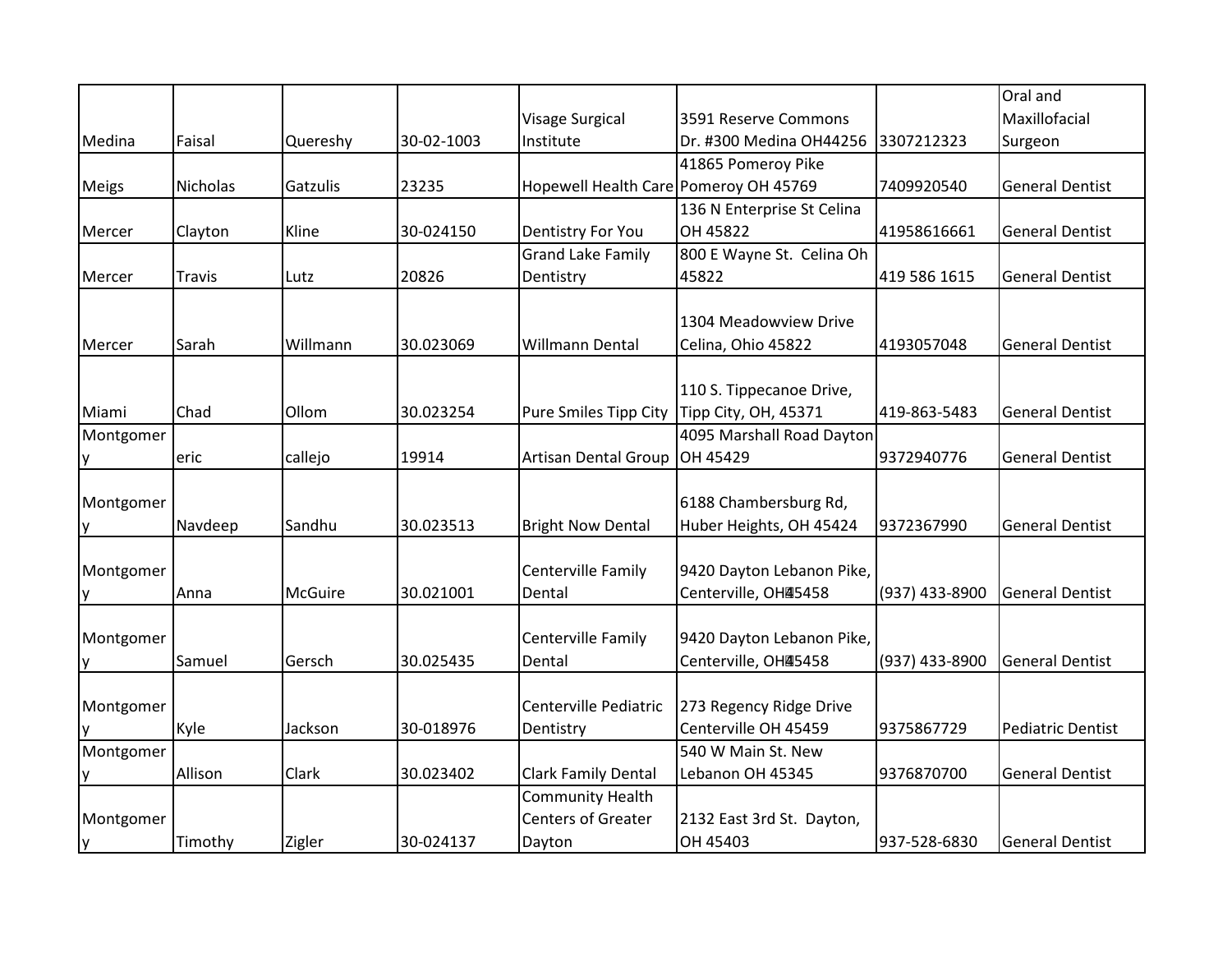| Montgomer |               |                  |            | Dayton Dental                   | 5685 far hills Ave. Dayton             |                |                          |
|-----------|---------------|------------------|------------|---------------------------------|----------------------------------------|----------------|--------------------------|
|           | R Gregory     | Shelhouse dds    | Ohio 15799 | Collaborative                   | Ohio 45429                             | 1.937.435.5163 | <b>General Dentist</b>   |
| Montgomer |               |                  |            |                                 | 3020 S. Dixie Dr Kettering             |                |                          |
| ۷         | Ganesh        | Loganathan       | 19355      | Dorothy Lane Dental             | OH 45409                               | 937-298-4221   | <b>General Dentist</b>   |
|           |               |                  |            |                                 |                                        |                |                          |
| Montgomer |               |                  |            |                                 | 1222 S Patterson blvd.                 |                |                          |
| у         | Waithaka      | Njihia           | 30.023698  | <b>Equitas Health</b>           | suite 230 Dayton OH 45402 937-853-3650 |                | <b>General Dentist</b>   |
|           |               |                  |            |                                 |                                        |                |                          |
| Montgomer |               |                  |            | <b>Five Rivers Dental</b>       | 30 E Apple St., Suite L204             |                |                          |
|           | Maurine       | Kingori          | 30025661   | Center                          | Columbus OH 43204                      | 937-208-2704   | <b>General Dentist</b>   |
| Montgomer |               |                  |            |                                 | 9200 Marketplace Drive,                |                |                          |
| у         | John          | Striebel         | 18291      | John R Striebel, DDS            | Miamisburg, OH 45342                   | 9372911822     | <b>General Dentist</b>   |
| Montgomer |               |                  |            |                                 | 800 Shroyer Rd Dayton                  |                |                          |
| y         | John T        | Green            | 30 14 29 5 | John T Green DDS Inc Ohio 45419 |                                        | 937 293 3402   | <b>General Dentist</b>   |
| Montgomer |               |                  |            | Mad River Dental                | 7701 Hoke Rd. Clayton, OH              |                |                          |
|           | Sean          | Verma            | 30.02495   | Excellence                      | 45315                                  | (937) 832-8000 | <b>General Dentist</b>   |
| Montgomer |               |                  |            |                                 | 39 Dellsing Drive Vandalia,            |                |                          |
|           | <b>Brandi</b> | Barton           | 30-023022  | <b>Neely Dental Team</b>        | OH 45377                               | 9378988798     | <b>General Dentist</b>   |
| Montgomer |               |                  |            |                                 | 39 Dellsing Dr., Vandalia,             |                |                          |
| ۷         | Matthew       | <b>Neely</b>     | 30-022832  | <b>Neely Dental Team</b>        | OH, 45377                              | 9378988798     | <b>General Dentist</b>   |
| Montgomer |               |                  |            |                                 | 5671 Far Hills Ave                     |                |                          |
| ۷         | Stacey        | Zaikoski         | 30-024354  | PedZ Dental                     | Columbus OH 43224                      | 9372936387     | <b>Pediatric Dentist</b> |
|           |               |                  |            |                                 |                                        |                |                          |
| Montgomer |               |                  |            | PHILIP M.                       | 43 N. MAIN ST.                         |                |                          |
|           | PHILIP        | <b>SHOWALTER</b> | 12766      | SHOWALTER D.D.S.                | <b>GERMANTOWN OH 45327</b>             | 9378552121     | <b>General Dentist</b>   |
| Montgomer |               |                  |            | <b>Preferred Family</b>         | 9001 North Main St. 2nd                |                |                          |
| ۷         | James         | Hurst            | 2782612    | Dental                          | Floor Dayton OH 45415                  | 9378367282     | <b>General Dentist</b>   |
| Montgomer |               |                  |            | <b>Preferred Family</b>         | 9001 North Main Dayton                 |                |                          |
| V         | Hossen        | Rohanidezfooli   | 30.025554  | Dental                          | Ohio 45415                             | 9378367282     | <b>General Dentist</b>   |
| Montgomer |               |                  |            | SCOTT E GRAY, DDS,              | 214 W. NATIONAL RD,                    |                |                          |
|           | <b>SCOTT</b>  | <b>GRAY</b>      | 30-16992   | <b>LLC</b>                      | ENGLEWOOD, OH 45322                    | 9378364747     | <b>General Dentist</b>   |
| Montgomer |               |                  |            | Stephen M. Joseph               | 1654 S. Smithville Rd.                 |                |                          |
| y         | <b>Steve</b>  | Joseph           | 18363      | <b>DDS INC</b>                  | Dayton, OH 45410                       | 937-252-8551   | <b>General Dentist</b>   |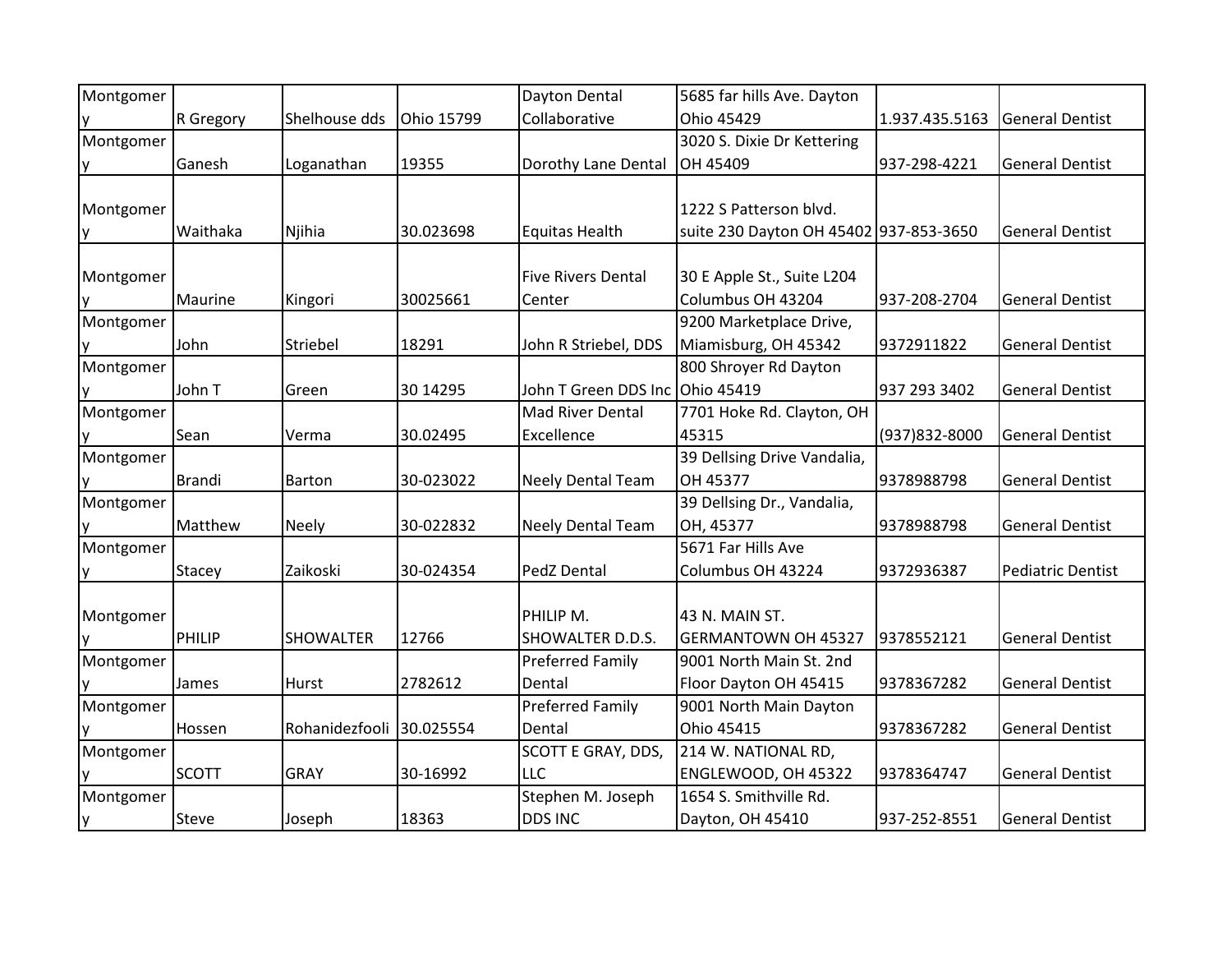| Montgomer |              |           |           | <b>Stonecreek Dental</b>    | 9420 Dayton Lebanon Pike                |              |                        |
|-----------|--------------|-----------|-----------|-----------------------------|-----------------------------------------|--------------|------------------------|
| у         | Anna         | McGuire   | 300-21001 | Care Centerville            | Centerville, OH 45458                   | 937-433-8900 | <b>General Dentist</b> |
| Montgomer |              |           |           | The Good Neighbor           | 627 E First Street DAYTON,              |              |                        |
| y         | Anna         | McGuire   | 300-21001 | House                       | OH 45403                                | 937 2243442  | <b>General Dentist</b> |
| Montgomer |              |           |           | <b>Toby S Wilson DDS</b>    | 4641 Presidential Way                   |              |                        |
| y         | Toby         | Wilson    | 21383     | MS LLC                      | Dayton OH 45429                         | 937-312-1491 | Endodontist            |
| Montgomer |              |           |           |                             | 320 Union Blvd. Englewood               |              |                        |
| ٧         | Dominic      | Vitangeli | 21675     | Vitangeli Dental            | Ohio 45322                              | 937-836-3565 | <b>General Dentist</b> |
| Montgomer |              |           |           |                             | 1223 E. Central Ave                     |              |                        |
| у         | <b>Brad</b>  | Vosler    | 19957     | <b>Vosler Dental Office</b> | Columbus OH 43223                       | 937-866-1151 | <b>General Dentist</b> |
|           |              |           |           | Muskingum Valley            | 859 N. Main Street, Malta,              |              | <b>Public Health</b>   |
| Morgan    | Donovan      | Campbell  | 30.019352 | <b>Health Centers</b>       | Ohio, 43758                             | 740-891-9000 | Dentist                |
|           |              |           |           | <b>Morrow Family</b>        | 76 South Main Street MT.                |              |                        |
| Morrow    | Diana        | Park      | 30024229  | Dental                      | Gilead OH 43338                         | 419-946-3856 | <b>General Dentist</b> |
|           |              |           |           | Merker McAllister           | 3950 Frazeysburg Rd.                    |              |                        |
| Muskingum | <b>Brian</b> | Merker    | 30-024505 | <b>LLC</b>                  | Zanesville Oh, 43701                    | 7404530731   | <b>General Dentist</b> |
|           |              |           |           | Muskingum Valley            | 716 Adair Ave. Zanesville,              |              |                        |
| Muskingum | Nassar       | Mohammad  | 30.025414 | <b>Health Center</b>        | OH 43701                                | 7408919000   | <b>General Dentist</b> |
|           |              |           |           |                             |                                         |              |                        |
|           |              |           |           | <b>Muskingum Valley</b>     | 2725 Pinkerton Road,                    |              |                        |
| Muskingum | Theodore     | Terry     | 30.023199 | <b>Health Center</b>        | South Zanesville, OH 43701 740-891-9000 |              | <b>General Dentist</b> |
|           |              |           |           |                             |                                         |              |                        |
|           |              |           |           |                             | 3964 Frazeysburg                        |              |                        |
| Muskingum | Christopher  | Parker    | 30-24730  | <b>Parker Dental Group</b>  | Zanesville OH 4370143701                | 706-432-1085 | <b>General Dentist</b> |
|           |              |           |           | Perry County Dental         |                                         |              |                        |
|           |              |           |           | Group South                 | 2575 Maysville Pike                     |              |                        |
| Muskingum | Laura        | Hagy      | 20465     | Zanesville                  | Zanesville Ohio 43701                   | 7404521490   | <b>General Dentist</b> |
|           |              |           |           | Perry County Dental         |                                         |              |                        |
|           |              |           |           | Group South                 | 2575 Maysville Pike,                    |              |                        |
| Muskingum | Joshua       | Gaddis    | 30.022781 | Zanesville                  | Zanesville OH 43701                     | 7404521490   | <b>General Dentist</b> |
|           |              |           |           | <b>Hopewell Health</b>      | 2541 Panther Dr, New                    |              |                        |
| Perry     | Darcy        | Cook      | 30-24707  | Center, Inc.                | Lexington, Ohio 43764                   | 740-342-4192 | <b>General Dentist</b> |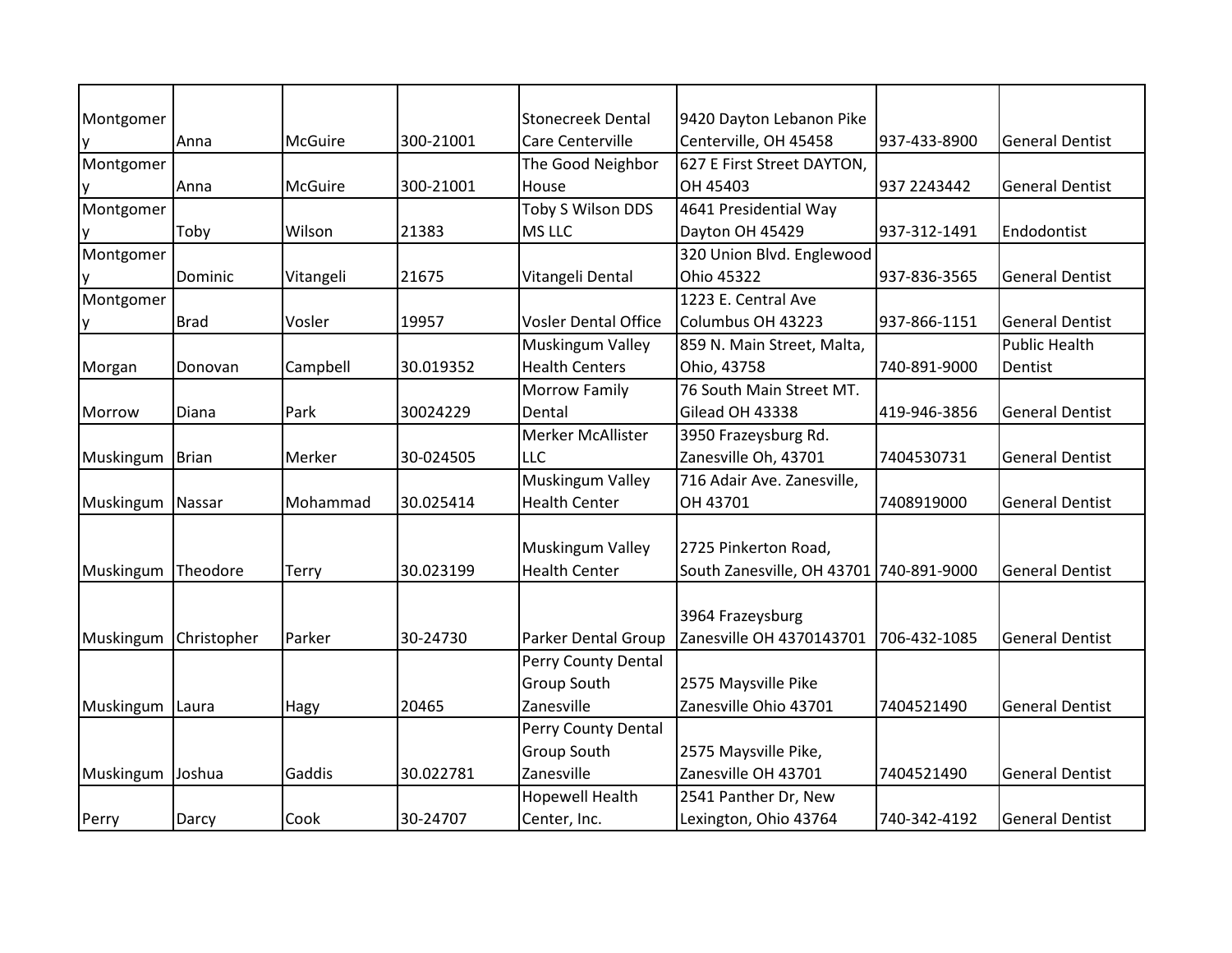|          |                |            |              | Perry County Dental        | 257 E Jefferson St New                   |                             |                        |
|----------|----------------|------------|--------------|----------------------------|------------------------------------------|-----------------------------|------------------------|
| Perry    | Robert         | Hagy       | OH 20456     | Group                      | Lexington OH 43764                       | 7403424156                  | <b>General Dentist</b> |
|          |                |            |              | Perry County Dental        | 257 E Jefferson St., New                 |                             |                        |
| Perry    | Joshua         | Gaddis     | 30.022781    | Group                      | Lexington, OH 43764                      | 7403424156                  | <b>General Dentist</b> |
|          |                |            |              | Perry County Dental        | 257 E Jefferson St. New                  |                             |                        |
| Perry    | Julie          | Jenks      | 21820        | Group                      | Lexington OH 43782                       | 740-342-4156                | <b>General Dentist</b> |
|          |                |            |              |                            |                                          |                             |                        |
|          |                |            |              | Stacy L. Davis, DDS,       | 14062 US Highway 23;                     |                             |                        |
| Pike     | Stacy          | Davis      | 20350        | LLC                        | Suite B Waverly OH 45690                 | 7409471990                  | <b>General Dentist</b> |
|          |                |            |              |                            |                                          |                             |                        |
|          |                |            |              | Valley View Health         |                                          |                             |                        |
|          |                |            |              | Center-Piketon,            | 7777 US 23 Piketon OH                    |                             |                        |
| Pike     | <b>Brandon</b> | Privitera  | 30.025747    | Portsmouth                 | 45661                                    | 800-730-7523                | <b>General Dentist</b> |
|          |                |            |              | <b>Cleveland Smile</b>     | 160 West Garfield Road                   |                             |                        |
| Portage  | Daniel         | Glick      | Ohio - 18851 | Center - Aurora            | Aurora OH 44202                          | 330-954-1000                | <b>General Dentist</b> |
|          |                |            |              | Garrettsville Dental       | 8143 Windham Street,                     |                             |                        |
| Portage  | Andrew         | Holpuch    | 30-024225    | Group                      | Garrettsville, OH 44231                  | 234-218-2757                | <b>General Dentist</b> |
|          |                |            |              |                            |                                          |                             |                        |
|          |                |            |              | University Dental of       | 8307 Windham St.                         |                             |                        |
| Portage  | Thomas         | Pesarchick | 21649        | Garrettsville Inc.         | garrettsville OH 44231                   | 330-527-3368                | <b>General Dentist</b> |
|          |                |            |              |                            |                                          |                             |                        |
|          |                |            |              |                            | 1221 S. Trimble Rd, Bldg. A 419-610-9203 |                             |                        |
| Richland | russell        | kiser      | 21063        | <b>Advanced Dentistry</b>  | Mansfield OH, 44906                      | or 419-756-2880 Endodontist |                        |
|          |                |            |              |                            |                                          | 419 610 9203                |                        |
|          |                |            |              |                            | 1221 S. Trimble Rd, Bldg. A or 419 756   |                             |                        |
| Richland | Russell        | Kiser      | 21063        | Advanced dentistry         | Mansfield OH, 44906                      | 2880                        | Endodontist            |
|          |                |            |              |                            | 1041 Cricket Ln, Mansfield               |                             |                        |
| Richland | Randell        | Roark      | 21772        | <b>Cricket Lane Dental</b> | OH 44906                                 | 910 584-6894                | <b>General Dentist</b> |
|          |                |            |              | <b>Third Street Family</b> | 600 West Third St                        |                             |                        |
| Richland | David          | Hoag       | 30.023241    | Health                     | Mansfield, Oh 44906                      | 4195226191                  | <b>General Dentist</b> |
|          |                |            |              | <b>Third Street Family</b> | 600 West 3rd Street,                     |                             | <b>Public Health</b>   |
| Richland | David          | Hoag       | 30-023241    | <b>Health Services</b>     | Mansfield, OH, 44906                     | 4195221939                  | Dentist                |
|          |                |            |              | <b>Hopewell Health</b>     | 622 Central Center                       |                             |                        |
| Ross     | Yolanda        | Shuman     | OH 21468     | <b>Dental Clinic</b>       | Chillicothe, OH 45601                    | 740-851-5575                | <b>General Dentist</b> |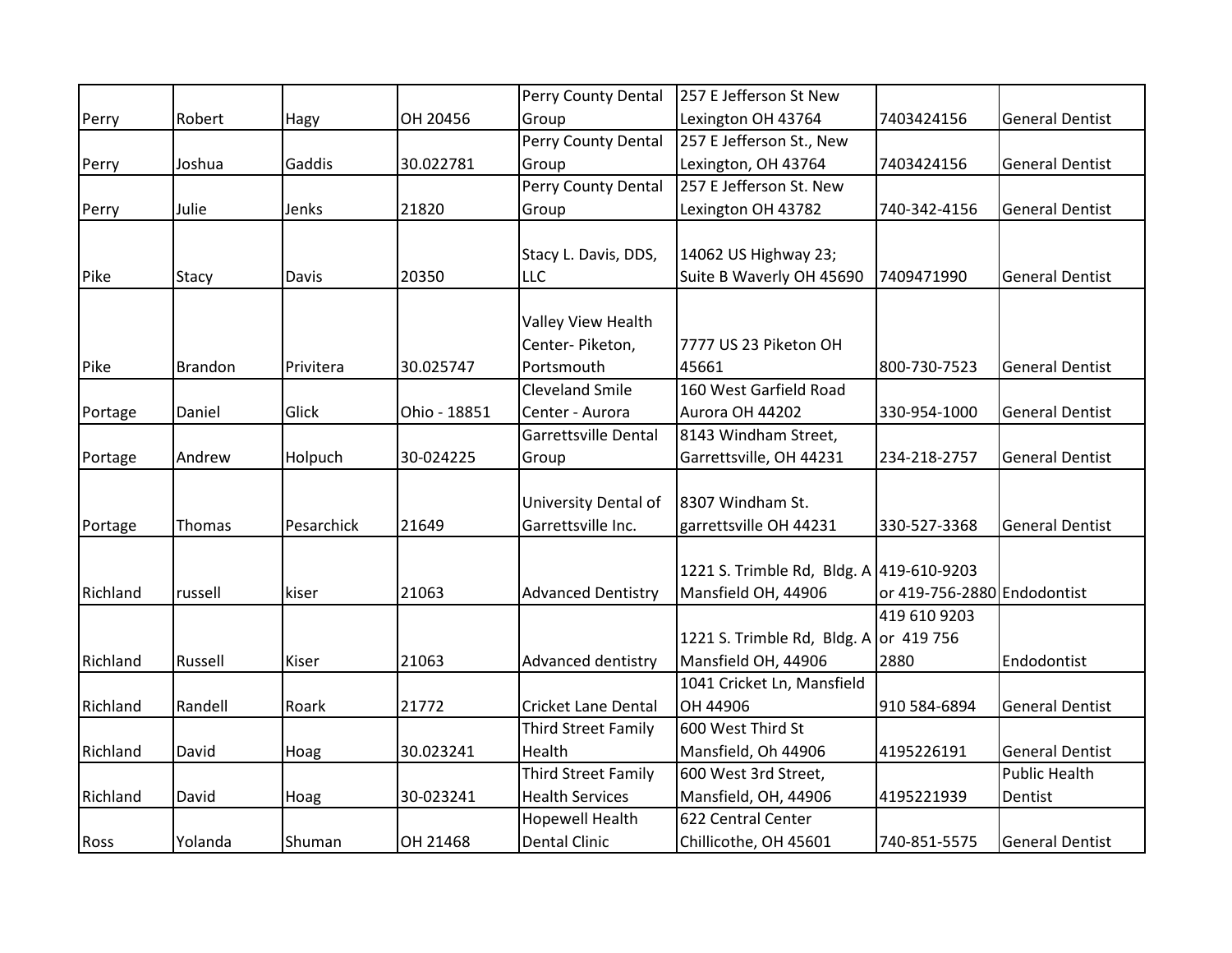|              |              |                |           | Kennedy Upperman         |                                                    |                |                                  |
|--------------|--------------|----------------|-----------|--------------------------|----------------------------------------------------|----------------|----------------------------------|
|              |              |                |           | Family Dentistry and     | 624 Central Center                                 |                |                                  |
| Ross         | Allison      | Kennedy        | 30-024426 | Orthodontics             | Chillicothe, OH 45601                              | 7407018171     | <b>General Dentist</b>           |
|              |              |                |           |                          |                                                    |                |                                  |
|              |              |                |           | Oral & Maxillofacial     |                                                    |                | Oral and                         |
|              |              |                |           | Surgery Associates,      | 618 Central Center,                                |                | Maxillofacial                    |
| Ross         | Larry        | Schmitt        | 30.019471 | Inc.                     | Chillicothe, OH 45601                              | 740-774-1175   | Surgeon                          |
|              |              |                |           | Wissler, Myers &         |                                                    |                |                                  |
|              |              |                |           | Kallies Family           | 245 E 8th St Marysville OH                         |                |                                  |
| <b>Ross</b>  | Nancy        | <b>Myers</b>   | 21627     | Dnetistry                | 43040                                              | (740) 775-0808 | <b>General Dentist</b>           |
|              |              |                |           | Wissler, Myers, and      |                                                    |                |                                  |
|              |              |                |           | Kallies Family           | 245 E 8th St, Chillicothe,                         |                |                                  |
| Ross         | Eric         | Wissler        | 18801     | Dentistry                | OH 45601                                           | 7407750808     | <b>General Dentist</b>           |
|              |              |                |           |                          |                                                    |                |                                  |
|              |              |                |           |                          | Wissler-Myers-Kallies   245 E 8th St Marysville OH |                |                                  |
| Ross         | Heather      | <b>Kallies</b> | 21634     | <b>Family Dentistry</b>  | 43040                                              | 7407750808     | <b>General Dentist</b>           |
|              |              |                |           |                          | 4383 Rhodes Ave New                                |                |                                  |
| Scioto       | Teresa       | Martin         | 30020064  | <b>Scioto Smiles</b>     | Boston Ohio 45662                                  | 7404561100     | <b>General Dentist</b>           |
|              |              |                |           |                          | 19 W Market St Ste A,                              |                |                                  |
| Seneca       | David        | Krueger        | 30.021638 | Oak Lane Dental          | <b>Tiffin, OH 44883</b>                            | 419-447-9541   | <b>General Dentist</b>           |
|              |              |                |           | Timothy P Sulken         | 335 N Main St, Fostoria,                           |                |                                  |
| Seneca       | Timothy      | Sulken         | 17695     | <b>DDS</b>               | OH, 44830                                          | 419-435-6700   | <b>General Dentist</b>           |
|              |              |                |           | <b>Evers Dental</b>      |                                                    |                |                                  |
|              |              |                |           |                          | Center/Sidney Family 325 2nd Ave Sidney Ohio       |                |                                  |
| Shelby       | Ben          | Warnock        | 30.021413 | Dental                   | 45365                                              | 937-492-1790   | <b>General Dentist</b>           |
|              |              |                |           |                          | 4425 Fulton Dr NW,                                 |                |                                  |
| Stark        | Jon          | Ash            | 19406     | Ash Family Dental        | Canton, Ohio 44708                                 | 3307044201     | <b>General Dentist</b>           |
|              |              |                |           |                          | 4425 Fulton Rd NW Canton                           |                |                                  |
| <b>Stark</b> | <b>Brian</b> | Ash            | 30-023023 | Ash Family Dental        | OH 44718                                           | 3307047347     | <b>General Dentist</b>           |
|              |              |                |           |                          | 4258 Belden Village Mall                           |                |                                  |
|              |              |                |           |                          | Suite FC-17, Canton, Ohio                          |                |                                  |
| <b>Stark</b> | Eric         | Wood           | 30.024531 | <b>Bright Now Dental</b> | 44718                                              |                | 1-330-492-4250 Pediatric Dentist |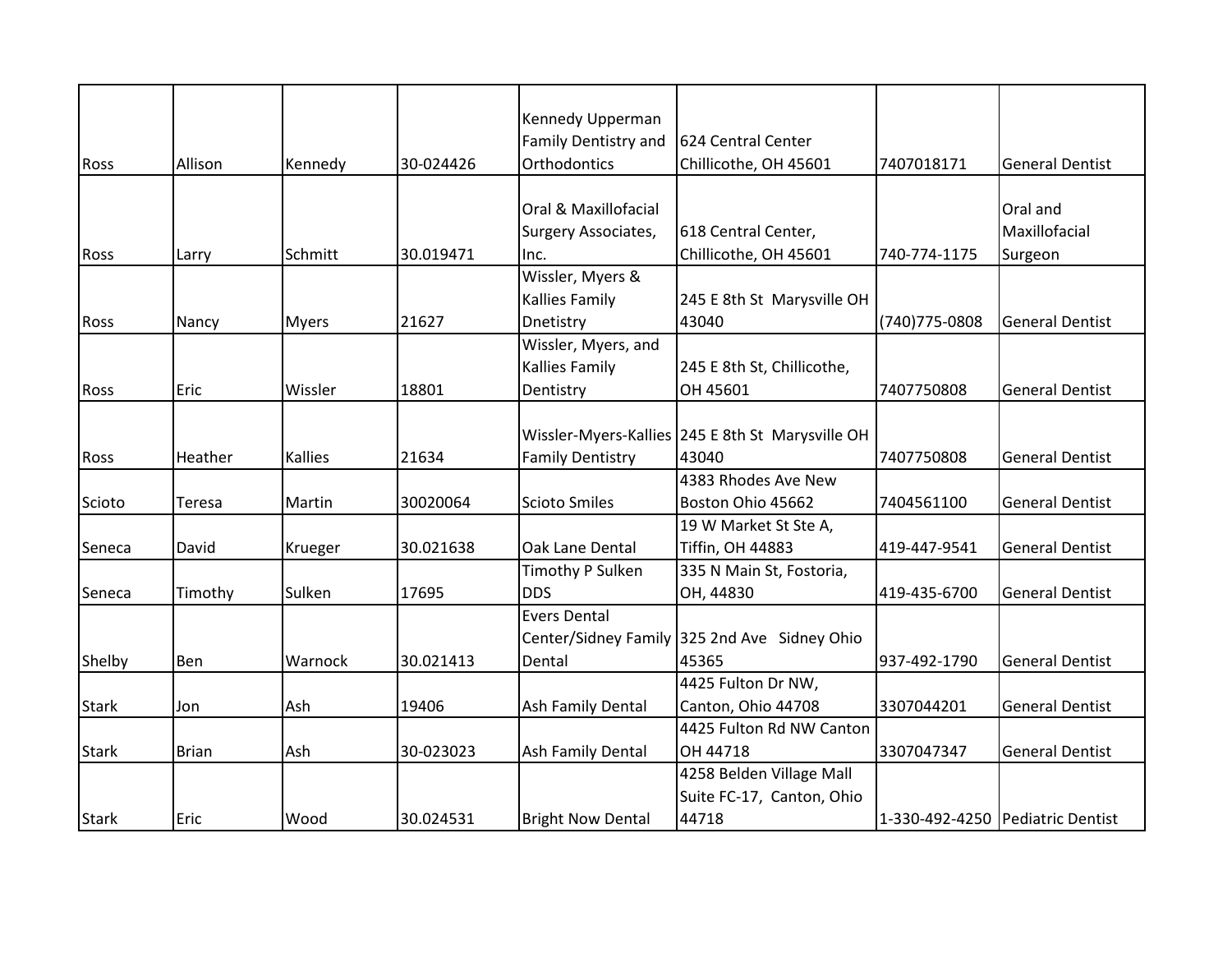|              |           |               |             | <b>Company Family</b>      | 1470 East Valentine Circle    |                |                        |
|--------------|-----------|---------------|-------------|----------------------------|-------------------------------|----------------|------------------------|
| <b>Stark</b> | Dr Andrea | Company       | OH 30022555 | Dentistry                  | NW Canton, Ohio 44708         | (330) 455-0706 | <b>General Dentist</b> |
|              |           |               |             | Hartville family           | 115 Jefferson st w, Hartville |                |                        |
| <b>Stark</b> | Rachel    | <b>Bright</b> | 30.024494   | dentistry                  | OH 44632                      | 3308052726     | <b>General Dentist</b> |
|              |           |               |             |                            |                               |                | Oral and               |
|              |           |               |             | Institute of Jaw and       | 4181 Holiday St. NW           |                | Maxillofacial          |
| <b>Stark</b> | David     | Ash           | 17772       | facial Surgery             | Canton OH 44718               | 3304931605     | Surgeon                |
|              |           |               |             | Lifecare Family            |                               |                |                        |
|              |           |               |             | <b>Health and Dental</b>   | 2725 Lincoln St East,         |                |                        |
| <b>Stark</b> | Thomas    | Mun           | 20429       | Center                     | Canton, Ohio 44094            | 330-454-2000   | <b>General Dentist</b> |
|              |           |               |             |                            | 938 Burd Ave Massillon OH     |                |                        |
| <b>Stark</b> | Daniel    | Paulus        | 30-23746    | <b>Stark Family Dental</b> | 44646                         | 330-833-4746   | <b>General Dentist</b> |
|              |           |               |             | <b>Williams Family</b>     | 4774 Munson St. NW            |                |                        |
| <b>Stark</b> | Tony      | Johnson       | 30023931    | Dental Group               | Canton, OH 44718              | 3304977700     | <b>General Dentist</b> |
|              |           |               |             | <b>Akron Smile</b>         |                               |                |                        |
|              |           |               |             | Complete Health            | 508 East Exchange St,         |                |                        |
| Summit       | Ryan      | Walton        | 20-022601   | Dentistry                  | Akron, OH 44304               | 3304343485     | <b>General Dentist</b> |
|              |           |               |             |                            |                               |                |                        |
|              |           |               |             |                            | 444 Graham Rd Cuyahoga        |                |                        |
| Summit       | Andrea    | Folatko       | 30021442    | Andrea Folatko DDS         | Falls, Ohio 44221             | 3309239944     | <b>General Dentist</b> |
|              |           |               |             | AxessPointe                |                               |                |                        |
|              |           |               |             | <b>Community Health</b>    | 1400 S. Arlington St., Suite  |                |                        |
| Summit       | Molly     | <b>Beutel</b> | 30.021926   | Centers                    | 38 Akron, OH 44306            | 888-975-9188   | <b>General Dentist</b> |
|              |           |               |             | AxessPointe                |                               |                |                        |
|              |           |               |             | <b>Community Health</b>    | 143 Gougler Ave. Kent, OH     |                |                        |
| Summit       | Timothy   | Phillips      | 30.025077   | Centers                    | 44240                         | 888-975-9188   | <b>General Dentist</b> |
|              |           |               |             | AxessPointe                |                               |                |                        |
|              |           |               |             | <b>Community Health</b>    | 390 Robinson Ave., Suite E    |                |                        |
| Summit       | Molly     | <b>Beutel</b> | 30.021926   | Centers                    | Barberton, OH 44203           | 888-975-9188   | <b>General Dentist</b> |
|              |           |               |             | AxessPointe                |                               |                |                        |
|              |           |               |             | <b>Community Health</b>    | 1400 S. Arlington St., Suite  |                |                        |
| Summit       | Timothy   | Phillips      | 30.025077   | Centers                    | 38 Akron, OH 44306            | 888-975-9188   | <b>General Dentist</b> |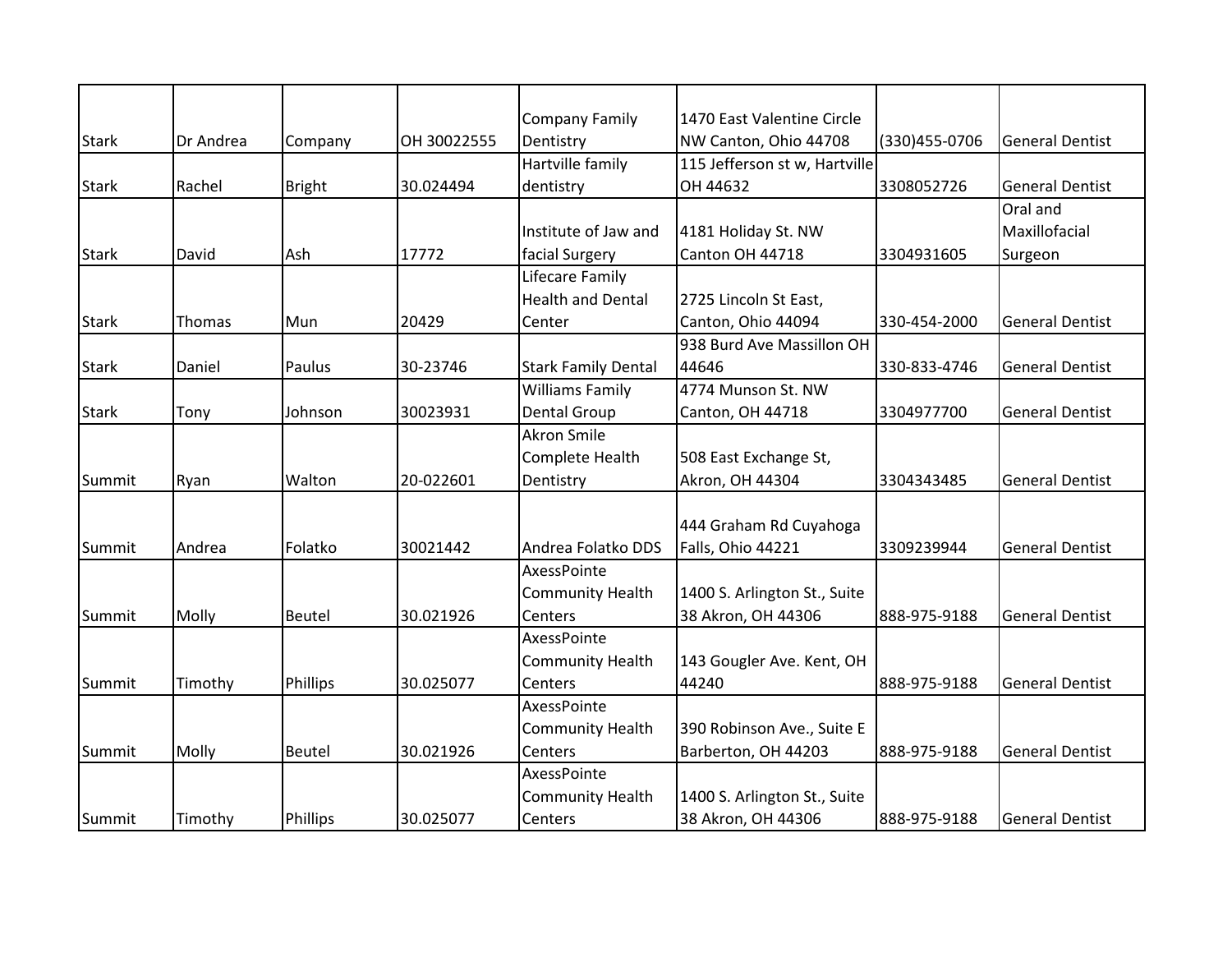|        |               |                  |             | <b>Cleveland Smile</b>                   | 160 W Garfield Rd Aurora                |                |                        |
|--------|---------------|------------------|-------------|------------------------------------------|-----------------------------------------|----------------|------------------------|
| Summit | Sam           | Glick            | 30025102    | Center - Aurora                          | OH 44202                                | 3309541000     | <b>General Dentist</b> |
|        |               |                  |             | <b>Cleveland Smile</b>                   |                                         |                |                        |
|        |               |                  |             | Center - Cuyahoga                        | 528 Portage Trail Cuyahoga              |                |                        |
| Summit | Sam           | Glick            | Ohio 025102 | Falls                                    | <b>Falls OH 44221</b>                   | 3306336420     | <b>General Dentist</b> |
|        |               |                  |             | <b>Cleveland Smile</b>                   |                                         |                |                        |
|        |               |                  |             | Center - Cuyahoga                        | 528 Portage Trail,                      |                |                        |
| Summit | Sam           | Glick            | 30025102    | Falls                                    | Cuyahoga Falls, OH 44221                | 3306336420     | <b>General Dentist</b> |
|        |               |                  |             |                                          | 34 EAST AURORA ROAD,                    |                |                        |
|        |               |                  |             |                                          | D P DOBROWSKI DDS STE A-3 Northfield OH |                |                        |
| Summit | <b>DAVID</b>  | <b>DOBROWSKI</b> | 30-016411   | <b>LLC</b>                               | 44067                                   | 330-468-5611   | <b>General Dentist</b> |
|        |               |                  |             |                                          |                                         |                | Oral and               |
|        |               |                  |             | Dominick C Adornato   1129 E Aurora Rd,  |                                         |                | Maxillofacial          |
| Summit | Dominick      | Adornato III     | 19351       | III DDS INC                              | northfield OH 44067                     | 3304681188     | Surgeon                |
|        |               |                  |             |                                          | 33 Baker Blvd, Suite 201,               |                |                        |
| Summit | Luis          | Pires            | 30-023401   | Fairlawn Periodontics Fairlawn, OH 44333 |                                         | (330) 836-9341 | Periodontist           |
|        |               |                  |             |                                          |                                         |                |                        |
|        |               |                  |             | <b>High Point</b>                        | 1600 East Turkeyfoot Lake               |                |                        |
| Summit | Everett       | Wu               | 22836       | Periodontics                             | Road, Green, Ohio, 44312                | 3302533198     | Periodontist           |
|        |               |                  |             |                                          |                                         |                |                        |
|        |               |                  |             | <b>High Point</b>                        | 1600 East Turkeyfoot Lake               |                |                        |
| Summit | Everett       | Wu               | 30022836    | Periodontics                             | Road, Green, Ohio, 44312                | 3302533198     | Periodontist           |
|        |               |                  |             | Joanna Kleckner DDS                      | 2080 state rd Cuyahoga                  |                |                        |
| Summit | Joanna        | Kleckner         | 21778       | Inc.                                     | <b>Falls OH 44223</b>                   | 3306967457     | <b>General Dentist</b> |
|        |               |                  |             | Kevin J. Hallgarth,                      | 46 E. Streetsboro St.,                  |                |                        |
| Summit | Kevin         | Hallgarth        | 30.019885   | D.D.S., Inc.                             | Hudson, OH 44236                        | 330-650-1119   | Orthodontist           |
|        |               |                  |             |                                          | 2869 Copley Rd, Copley,                 |                |                        |
| Summit | <b>Blaine</b> | Kincaid          | 30.025386   | Kincaid Dental Group OH, 44321           |                                         | 9374746476     | <b>General Dentist</b> |
|        |               |                  |             |                                          | 1180 S Main St, Akron, OH               |                |                        |
| Summit | Jun-Ming      | Liao             | 30.025794   | <b>Locust Dental Group</b>               | 44301                                   | (330) 535-7876 | <b>General Dentist</b> |
|        |               |                  |             | Next generation                          | 673 e Wilbeth rd Akron Oh               |                |                        |
| Summit | John          | Kurzawa          | 25267       | dentistry                                | 44306                                   | 2243034235     | <b>General Dentist</b> |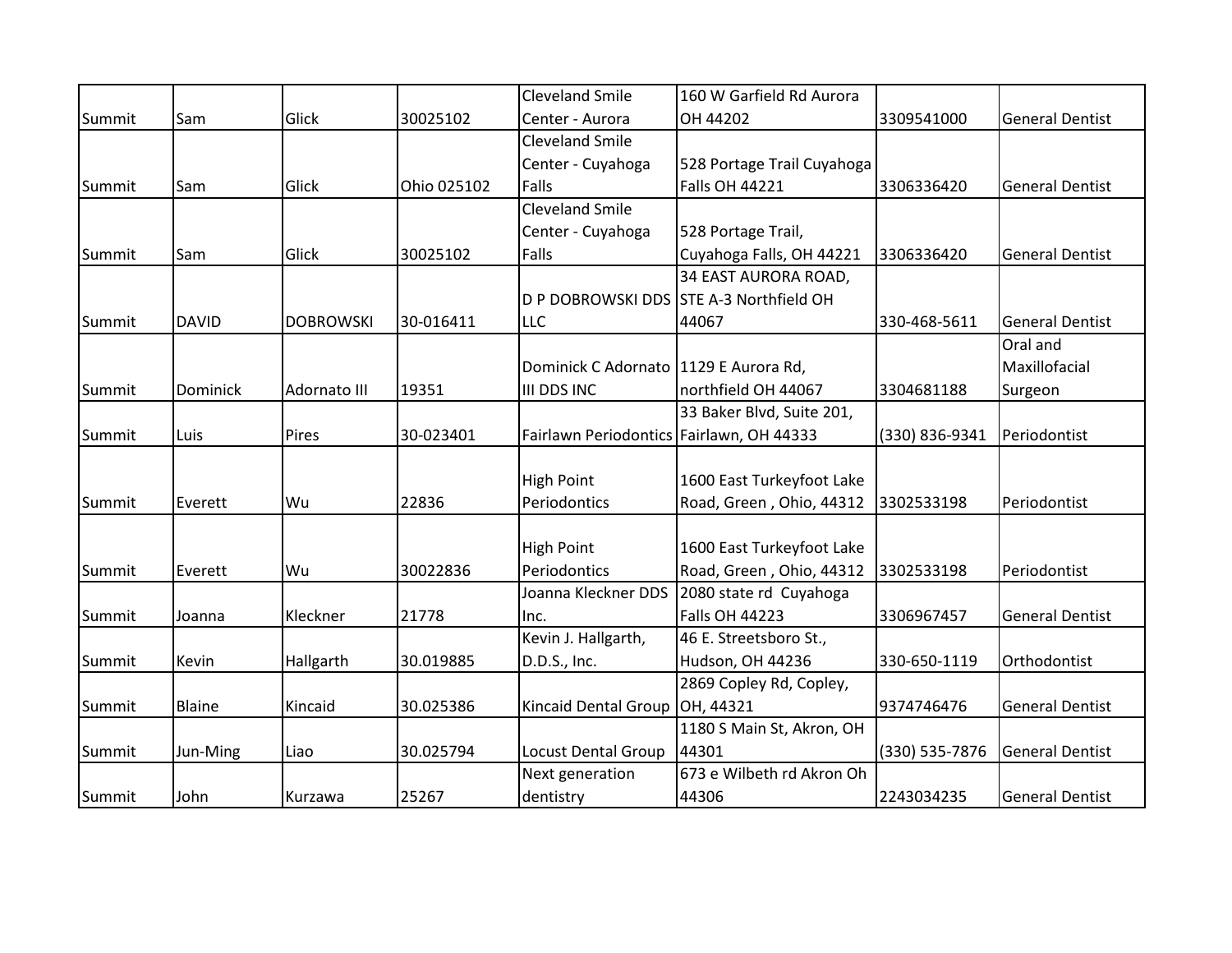|          |                |                        |            |                            | 4322 S. Cleveland Massillon |                |                        |
|----------|----------------|------------------------|------------|----------------------------|-----------------------------|----------------|------------------------|
|          |                |                        |            | Norton Family              | Rd Suite A Norton OH        |                |                        |
| Summit   | Maryna         | Goergy                 | 30.02398   | Dentistry                  | 44203                       | 330-825-7602   | <b>General Dentist</b> |
|          |                |                        |            |                            | 1900 W. Market St, Akron    |                |                        |
| Summit   | Robert         | Miller                 | 18256      | Robert Miller DDS          | 44313                       | 3308696446     | <b>General Dentist</b> |
|          |                | Martinez               |            | Summa Health               | 75 Arch Street, Suite 303,  |                |                        |
| Summit   | Miguel         | (SUMMA)                | RES.004082 | <b>Dental Center</b>       | Akron, Ohio 44304           | 3303756262     | <b>General Dentist</b> |
|          |                |                        |            | Summa Health               | 75 Arch Street, Suite 303,  |                |                        |
| Summit   | Si-Eun         | Park (SUMMA)           | RES.004150 | <b>Dental Center</b>       | Akron, Ohio 44304           | 3303756262     | <b>General Dentist</b> |
|          |                | Madisetty              |            | Summa Health               | 75 Arch Street, Suite 303,  |                |                        |
| Summit   | Vignesh        | (SUMMA)                | RES.004149 | <b>Dental Center</b>       | Akron, Ohio 44304           | 3303756262     | <b>General Dentist</b> |
|          |                |                        |            | Summa Health               | 75 Arch Street, Suite 303,  |                |                        |
| Summit   | Xiaomu         | Guan (SUMMA) 30.026056 |            | <b>Dental Center</b>       | Akron, Ohio 44304           | 3303756262     | <b>General Dentist</b> |
|          |                | Rodriguez              |            | Summa Health               | 75 Arch Street, Suite 303,  |                |                        |
| Summit   | Lizzeth        | (SUMMA)                | RES.004101 | <b>Dental Center</b>       | Akron, Ohio 44304           | 3303756262     | <b>General Dentist</b> |
|          |                |                        |            | Summa Health               | 75 Arch Street, Suite 303,  |                |                        |
| Summit   | <b>Bradley</b> | Kou (SUMMA)            | RES.004096 | <b>Dental Center</b>       | Akron, Ohio 44304           | 3303756262     | <b>General Dentist</b> |
|          |                | Campos                 |            | Summa Health               | 75 Arch Street, Suite 303,  |                |                        |
| Summit   | Rick           | (SUMMA)                | REX.004169 | <b>Dental Center</b>       | Akron, Ohio 44304           | 3303756262     | <b>General Dentist</b> |
|          |                | Conkle                 |            | Summa Health               | 75 Arch Street, Suite 303,  |                |                        |
| Summit   | Jennifer       | (SUMMA)                | 30.026069  | <b>Dental Center</b>       | Akron, Ohio 44304           | 3303756262     | <b>General Dentist</b> |
|          |                |                        |            |                            | 9795 Ravenna Rd.            |                |                        |
| Summit   | Samuel         | Taylor                 | 19006      | <b>Taylor Dental</b>       | Twinsburg OH 44087          | 3304252220     | <b>General Dentist</b> |
|          |                |                        |            |                            | 45 East Liberty St          |                |                        |
| Trumbull | Mark           | <b>Braydich</b>        | Oh 19740   | <b>Braydich Dental</b>     | Springfield OH 45506        | 3305345408     | <b>General Dentist</b> |
|          |                |                        |            |                            | 45 E Liberty St, Hubbard,   |                |                        |
| Trumbull | Rudolph        | <b>Braydich</b>        | 15561      | <b>Braydich Dental Inc</b> | OH 44425                    | (330) 534-5408 | <b>General Dentist</b> |
|          |                |                        |            | David A Morvay             | 628 Niles Cortland Rd SE    |                |                        |
| Trumbull | David          | Morvay                 | 18534      | DDS.Inc.                   | Warren OH 44484             | 3308564443     | <b>General Dentist</b> |
|          |                |                        |            |                            |                             |                |                        |
|          |                |                        |            |                            | 6285 Youngstown-Warren      |                |                        |
| Trumbull | Nagy           | Hanna                  | 30.024829  | Dental Express, Niles      | Road, Niles, OH, 44446      | (330) 505-9224 | <b>General Dentist</b> |
|          |                |                        |            | <b>Gentle Family</b>       | 8799 E Market St Warren     |                |                        |
| Trumbull | Mark           | Jones                  | 30019978   | Dentistry                  | OH 44484                    | 13303947462    | <b>General Dentist</b> |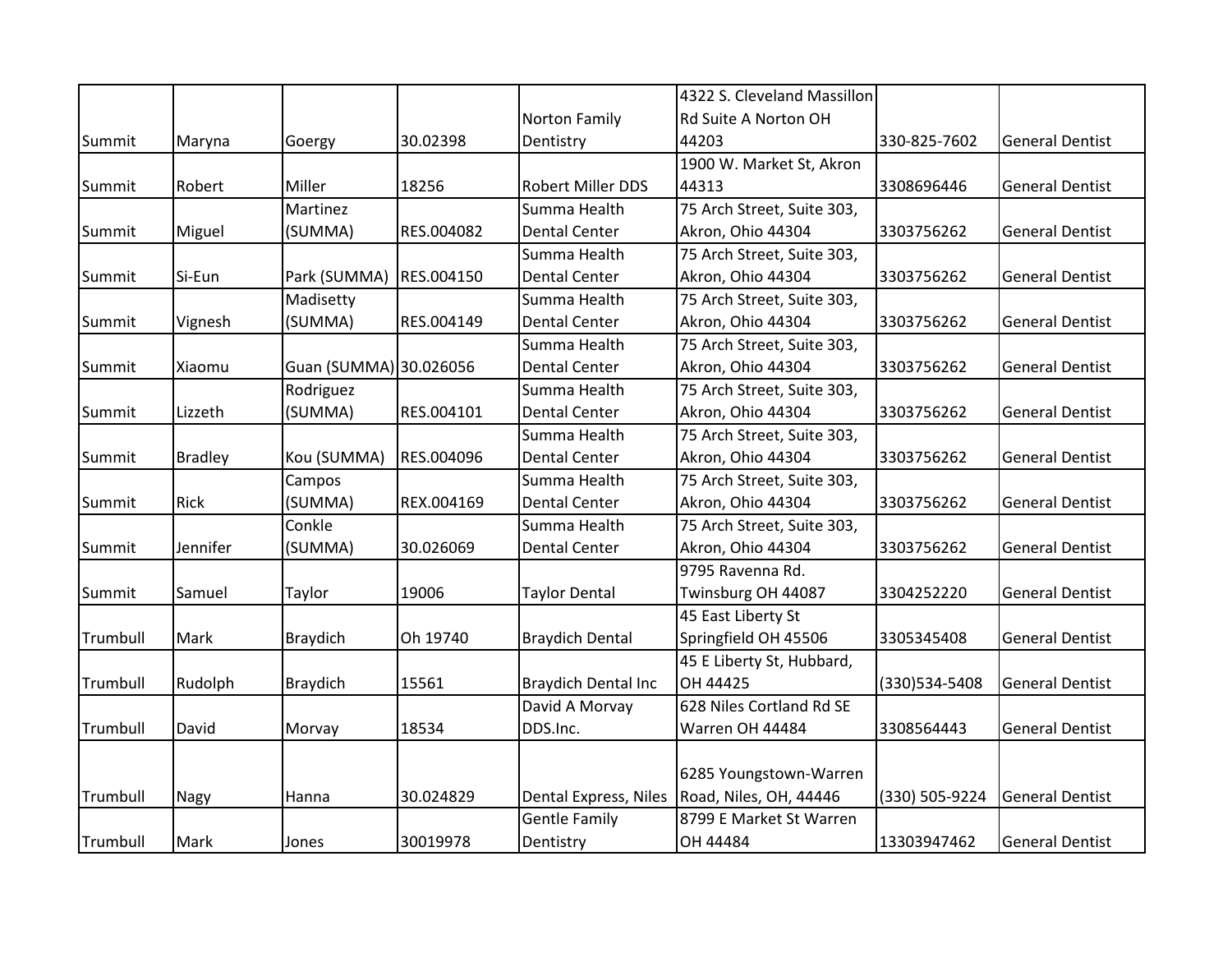|            |             |                |           | <b>ONE Health Ohio-</b>                   | 716 Tod Avenue SW,                           |                |                        |
|------------|-------------|----------------|-----------|-------------------------------------------|----------------------------------------------|----------------|------------------------|
| Trumbull   | Christopher | McCord         | 20933     | Warren West                               | Warren OH 44485                              | 330 373-0222   | <b>General Dentist</b> |
|            |             |                |           |                                           |                                              |                |                        |
|            |             |                |           | The Center For                            | 481 South High Street                        |                |                        |
| Trumbull   | Joseph      | <b>Bedich</b>  | 30.018742 | <b>Progressive Dentistry</b>              | Cortlan, Ohio 44410                          | 330-637-7971   | <b>General Dentist</b> |
|            |             |                |           |                                           |                                              |                |                        |
|            |             |                |           | The Center For                            | 481 South High Street                        |                |                        |
| Trumbull   | Joseph      | <b>Bedich</b>  | 30.018742 | Progressive Dentistry Cortlan, Ohio 44410 |                                              | 3306377971     | <b>General Dentist</b> |
|            |             |                |           | Victor L. Heyman,                         | 32 Goldie Road                               |                |                        |
| Trumbull   | Victor      | Heyman         | 20024     | D.D.S.                                    | Youngstown OH 44505                          | 3307597821     | <b>General Dentist</b> |
|            |             |                |           |                                           |                                              |                |                        |
|            |             |                |           |                                           | Center for Preventive 2600 N. Wooster Ave.   |                |                        |
| Tuscarawas | David       | Migliore       | 16774     | <b>Dentistry LLC</b>                      | Dover OH 44622                               | 3303435503     | <b>General Dentist</b> |
|            |             |                |           | <b>Community Family</b>                   | 204 Bellevue Ave., Dover,                    |                |                        |
| Tuscarawas | Larry       | Bucher, D.D.S. | 30.019172 | <b>Health Center</b>                      | OH. 44622                                    | 330-365-1781   | <b>General Dentist</b> |
|            |             |                |           | <b>Complete Dental</b>                    | 401 Grant St, Dennison,                      |                |                        |
| Tuscarawas | Steven      | Snyder         | 30.025265 | Care                                      | OH, 44621                                    | 740-485-0309   | <b>General Dentist</b> |
|            |             |                |           | James A Karlowicz                         | 420 Reeves Ave., Suite A.                    |                |                        |
| Tuscarawas | James       | Karlowicz      | 15262     | <b>DDS</b>                                | Dover OH 44622                               | 330-364-5288   | <b>General Dentist</b> |
|            |             |                |           |                                           | 217 W 4TH STREET Dover                       |                |                        |
| Tuscarawas | Kevin       | <b>Huff</b>    | 3020488   | Kevin D. Huff, DDS                        | OH 44622                                     | 3303642011     | <b>General Dentist</b> |
|            |             |                |           | Philip H Dixon DDS                        | 313 Canal Ave S E, New                       |                |                        |
| Tuscarawas | Philip      | Dixon          | 17329     | Inc                                       | Philadelphia, OH 44663                       | 330-339-3354   | <b>General Dentist</b> |
|            |             |                |           | Tuscarawas Oral &                         | 1456 Kaderly Street NW,                      |                | Oral and               |
|            |             |                |           | Maxillofacial Surgery,                    | New Philadelphia, OH,                        |                | Maxillofacial          |
| Tuscarawas | Richard     | Powell         | 19656     | Inc.                                      | 44663                                        | 3303648665     | Surgeon                |
|            |             |                |           | <b>Dublin Green Family</b>                | 7458 State Route 161 E                       |                |                        |
| Union      | Zheng       | Wang           | 30023020  | Dental                                    | Plain City OH 43064                          | 6145045173     | <b>General Dentist</b> |
|            |             |                |           |                                           |                                              |                |                        |
|            |             |                |           | Jeffrey E. Himler,                        | 1139 N. Maple St., P.O. Box                  |                |                        |
| Union      | Jeffrey     | Himler         | 18099     | DDS, Inc                                  | 703 Marysville OH 43040                      | 9376441115     | <b>General Dentist</b> |
|            |             |                |           |                                           | Family Health Care of 1191 Westwood Dr., Van |                |                        |
| Van Wert   | Andrea      | Kline          | 30-024149 | Northwest Ohio                            | Wert, OH 45891                               | (419) 238-0248 | <b>General Dentist</b> |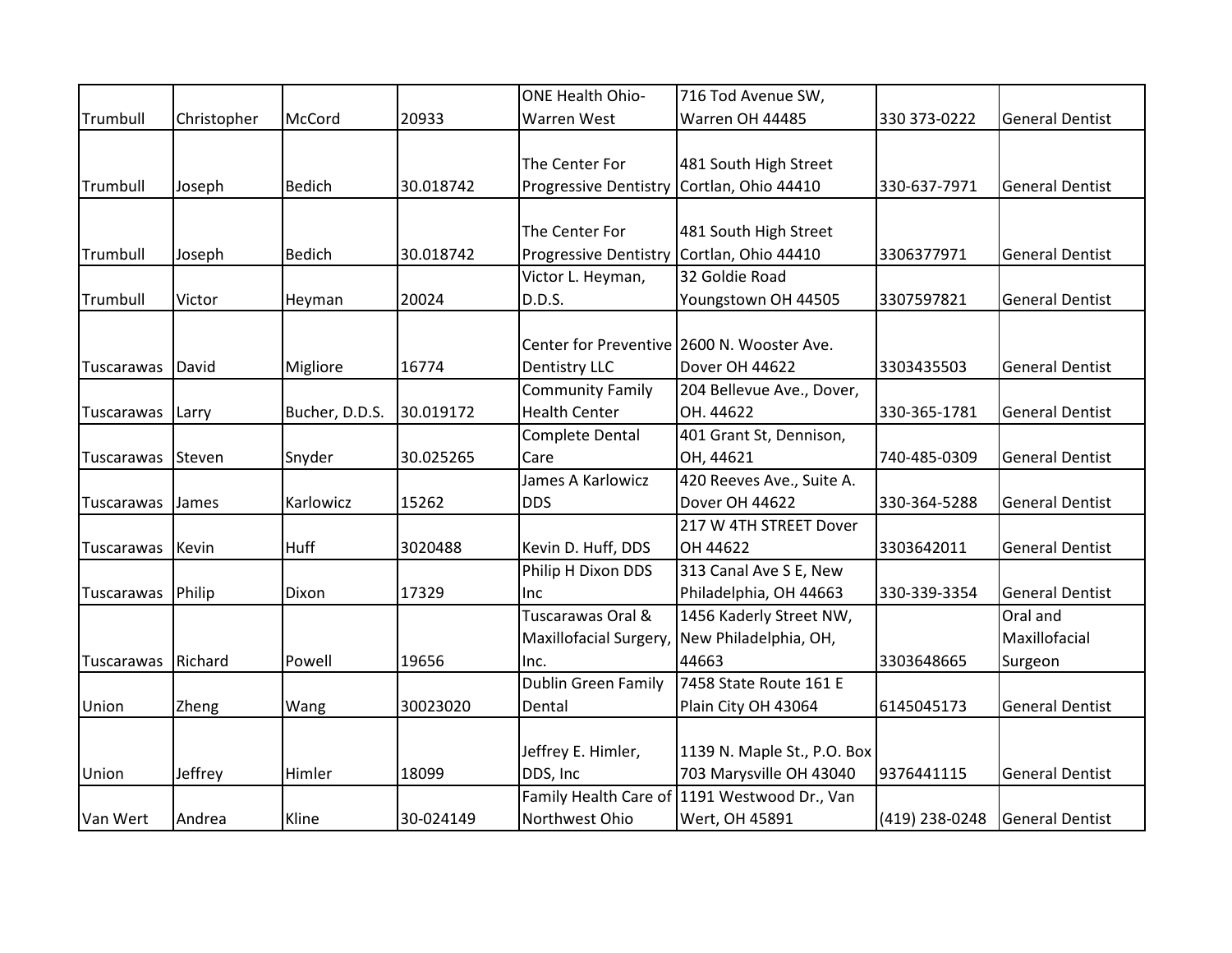|                   |           |                     |           | <b>Hopewell Health</b>    | 31891 State Route 93 N,                       |                |                        |
|-------------------|-----------|---------------------|-----------|---------------------------|-----------------------------------------------|----------------|------------------------|
| Vinton            | Jacob     | Venoy               | 30.24759  | Center                    | McArthur, Ohio, 45651                         | 740-596-5249   | <b>General Dentist</b> |
|                   |           |                     |           | <b>HOPEWELL HEALTH</b>    | 31891 St Route 93                             |                |                        |
| Vinton            | Deborah   | James               | 10902     | <b>SERVICES</b>           | McArthur OH 45651                             | 7405965472     | <b>General Dentist</b> |
| Warren            | Ann       | <b>Bockrath DDS</b> | 20084     | Ann A. Bockrath DDS       | oh 45068                                      | 15138970248    | <b>General Dentist</b> |
|                   |           |                     |           | Cedar village             | 5212 Cedat Village Dr.                        |                |                        |
| Warren            | Thomas    | Dooley              | 30-24242  | dentistry                 | <b>Mason OH 45040</b>                         | 6143142782     | <b>General Dentist</b> |
|                   |           |                     |           |                           |                                               |                | Oral and               |
|                   |           |                     |           | Center for facial and     | 576 north Main Street.                        |                | Maxillofacial          |
| Warren            | Reza      | Miremadi            | 21379     | oral surgery.             | Springboro Ohio 45066                         | 9377488814     | Surgeon                |
|                   |           |                     |           |                           | 333 Conover Dr. Ste D                         |                |                        |
| Warren            | Jonnita   | Green               | 30.025793 | Centerpoint Health        | Franklin OH 45005                             | 5133181188     | <b>General Dentist</b> |
|                   |           |                     |           |                           | 1248 Columbus Ave                             |                |                        |
| Warren            | Travis    | Clark               | 30022366  | <b>Family Dental Care</b> | Marysville OH 43040                           | 513-932-0432   | <b>General Dentist</b> |
|                   |           |                     |           |                           |                                               |                |                        |
|                   |           |                     |           |                           | Harris Periodontics & 5138 Cedar Village Dr., |                |                        |
| Warren            | Ryan      | <b>Harris</b>       | 30-02220  | <b>Implant Dentistry</b>  | Mason, OH 45040                               | 513-336-8100   | Periodontist           |
|                   |           |                     |           | James W Logeman           | 318 Reading Rd, Mason, Oh                     |                |                        |
| Warren            | Jim       | Logeman             | 18247     | DDS MS Inc                | 45040                                         | (513) 200-0077 | Orthodontist           |
|                   |           |                     |           |                           | 6410 Thornberry Ct., Suite                    |                |                        |
| Warren            | Larry     | Martin              | 15182     | <b>MartinPeriodontics</b> | C Mason OH 45040                              | 513-234-0701   | Periodontist           |
|                   |           |                     |           |                           | 6410 Thornberry ct ste c                      |                |                        |
| Warren            | Larry     | Martin              | 15182     | Martinperiodontics        | <b>Mason OH 45040</b>                         | 5138298999     | Periodontist           |
|                   |           |                     |           | Family Tree Dental-       | 30 Acme Street Marietta,                      |                |                        |
| Washington Jordan |           | Allen               | 30.025368 | Outreach                  | OH 45750                                      | 740.374.7060   | <b>General Dentist</b> |
|                   |           |                     |           | Marietta Dental           | 510 2nd Street Marietta                       |                |                        |
| Washington John   |           | Frye                | 22166     | Works                     | OH 45750                                      | 7403714659     | <b>General Dentist</b> |
|                   |           |                     |           |                           |                                               |                |                        |
|                   |           |                     |           | Doylestown Dental         | 25 North Portage Street,                      |                |                        |
| Wayne             | Jonathan  | Siefker             | 21302     | Associates                | Doylestown, Ohio, 44230                       | 13306586983    | <b>General Dentist</b> |
|                   |           |                     |           | Northeastern              |                                               |                |                        |
|                   |           |                     |           | Endodontic                | Koop2920 Cleveland Road,                      |                |                        |
| Wayne             | Frederick | Nuzum               | 22376     | Specialists               | Wooster, Ohio, 44691                          | 330-345-1200   | Endodontist            |